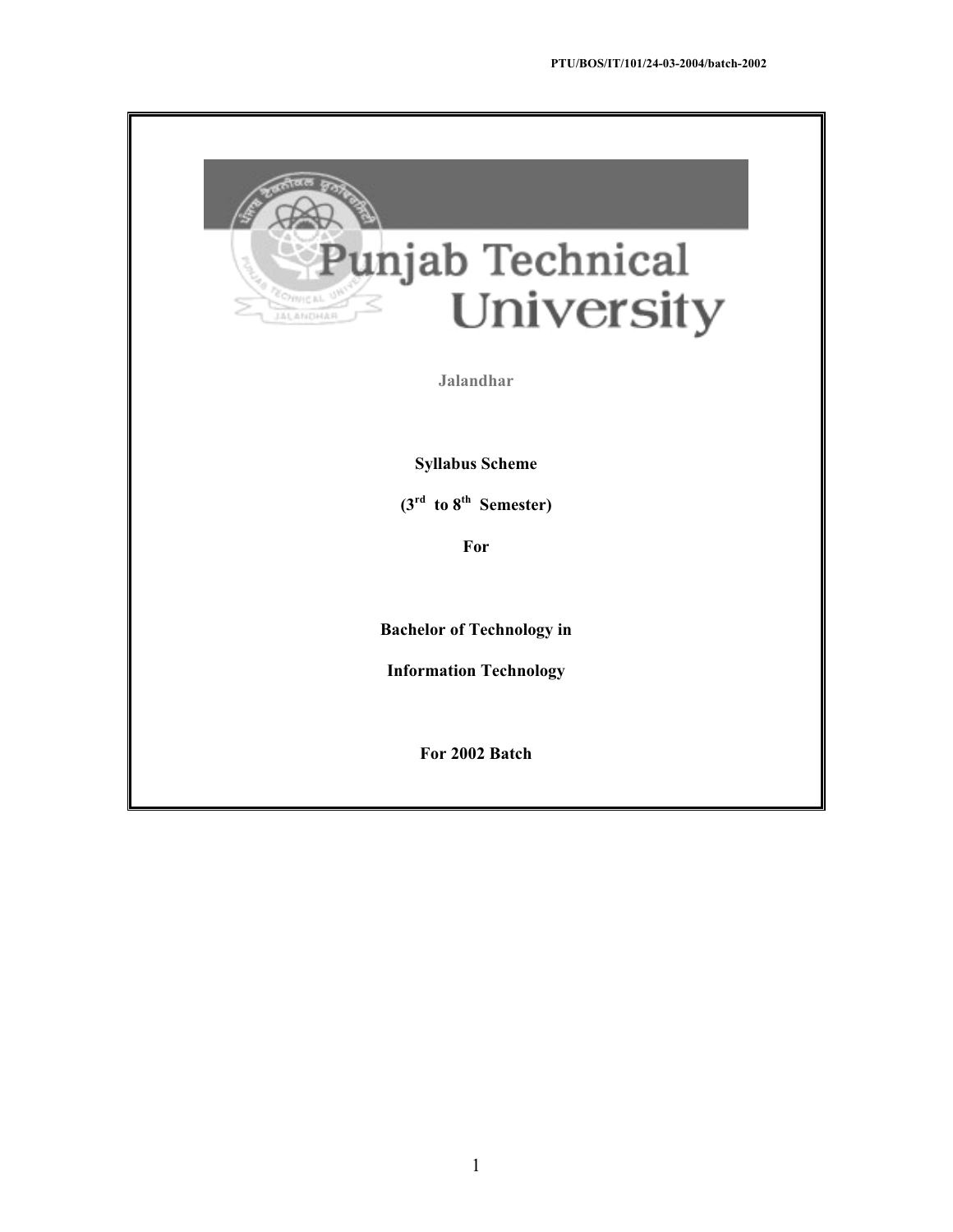| Sr. | <b>COURSE</b> | <b>COURSE TITLE</b>                                             |                          | <b>HOURS/WEEK</b>        |                | <b>MARKS</b> |            |              |
|-----|---------------|-----------------------------------------------------------------|--------------------------|--------------------------|----------------|--------------|------------|--------------|
| No. | <b>CODE</b>   |                                                                 | L                        | T                        | $\mathbf P$    | <b>INT</b>   | <b>EXT</b> | <b>TOTAL</b> |
| 1.  | CS-201        | Computer Architecture                                           | $\overline{3}$           | $\mathbf{1}$             | $\overline{a}$ | 40           | 60         | 100          |
| 2.  | $CS-203$      | Mathematics - III                                               | $\overline{3}$           | $\mathbf{1}$             |                | 40           | 60         | 100          |
| 3.  | $CS-205$      | Digital Circuits & Logic<br>Design                              | $\overline{3}$           | $\mathbf 1$              |                | 40           | 60         | 100          |
| 4.  | CS-207        | Data<br><b>Structures</b><br>$\&$<br>Programming<br>Methodology | $\overline{3}$           | $\mathbf{1}$             |                | 40           | 60         | 100          |
| 5.  | CS-209        | Written & Oral Technical<br>Communication                       | $\overline{2}$           | $\mathbf{1}$             |                | 40           | 60         | 100          |
| 6.  | CS-211        | Programming Languages                                           | $\overline{3}$           | $\mathbf{1}$             |                | 40           | 60         | 100          |
| 7.  | $CS-213$      | Software Lab- I (DSPM)                                          |                          |                          | $\overline{3}$ | 30           | 20         | 50           |
| 8.  | $CS-215$      | Institutional<br>Practical<br>Training                          |                          | $\overline{\phantom{0}}$ | ٠              | 60           | 40         | 100          |
| 9.  | CS-217        | Hardware Lab -I (DCLD)                                          | $\blacksquare$           |                          | $\sqrt{2}$     | 30           | 20         | 50           |
| 10. | $CS-219$      | Software Lab - II (PL)                                          | $\overline{\phantom{a}}$ | -                        | $\overline{3}$ | 30           | 20         | 50           |
|     |               | Total (31 Hours)                                                | 17                       | 6                        | $\bf 8$        | 390          | 460        | 850          |

## **Punjab Technical University, Jalandhar B.Tech. Information Technology Scheme of Syllabi ( 3rd Semester )**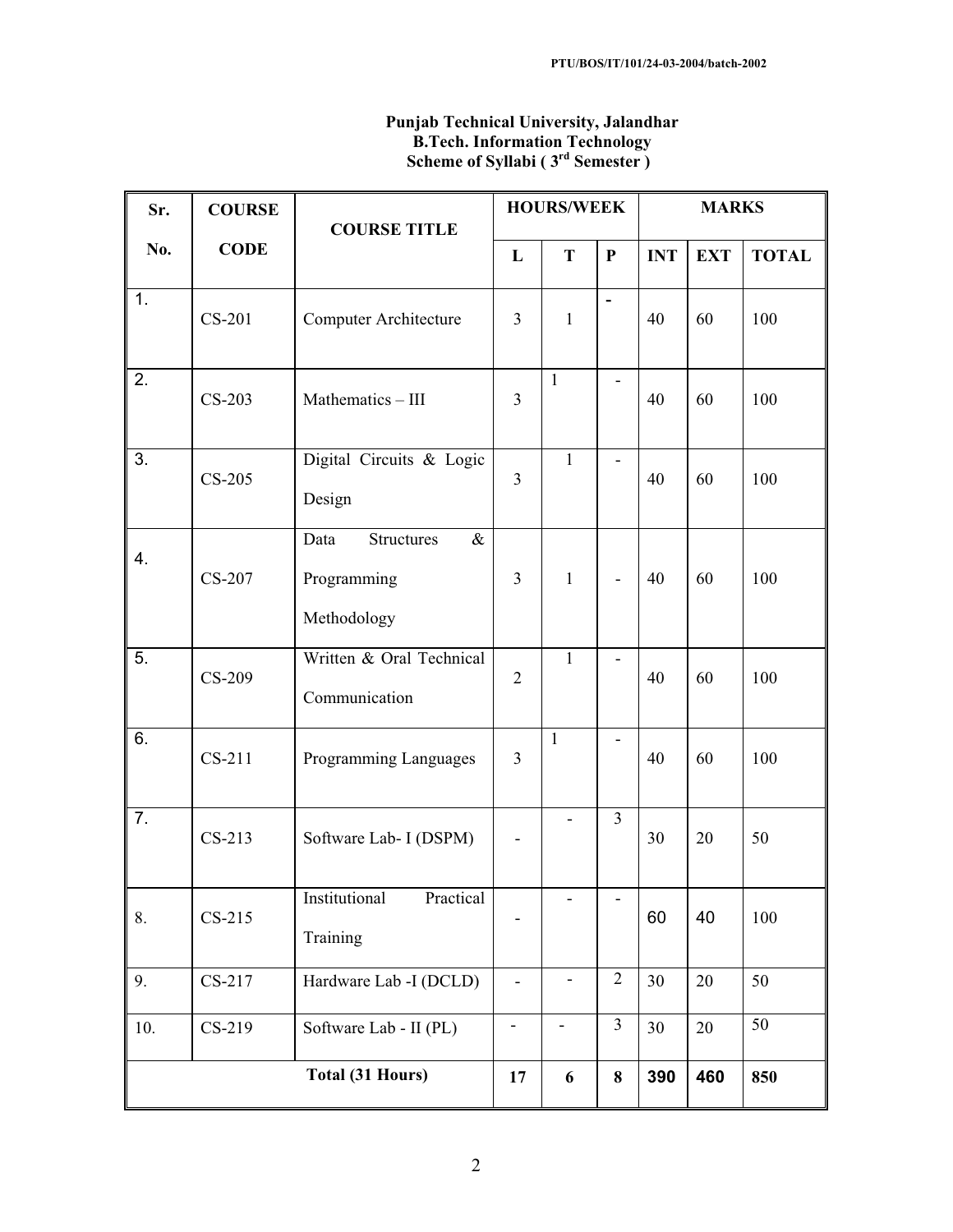| Sr.<br>No.     | Course<br>Code | <b>Course Title</b>                                     | L                       | T                        | $\mathbf{P}$   |                          | Ext. | Int. | <b>Total</b> |
|----------------|----------------|---------------------------------------------------------|-------------------------|--------------------------|----------------|--------------------------|------|------|--------------|
| $\mathbf{1}$   | $CS-202$       | <b>Operating System</b>                                 | $\overline{3}$          | $\mathbf{1}$             |                |                          | 60   | 40   | 100          |
| $\overline{2}$ | $CS-204$       | Discrete Structures                                     | $\overline{3}$          | $\mathbf{1}$             | ÷              |                          | 60   | 40   | 100          |
| $\overline{3}$ | $CS-206$       | Data<br>Communication                                   | $\overline{\mathbf{3}}$ | $\mathbf{1}$             |                |                          | 60   | 40   | 100          |
| $\overline{4}$ | $CS-208$       | Microprocessor &<br>Assembly<br>Language<br>Programming | $\overline{3}$          | 1                        |                |                          | 60   | 40   | 100          |
| 5              | $CS-210$       | <b>Systems</b><br>Programming                           | $\overline{3}$          | $\mathbf{1}$             |                |                          | 60   | 40   | 100          |
| 6              | $CS-212$       | Software Lab - III<br>(OS)                              |                         |                          | $\overline{2}$ |                          | 20   | 30   | 50           |
| $\overline{7}$ | $CS-214$       | H/W Lab. II (DC)                                        | ä,                      |                          | $\overline{2}$ |                          | 20   | 30   | 50           |
| 8              | $CS-216$       | H/W Lab. III<br>(Microprocessor)                        |                         |                          | $\overline{2}$ |                          | 20   | 30   | 50           |
| 9              | $CS-218$       | Software Lab-<br>IV(SP)                                 |                         |                          | $\overline{4}$ |                          | 20   | 30   | 50           |
|                |                | <b>General Fitness</b>                                  |                         |                          |                |                          |      |      | 100          |
|                |                | <b>TOTAL (30</b><br>Hours)                              |                         | 15                       | 5              | $ 10\rangle$             | 380  | 320  | 700          |
|                | $CS-220$       | Industrial<br>Institutional<br>Training                 |                         | * 6 weeks                |                | $\overline{\phantom{a}}$ |      |      | 100          |
|                |                |                                                         |                         | 2 months<br>during Break |                |                          |      |      |              |

## **Punjab Technical University, Jalandhar B.Tech. Information Technology Scheme of Syllabi (4<sup>th</sup> Semester)**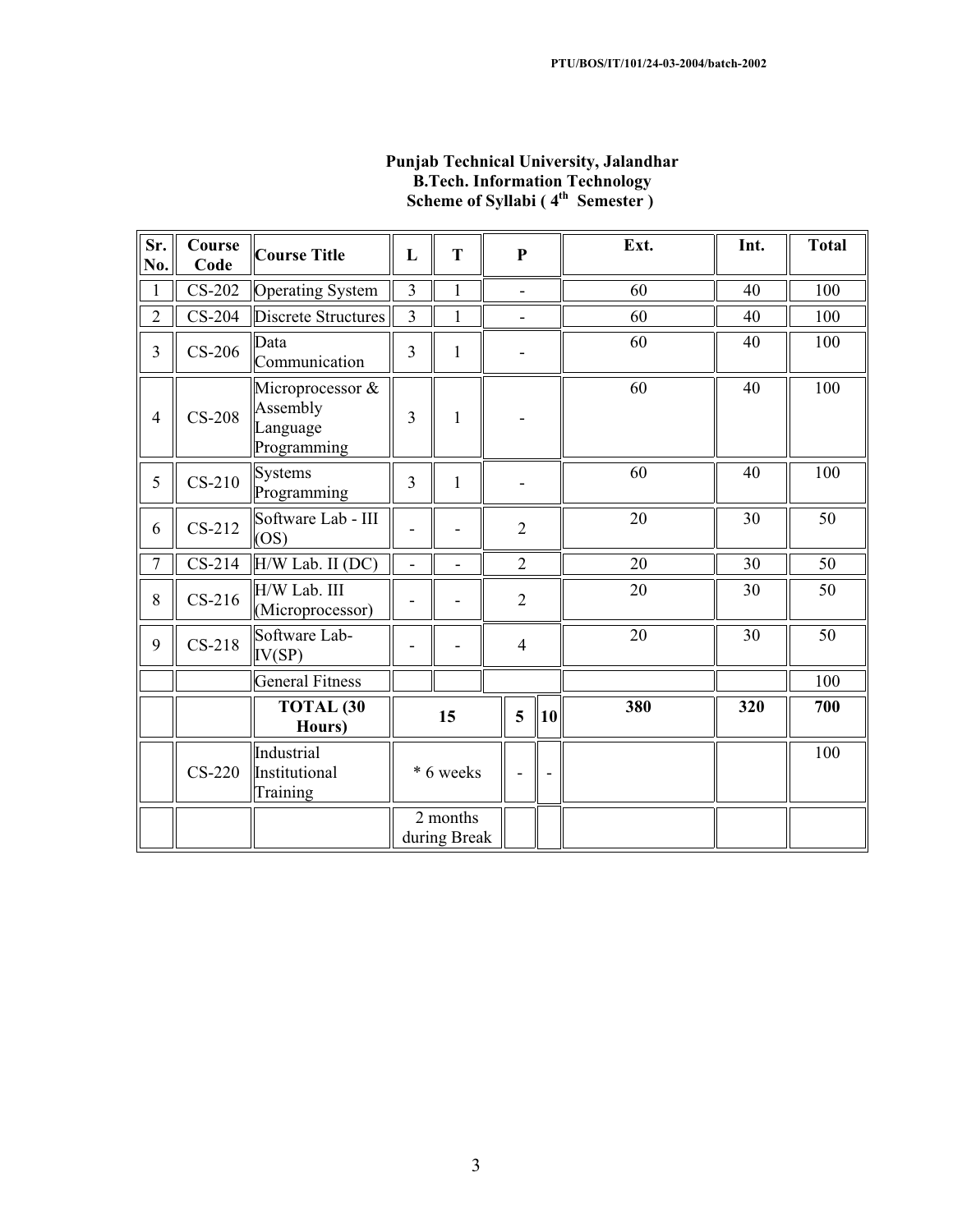## **Punjab Technical University, Jalandhar B.Tech. Information Technology Scheme of Syllabi (5<sup>th</sup> Semester)**

| Sr. | <b>COURSE</b> | <b>COURSE TITLE</b>                           | <b>HOURS/WEEK</b>       |              |                          | <b>MARKS</b> |            |              |
|-----|---------------|-----------------------------------------------|-------------------------|--------------|--------------------------|--------------|------------|--------------|
| No. | <b>CODE</b>   |                                               | L                       | T            | $\mathbf P$              | <b>INT</b>   | <b>EXT</b> | <b>TOTAL</b> |
| 8.  | CS-301        | Analysis<br>System<br>and<br>Design           | $\overline{\mathbf{3}}$ | $\mathbf{1}$ | $\overline{a}$           | 40           | 60         | 100          |
| 2.  | $IT-303$      | Windows Programming                           | $\overline{3}$          | $\mathbf{1}$ | $\overline{\phantom{0}}$ | 40           | 60         | 100          |
| 3.  | CS-305        | Data Base Management<br>System                | $\overline{3}$          | $\mathbf{1}$ | ä,                       | 40           | 60         | 100          |
| 4.  | IT-307        | <b>Electronics Commerce</b>                   | $\overline{3}$          | $\mathbf{1}$ | $\overline{a}$           | 40           | 60         | 100          |
| 5.  | IT-309        | Parallel<br>Architecture<br>$\&$<br>Computing | 3                       | $\mathbf{1}$ | $\overline{\phantom{a}}$ | 40           | 60         | 100          |
| 6.  | $IT-311$      | Windows<br>programming<br>Lab.                |                         | ÷,           | $\overline{4}$           | 30           | 20         | 50           |
| 7.  | $CS-313$      | Data Base Management<br>System Lab            |                         |              | $\overline{4}$           | 30           | 20         | 50           |
| 8.  | $IT-315$      | Electronics<br>Commerce<br>Lab                |                         |              | $\overline{2}$           | 30           | 20         | 50           |
|     |               | <b>Industrial Training</b>                    |                         |              |                          | 60           | 40         | 100          |
|     |               | Total (30 Hours)                              | 15                      | 5            | 10                       | 350          | 400        | 750          |

## **There should be industrial/institutional training of 6 weeks in summer vacation after 4th semester**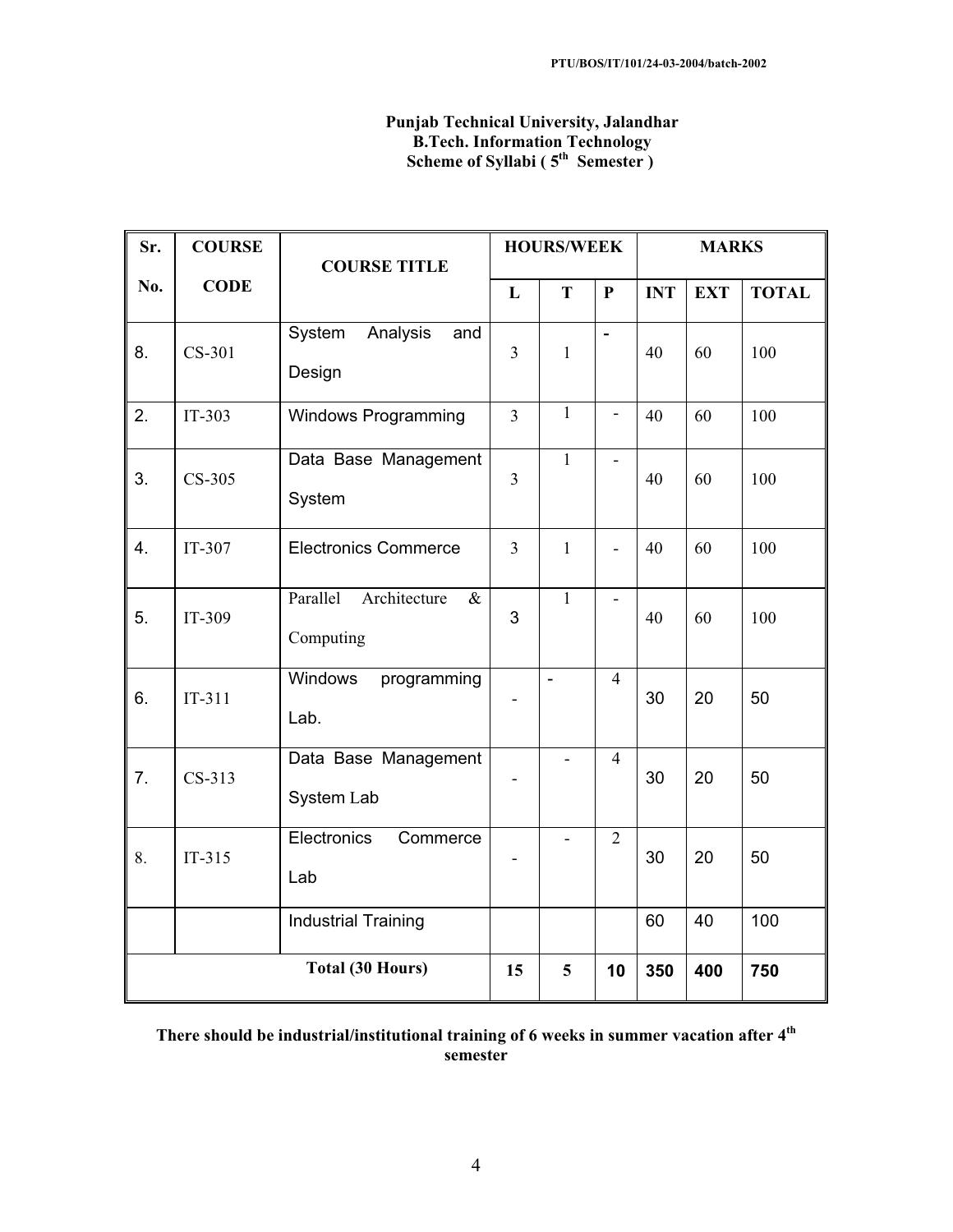## **Punjab Technical University, Jalandhar B.Tech. Information Technology Scheme of Syllabi (6<sup>th</sup> Semester)**

| Sr.              | <b>COURSE</b> | <b>COURSE TITLE</b>                   | <b>HOURS/WEEK</b>        |                |                          | <b>MARKS</b> |            |              |
|------------------|---------------|---------------------------------------|--------------------------|----------------|--------------------------|--------------|------------|--------------|
| No.              | <b>CODE</b>   |                                       | L                        | T              | $\mathbf P$              | <b>INT</b>   | <b>EXT</b> | <b>TOTAL</b> |
| 1.               | IT-302        | Advanced<br>Internet<br>Technology    | $\overline{3}$           | $\mathbf{1}$   | $\overline{a}$           | 40           | 60         | 100          |
| 2.               | IT-304        | Management Information<br>System      | $\overline{3}$           | $\mathbf{1}$   | $\overline{\phantom{0}}$ | 40           | 60         | 100          |
| $\overline{3}$ . | IT-306        | <b>Web Administration</b>             | $\overline{3}$           |                | ÷,                       | 40           | 60         | 100          |
| 4.               | IT-308        | <b>Network</b><br>operating<br>System | $\overline{3}$           | 1              |                          | 40           | 60         | 100          |
| 5.               | $IT-310$      | Open Elective                         | 3                        | $\mathbf{1}$   | $\overline{\phantom{a}}$ | 40           | 60         | 100          |
| $\,6$            |               | Elective-I                            | 3                        | $\mathbf{1}$   | $\overline{\phantom{m}}$ | 40           | 60         | 100          |
| $\overline{7}$   | $IT-314$      | MIS Lab.                              | $\overline{\phantom{a}}$ | $\overline{a}$ | $\overline{2}$           | 30           | 20         | 50           |
| 8.               | $IT-316$      | Web Administration Lab.               |                          | ÷,             | $\overline{4}$           | 30           | 20         | 50           |
| 9.               | $IT-318$      | Network<br>Operating<br>System Lab.   |                          |                | $\overline{4}$           | 30           | 20         | 50           |
|                  |               | <b>General Fitness</b>                |                          |                |                          |              |            | 100          |
|                  |               | <b>Total (33Hours)</b>                | 18                       | 5              | 10                       | 330          | 420        | 850          |

# **Open Elective: For other branches**

**IT-310 OPERATION RESEARCH**

- **Elective I**
- **IT-312 Expert Systems**
- **IT-320 Neural Networks**
- **IT-322 Artificial Intelligence and Applications**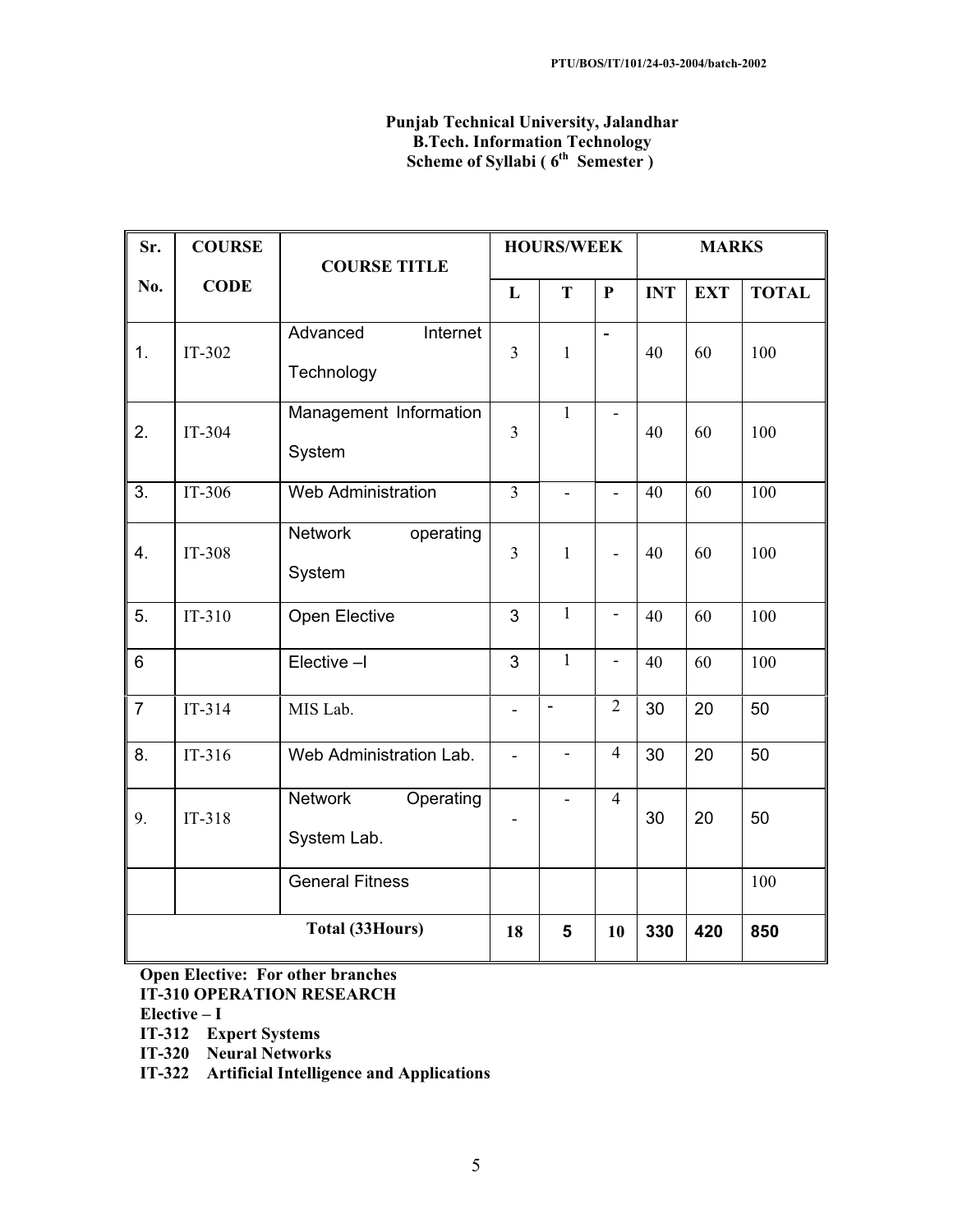| <b>Punjab Technical University, Jalandhar</b> |  |                 |          |              |  |  |
|-----------------------------------------------|--|-----------------|----------|--------------|--|--|
| <b>B.Tech. Information Technology</b>         |  |                 |          |              |  |  |
| Scheme of Syllabi ( $7th$ Semester)           |  |                 |          |              |  |  |
| <b>Course Title</b>                           |  | <b>Internal</b> | Ext.Viva | <b>TOTAL</b> |  |  |
| 6-month Industrial Training                   |  | 500             | 500      | 1000         |  |  |

## **Punjab Technical University, Jalandhar B.Tech. Information Technology Scheme of Syllabi (8<sup>th</sup> Semester)**

| Sr. | <b>COURSE</b> | <b>COURSE TITLE</b>           |                | <b>HOURS/WEEK</b> |                          | <b>MARKS</b> |            |              |
|-----|---------------|-------------------------------|----------------|-------------------|--------------------------|--------------|------------|--------------|
| No. | <b>CODE</b>   |                               | L              | T                 | $\mathbf{P}$             | <b>INT</b>   | <b>EXT</b> | <b>TOTAL</b> |
| 1.  | IT-402        | Introduction to Java          | $\overline{3}$ | $\mathbf{1}$      |                          | 40           | 60         | 100          |
| 2.  | IT-404        | E-Services                    | $\overline{3}$ | 1                 | $\overline{\phantom{0}}$ | 40           | 60         | 100          |
| 3.  | CE-216        | <b>Environmental Sciences</b> | $\overline{3}$ | $\mathbf{1}$      | ۰                        | 40           | 60         | 100          |
| 4.  |               | Elective-II                   | 3              | $\mathbf{1}$      | $\overline{\phantom{0}}$ | 40           | 60         | 100          |
| 5.  |               | Elective-III                  | $\overline{3}$ | 1                 | -                        | 40           | 60         | 100          |
| 6.  | $IT-410$      | Major Project                 |                |                   | 8                        | 100          | 100        | 200          |
| 7.  | $IT-412$      | Java Practical Lab.           |                |                   | $\overline{4}$           | 30           | 20         | 50           |
|     |               | <b>General fitness</b>        |                |                   |                          |              |            | 100          |
|     |               | Total (32 Hours)              | 15             | 5                 | 12                       | 330          | 420        | 850          |

**Elective –II** 

**IT-406 Multimedia and Applications** 

**IT-414 Data Warehousing and Mining**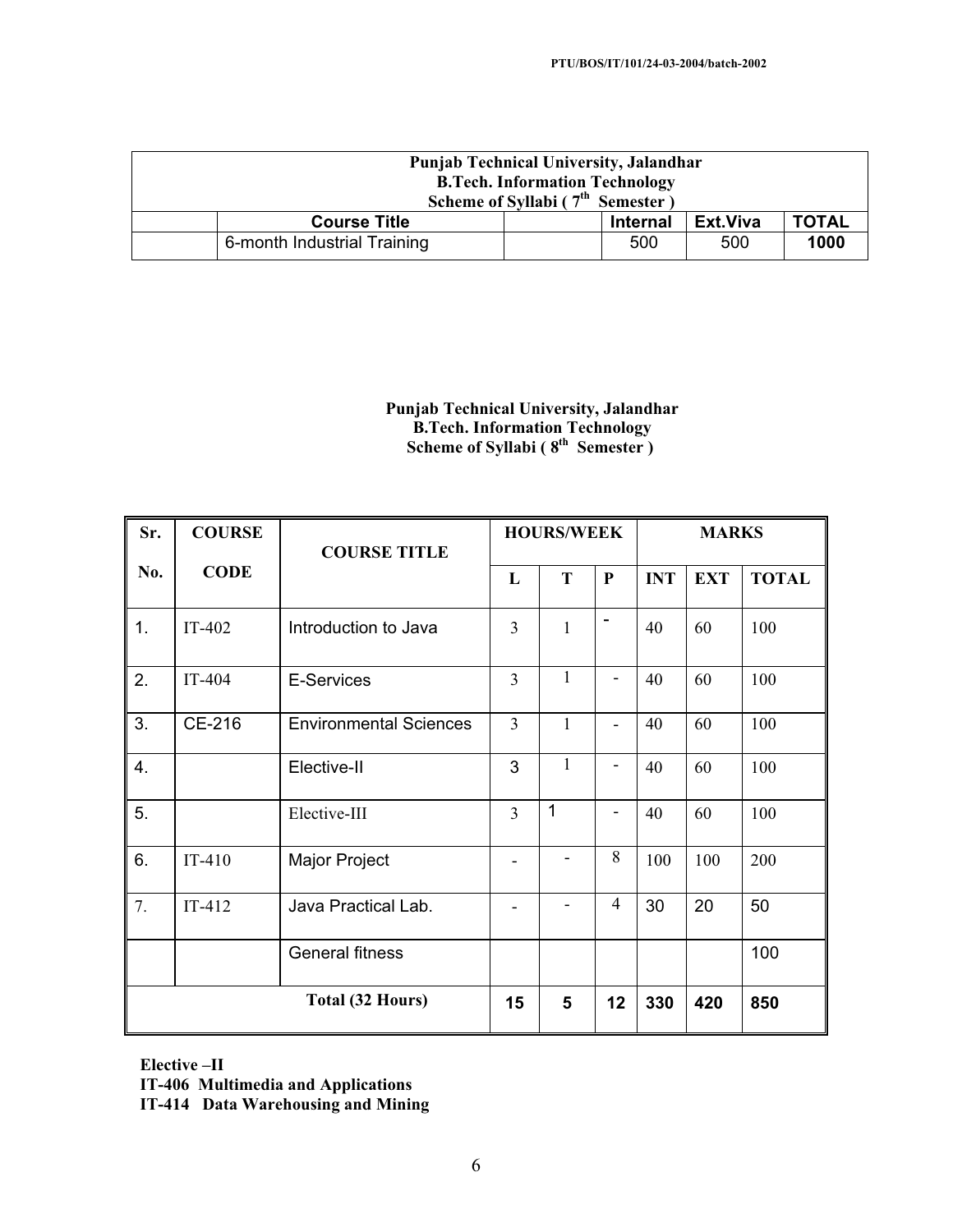**Elective –III IT-416 Modelling and Simulation IT-408 Software Project Management**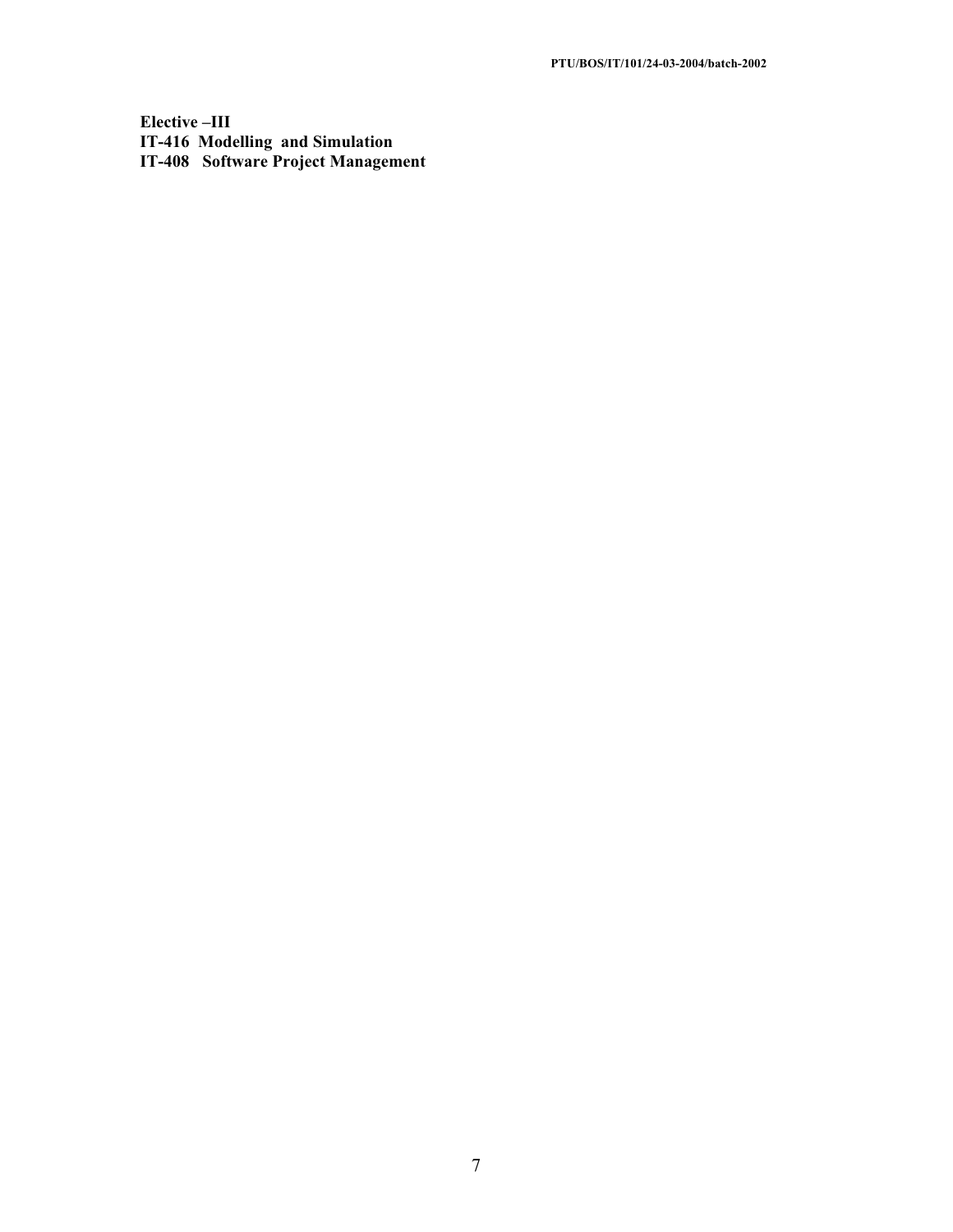#### **THIRD SEMESTER**

**CS-201 COMPUTER ARCHITECTURE** 

**Internal marks : 40 L T P External marks : 60 3 1 0 Total marks :100** 

**PREREQUISTES** : None

**OBJECTIVES** : This course offers a good understanding of the various functional units of a computer system and prepares the student to be in a position to design a basic computer system. Finally the student will be exposed to the recent trends in parallel and distributed computing and multithreaded application.

#### **COURSE CONTENTS :**

Principles of computer design - software / hardware interaction, cost/benefit concept of layers in architecture design 10%]

Basic Computer Organization taking 8085 as an example binary arithmetic - add, subtract, multiply - algorithms and implementations. carry look ahead add fast adders. [15%]

CPU design - Choice of instruction set control structure hardwired and microprogrammed control - RISC vs CISC, Pipelining in CPU design superscalar machines. [15%]

Memory hierarchy design caches, main memory, Interleave memory virtual memory architectural aids in implementing these. [10%]

I/O Modes- program interrupt, DMA, Channel, I/O Processor. [15%]

I/O performance measures - Buses connecting I/O devices to CPU/memory - interaction with operating system Serial/Parallel Interfaces taking 8251 and 8255 as examples. [15%] Performance evaluation SPEC marks LINPACK Whetstone Dhrystone etc., Transaction processing benchmarks. [10%]

Multiprocessors - Parallel & distributed computers - SIMD SPMD and MIMD machines.  $[10\%]$ 

## **TEXT / REFERENCES :**

Patterson and Hennessy, Computer Architectures, Morgaon Kauffman, San Mateo, CA, USA, 1992.

P.Pal Chaudhary, Computer Organization and Design Prentice Hall of India Pvt. Ltd., New Delhi, 1994.

P.V.S. Rao, Perspectives in Computer Architecture, Prentice Hall of India Pvt. Ltd., NEW Delhi,1994.

M.R. Bhujade, Digital Computer Design Principles, Pitamber Publishing Co., 3rd Edition, 1996.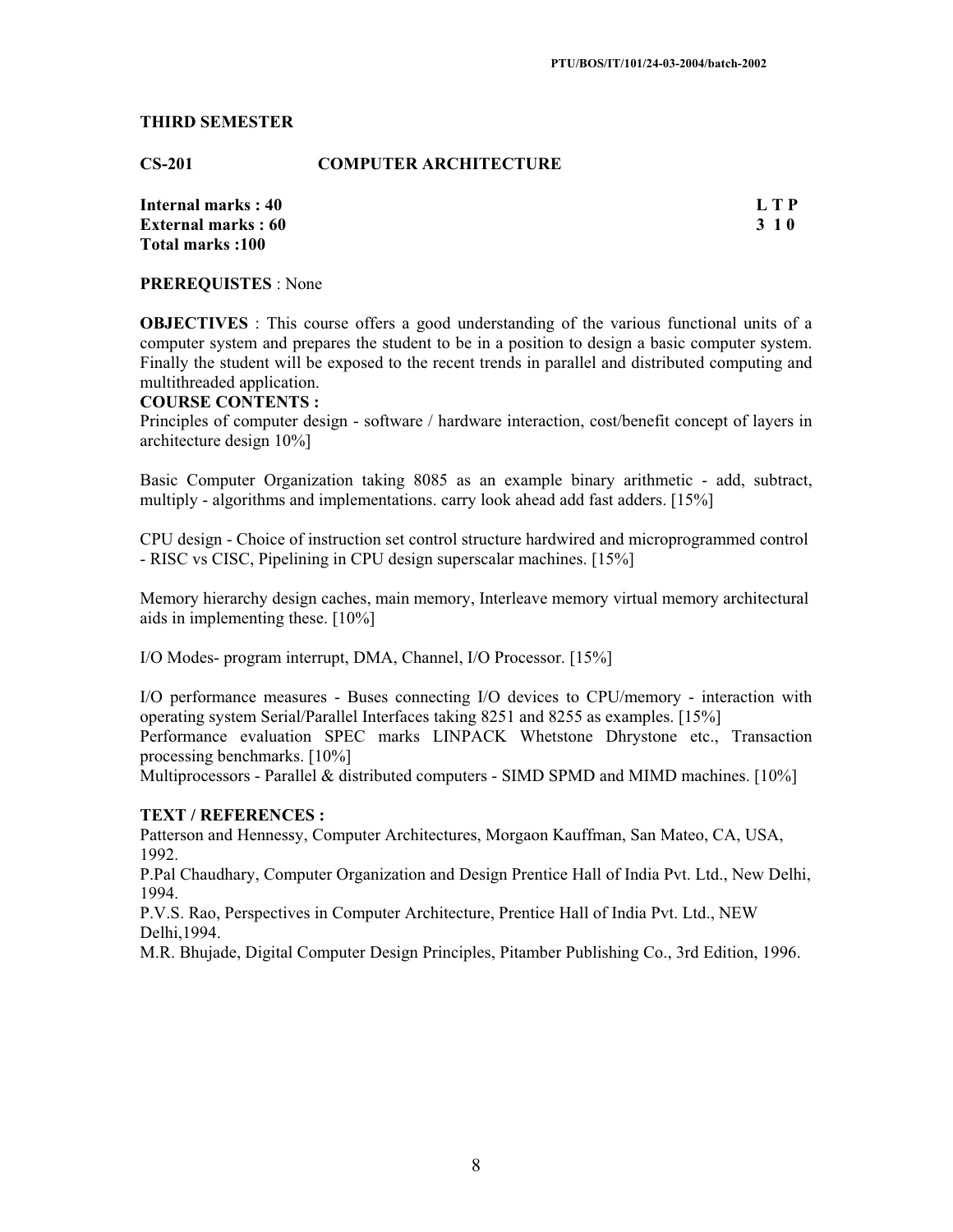#### **CS-203 MATHEMATICS – III**

| Internal marks : 40        | L T P |
|----------------------------|-------|
| <b>External marks : 60</b> | 3 1 0 |
| Total marks :100           |       |

**PREREQUISITES:** Calculus of two variables and exposure to mathematics-I and Mathematics - II.

## **OBJECTIVES:**

To teach Engineering Mathematics to the students.

#### **COURSE CONTENTS:**

Review of the prerequisites such as limits of sequences and functions. Continuity, uniform continuity and differentiability. Rolls theorem, mean value theorems and Taylor's theorem. Newton method for approximate solution Riemann integral and the fundamental theorem of integral calculus. Approximate integration. Applications to length area, volume, surface area of revolution, Moments, centers of Mass and Gravity.

Repeated and multiple integrals with applications to volume, surface area, moments of inertia etc. Analytic functions, Cauchy-Riemann equations, Laplace equation, elementary functions, Cauchy's integral theorem(Proof by using Greens theorem), Cauchy's integral formula, Taylor series and Laurent series. [33%

Residues and applications to evaluating real improper integrals and inverse Laplace transforms. Conformal mapping, linear fractional transformations. [17%]

Boundary value problems involving partial differential equations such as wave equation, heat equation, Laplace equations . Solutions by the method of separation of variables and by Fourier and Laplace transforms. [33%]

Numerical Methods for ODEs and PDEs. [17%]

## **TEXTS /REFERENCE :**

E.Kreyszig, Advanced Engineering Mathematics, 5th Edition, Wiley Enstern 1985. P.E.Danko, A.G.Popov, T.Y.A Kaznevnikova, Higher Mathematics in Problems and Exercises, Part 2, Mir Publishers, 1983.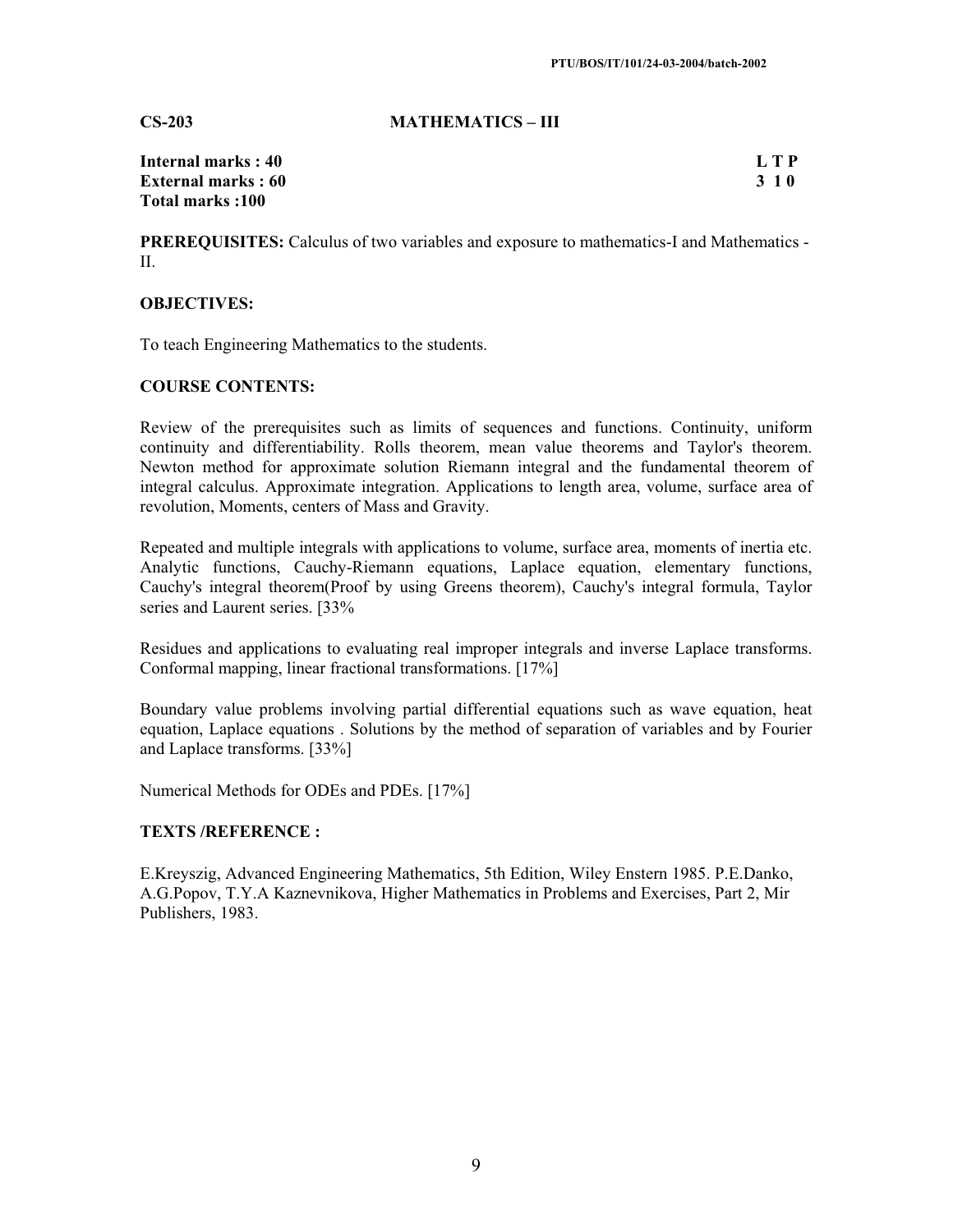## **CS-205 DIGITAL CIRCUITS AND LOGIC DESIGN.**

**Internal marks : 40 L T P External marks : 60 3 1 0 Total marks :100** 

**PREREQUISITES:** None

#### **OBJECTIVES:**

To give students basic ideas regarding digital hardware components at the level of gate and sequential circuits. To treat logic design and making them familiar with the CAD tools in digital system design.

#### **COURSE CONTENTS:**

Data and number representation-binary-complement representation BCD-ASCII, ISCII. [15%]

Boolean algebra, logic gates, minimization, use of programs such as expresso in minimization. [5%]

Digital Circuit Technologies, RTL/DTL/DCTL/TTL/MOS/CMOS/ECL, analysis of basic circuits in these families, internal architecture of programmable logic devices. [10%]

Combinational design , design with Muxes. [5%]

Sequential circuits, flip-flops, counters, shift registers, multivibrators, state diagrams, sequential circuit design from state diagrams computer aids in synthesis. [15%]

Memory system - RAM., ROM, EPROM, EEPROM, PAL, PLDs,PGAs. [20%]

Bus structures, transmission line effects, line termination. [10%] A/D and D/A conversion techniques and selected case studies. [15%]

Introduction to VLSI Design , Custom and semi-custom design. [5%]

#### **TEXT /REFERENCES:**

Morris Mano, Digital Design- Prentice Hall of India Pvt. Ltd Jesse H Jenkins,Designing with FPGAs and CPLDs , PTR Prentice Hall, Englewood Cliffs H.Taub & D. Schilling, Digital Integrated Electronics, McGraw Hill Douglas L. Perry, VHDL, McGraw Hill, Inc., 2nd Edition, 1993. Mead and L. Conway, Introduction to VLSI Systems, Addition Wesley, 1979. R. Viswanathan , G. K. Meat and V.Rajaraman, "Electronics for Scientist and Engineers". Prentice Hall of India Pvt. Ltd. 1978 J.Millman and Halkias, "Integrated Electronics, Analog and Digital Circuits and Systems, Tata McGraw Hill ,1972.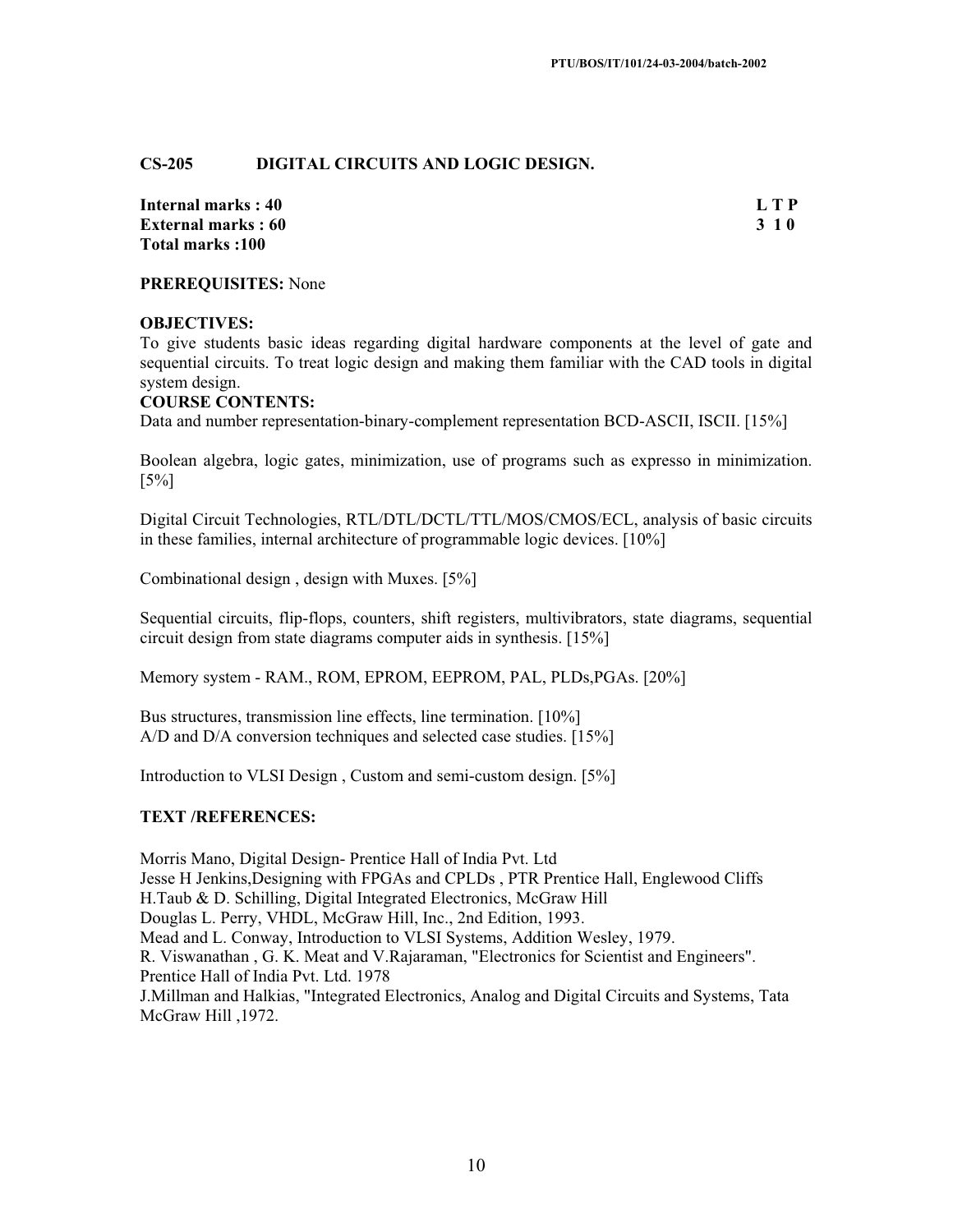## **CS-207 DATA STRUCTURES & PROGRAMMING METHODOLOGY**

| Internal marks: 40        | L T P |
|---------------------------|-------|
| <b>External marks: 60</b> | 3 1 0 |
| Total marks:100           |       |

#### **PREREQUISITES:**

The algorithms presented should be written in a pseudocode similar to the programming language Pascal / C and therefore, the readers should preferable be familiar with Pascal / C. The experience in structured programming and knowledge of combinatorial mathematics would be helpful.

#### **OBJECTIVES:**

The course should provide one with a fairly good concept of the fundamentals of data structures and also of the commonly occurring algorithms. The mathematical model of data is an abstract concept of data such as set, list or graph. To make it useful for problem solving the abstraction is made concrete by going into the data structure of the model- its implementation and associated algorithms. Given a data structure, quite frequently , several alternative algorithms exist for the same operation. Naturally, the question analyzing an algorithm to determine its performance in relation to the other alternatives becomes important. The course should present the general approach towards analyzing and evaluating algorithms and while presenting an algorithm, its analysis should also be included as and when required.

#### **COURSE CONTENTS:**

Introduction [8%]

Linear Data Structures I: Arrays & Records [5%]

Linear Data Structures II: linked lists [10%]

Linear Data Structures III: Stacks and Queues [5%]

Linear Data Structures IV: Strings [5%]

Recursion [10%]

Non Linear Data Structures I: Trees [8%]

Non Linear Data Structures II [10%]

Hashing. [10%]

Sets [12%]

Graphs [12%]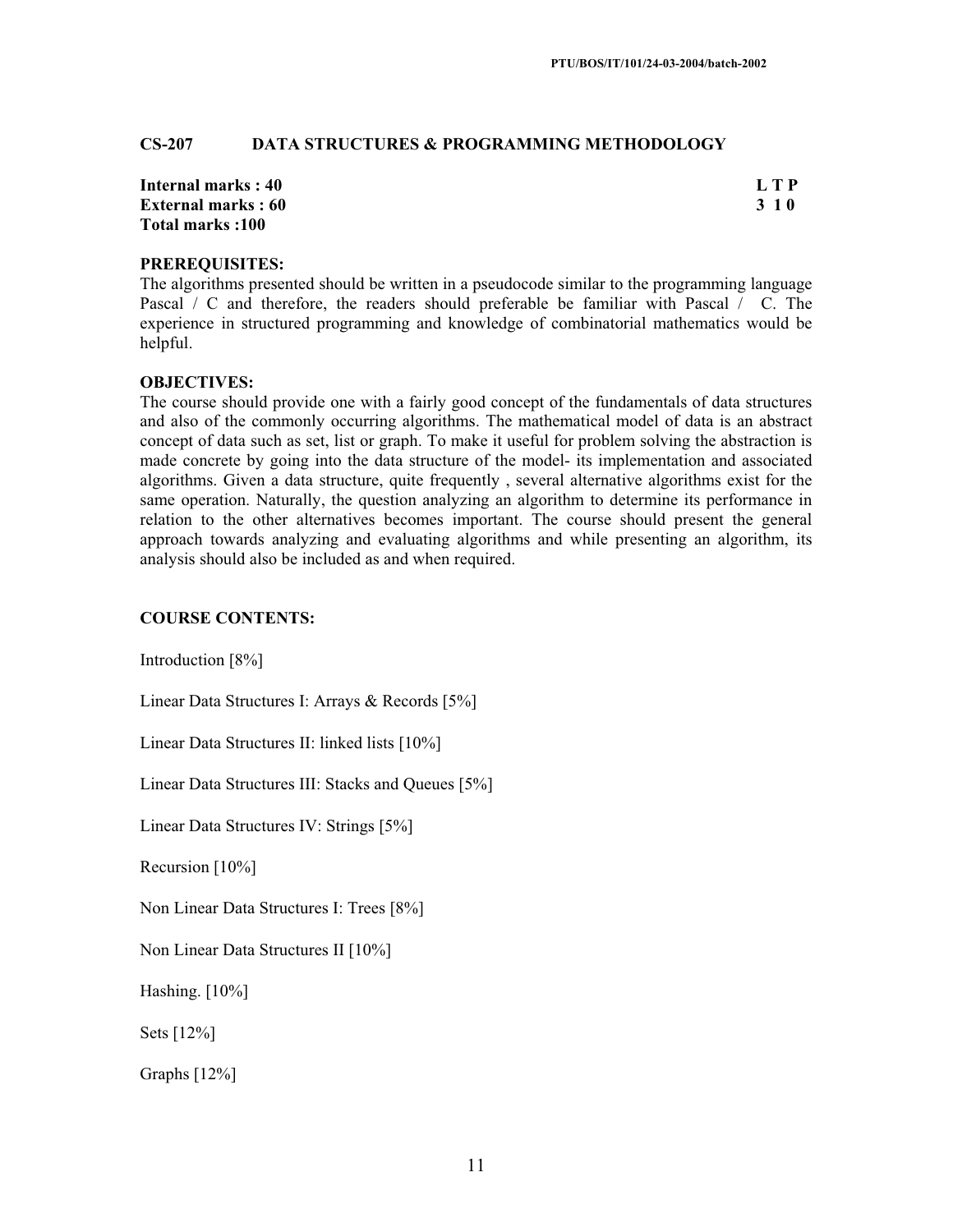Files [ 5%]

## **TEXTS / REFERENCES :**

Aho A. V., J. E. Hopcroft, J.D. Ullman; Data Structures and Algorithms, Addison-Wesley, 1983

Baase, S Computer Algorithms: Introduction to Design and Analysis, Addition - Wesley , 1978.

Berztiss, A.T.: Data structures, Theory and Practice : 2nd ed., Academic Press, 1977. Collins, W. J. Data Structures, An Object-Oriented Approach, Addition-Wesley, 1992.

Goodman, S.E., S.T.Hedetniemi: Introduction to the Design and Analysis of Algorithms. McGrow- Hill, 1977

Horowitz, E., S. Sahni : Algorithms: Design and Analysis, Computer Science Press, 1977

. Horowitz E., S. Sahni: Fundamentals of Data Structures in PASCAL, Computer Science Press, 1984.

Knuth, D.E.: The Art of Computer Programming , Vols 1-3, Addition-Wesley, 1973.

Kruse, R. L. Data Structures and Program Design , 2nd Ed., Prentice Hall, 1987.

Lorin, H.: Sorting and sort Systems, Addition-Wesley, 1975.

Standish, T.A.: Data Structure Techniques, Addition-Wesley, 1980. Tremblay, J.P., P.G. Sorenson: An Introduction to Data Structures with Applications, McGraw - Hill , 1976.

Wirth, N.: Algorithms + Data Structures = Programs, Prentice-Hall. 1976.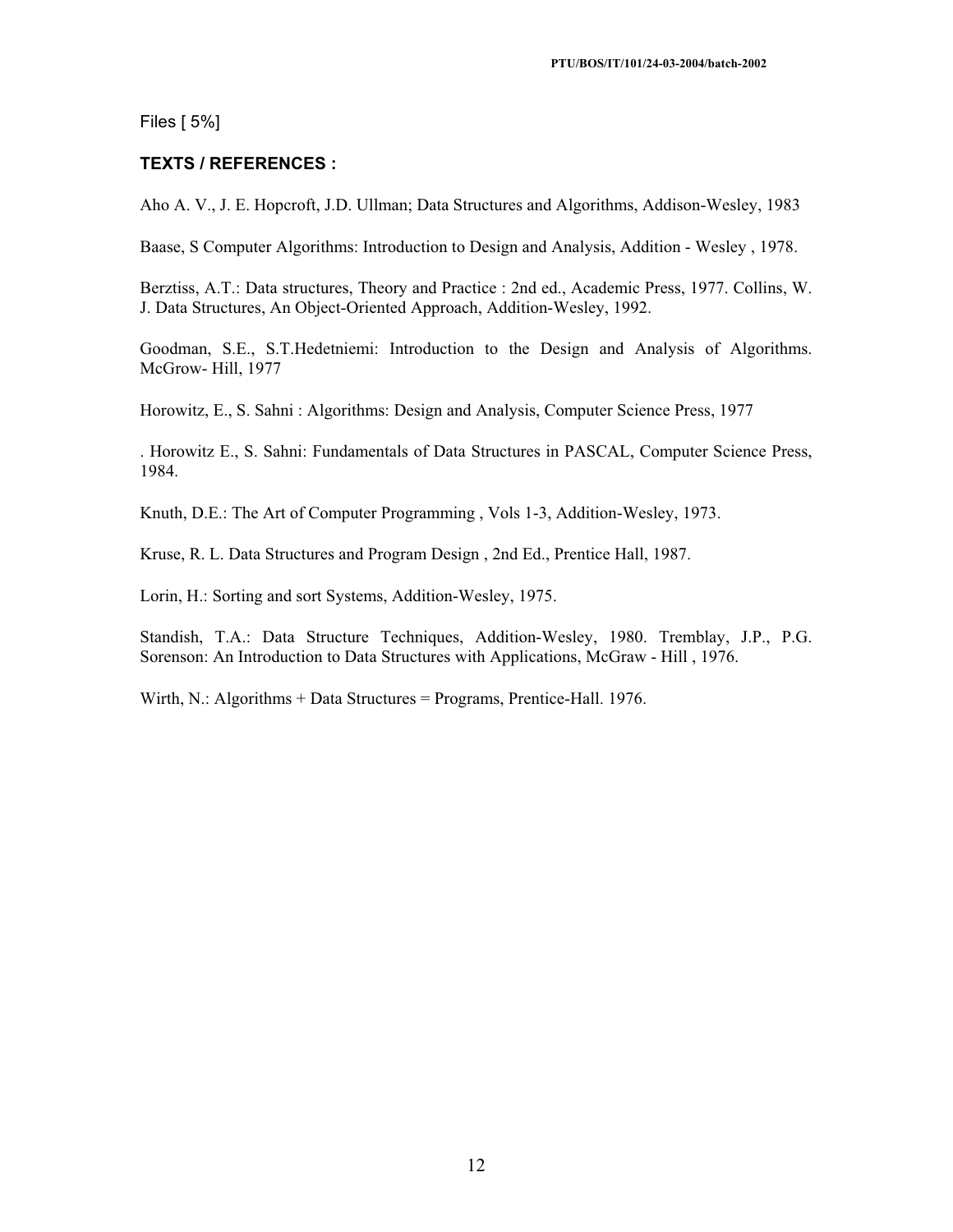#### **CS-209 WRITTEN & ORAL TECHNICAL COMMUNICATION**

#### **(Communication skills for Scientists and Engineers)**

| Internal marks: 40        | <b>LTP</b> |
|---------------------------|------------|
| <b>External marks: 60</b> | 2 1 0      |
| Total marks:100           |            |

**PREREQUISITES :** NONE

#### **OBJECTIVES:**

The course is intended to develop a student's ability to communicate both in speech and writing in the Situation that he/she is likely to come across in his/her academic and working life.

#### **COURSE CONTENTS:**

Note taking from lectures and reference material [10%]

Essay and précis writing [30%]

Slide preparation and oral presentation principles [10%]

Written presentation of technical material [20%]

Preparation of Bibliography [10%]

Basics of Official Correspondence [15%]

Preparation of bio-data [5%]

Students should be asked to prepare and present Seminars during the practice session.

#### **TEXTS/REFERENCES**

The Chicago Manual of Style, 13th Edition, Prentice Hall of India 1989. Gowers Ernest, "The Complete Plan in Words" Penguin, 1973. Menzel D.H., Jones H.M, Boyd, LG., "Writing a Technical Paper". McGraw Hill, 1961. Strunk, W., & White E.B., "The Elements of Style", 3rd Edition , McMillan, 1979. Turbian K.L., "A Manual for Writers of Term Papers, Thesis and dissertations" Univ of Chicago Press, 1973. IEEE Transactions on "Written and Oral Communication" has many papers.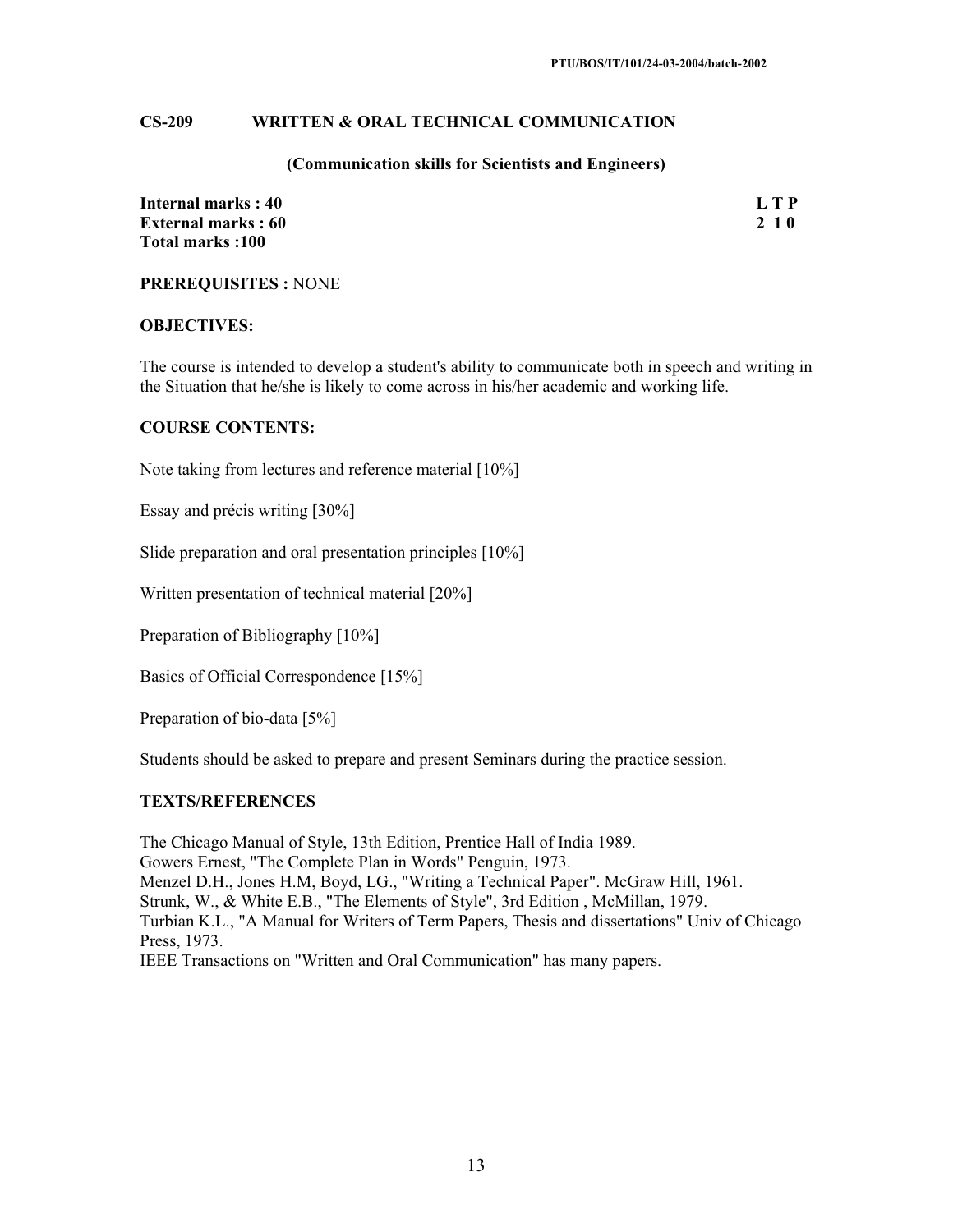## **CS - 211 PROGRAMMING LANGUAGES**

| Internal marks: 40        | <b>LTP</b> |
|---------------------------|------------|
| <b>External marks: 60</b> | 3 1 0      |
| Total marks:100           |            |

#### **OBJECTIVES:**

At the end of this course students will be able to simulate the problems in the subjects like O.S., C.N., System project , System simulate and modelling etc. Moreover it will be used as a tool for doing minor and major Projects.

## **INTRODUCTION :**

C and C++ programming, differences between C and C++ , adding an user interface to C and  $C_{++}$  program, standard C and  $C_{++}$  data types, storage classes, operators Standard C and  $C_{++}$ libraries, writing & using functions, arrays pointer , I/O in C, Structure unions, macro's Advanced preprocessor statements, dynamic memory allocation .

## **OBJECT ORIENTED PROGRAMMING:**

Object oriented terminology, C++ classes I/O M C++, the cost team class list combining C  $\&$  $C++$  code, designing Unique manipulators, Object oriented stack and linked list in  $C++$ 

## **WINDOWS PROGRAMMING FOUNDATIONS :**

Windows concepts windows programming concept, visual C++ Windows tools, procedure oriented windows Application Microsoft foundation Class library concepts. Windows Applications with MFC. WIZARDS: Application and class Wizards, introduction to OLE, active X controls with the MFC library.

## **.Net Framework:-**

Introduction to .Net framework, concept of CLR. Managed and un-managed code in VC++. Concept of Assemblies.

#### **BOOKS:-**

The complete Reference Visual C++5 Chris H. Pappas & William H. Murray, III

The Visual C++ handbook Chris H. Pappas & William Murray Osborne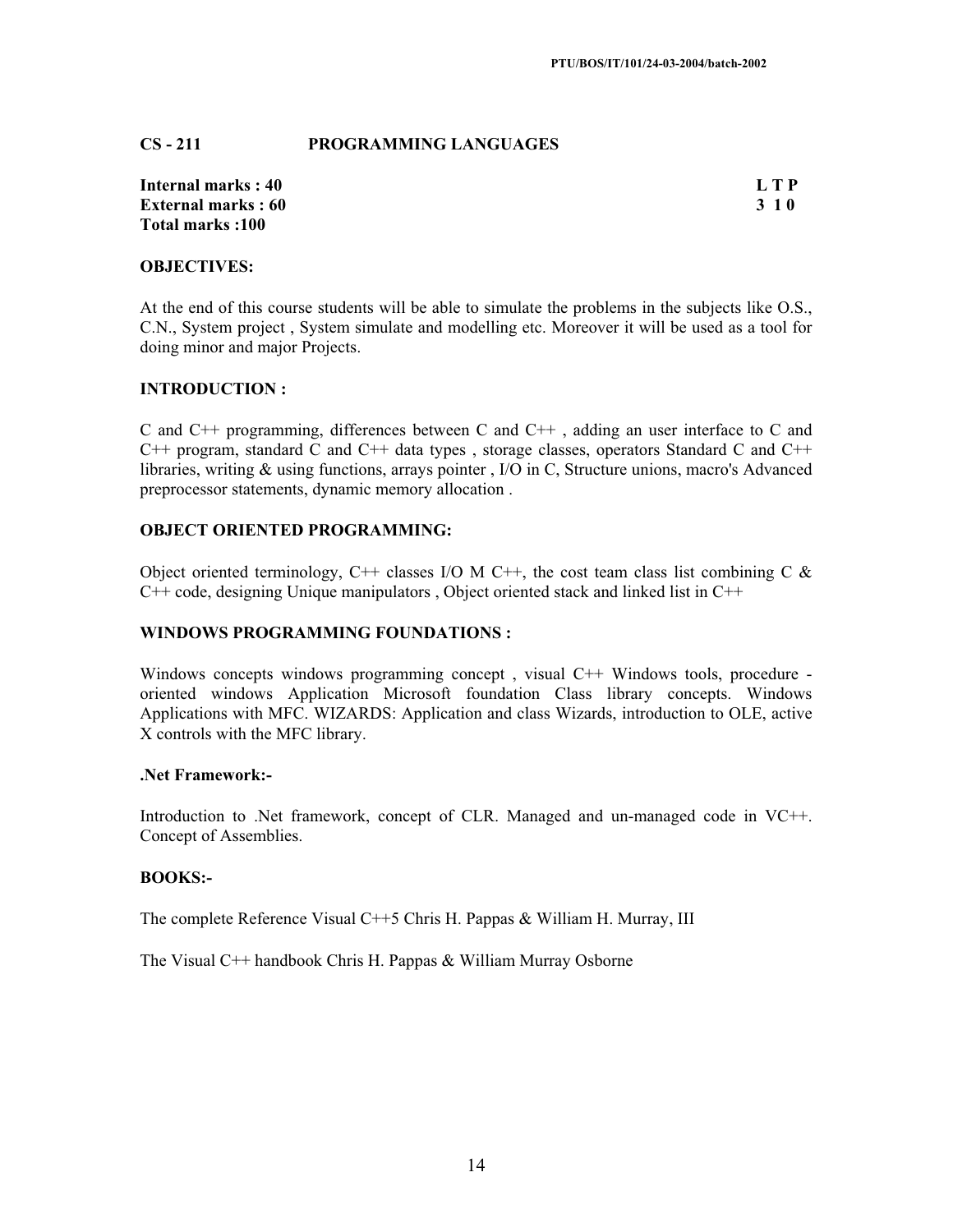**CS- 213 Software Lab-I (DSPM )**

| Internal marks: 30        |  |
|---------------------------|--|
| <b>External marks: 20</b> |  |
| <b>Total marks:50</b>     |  |

| Internal marks : 30        | L T P       |
|----------------------------|-------------|
| <b>External marks : 20</b> | $0 \t0 \t3$ |

## **DATA STRUCTURES & PROGRAMMING METHODOLOGY LAB**.

Algorithm development in all areas of data structures covered in the course. Emphasis should be given on the following matters. Development of recursive as well as non recursive a algorithms involving linked list trees and graphs. Use of pointers for dynamic allocations of storage. Development of classes for some of the data structures using the concept of abstract data types.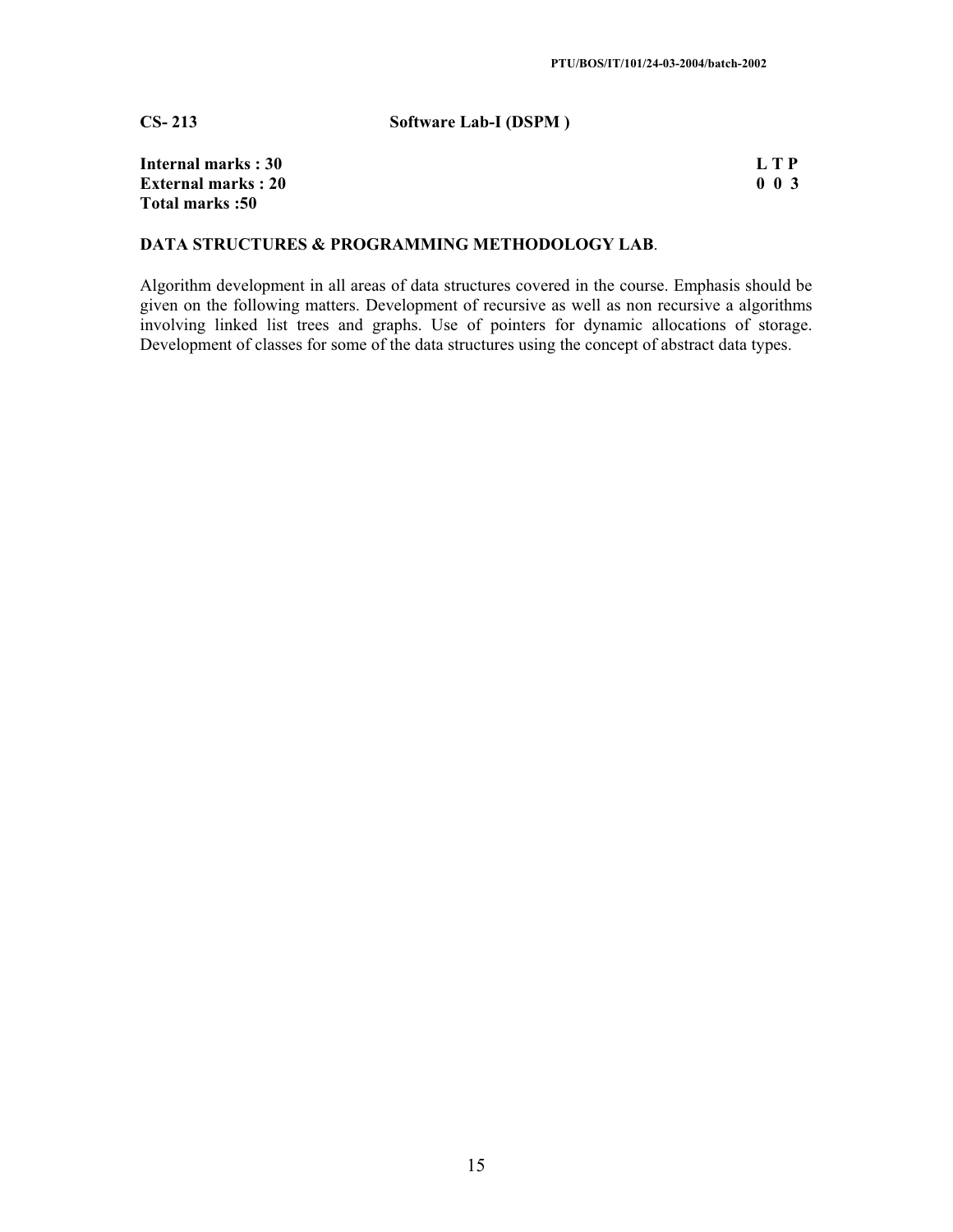#### **CS- 217 Hardware Lab-I (Digital Circuit and Logic Design)**

| Internal marks: 30       | LTP       |
|--------------------------|-----------|
| <b>External marks:20</b> | $0\,0\,2$ |
| Total marks: 50          |           |

- 1. Verification of the truth tables of TTL gates, e.g., 7400, 7402,7404, 7408, 7432, 7486.
- 2. Design, fabrication and testing of low frequency TTL clocks using NAND gates.
- 3. Verification of the truth table of the Multiplexer 74150.
- 4. Verification of the truth table of the De-Multiplexer 74154.
- 5. Design and verification of the truth tables of half adder and full adder circuits using gates 7483.
- 6. (a)Design and test of an SR flip flop using Nor/Nand gates. (b)Verify the truth table of a J-K flip flop.(7476) (c)Verify the truth table of a D-flip flop (7474) and study its operation in the toggle and asynchronous modes.
- 7. (a) To study the operation of 2 bit and 4 bit asynchronous counters. (b) To study the operation of 2 bit and 4 bit synchronous counters.
- 8. To study the operation of 2 bit and 4 bit Johnson counters.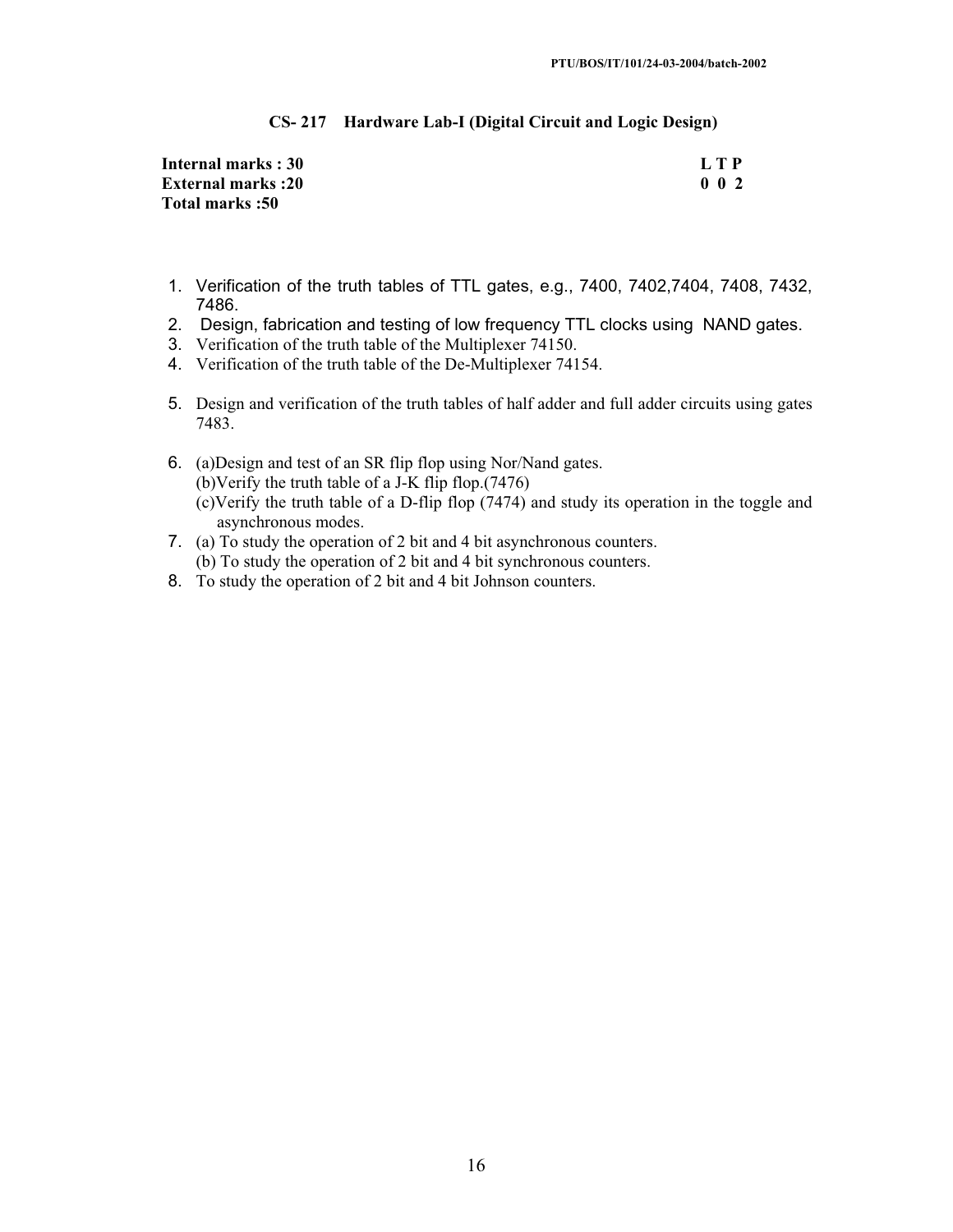## **CS- 219 Software Lab-II (Programming Languages)**

| Internal marks: 30        | L T P     |
|---------------------------|-----------|
| <b>External marks: 20</b> | $0\,0\,3$ |
| <b>Total marks:50</b>     |           |

## **PROGRAMMING LANGUAGES LAB**

Students should be asked to write programs in C & C++ using different statements , Libraries and Functions , Designing Unique Manipulators etc.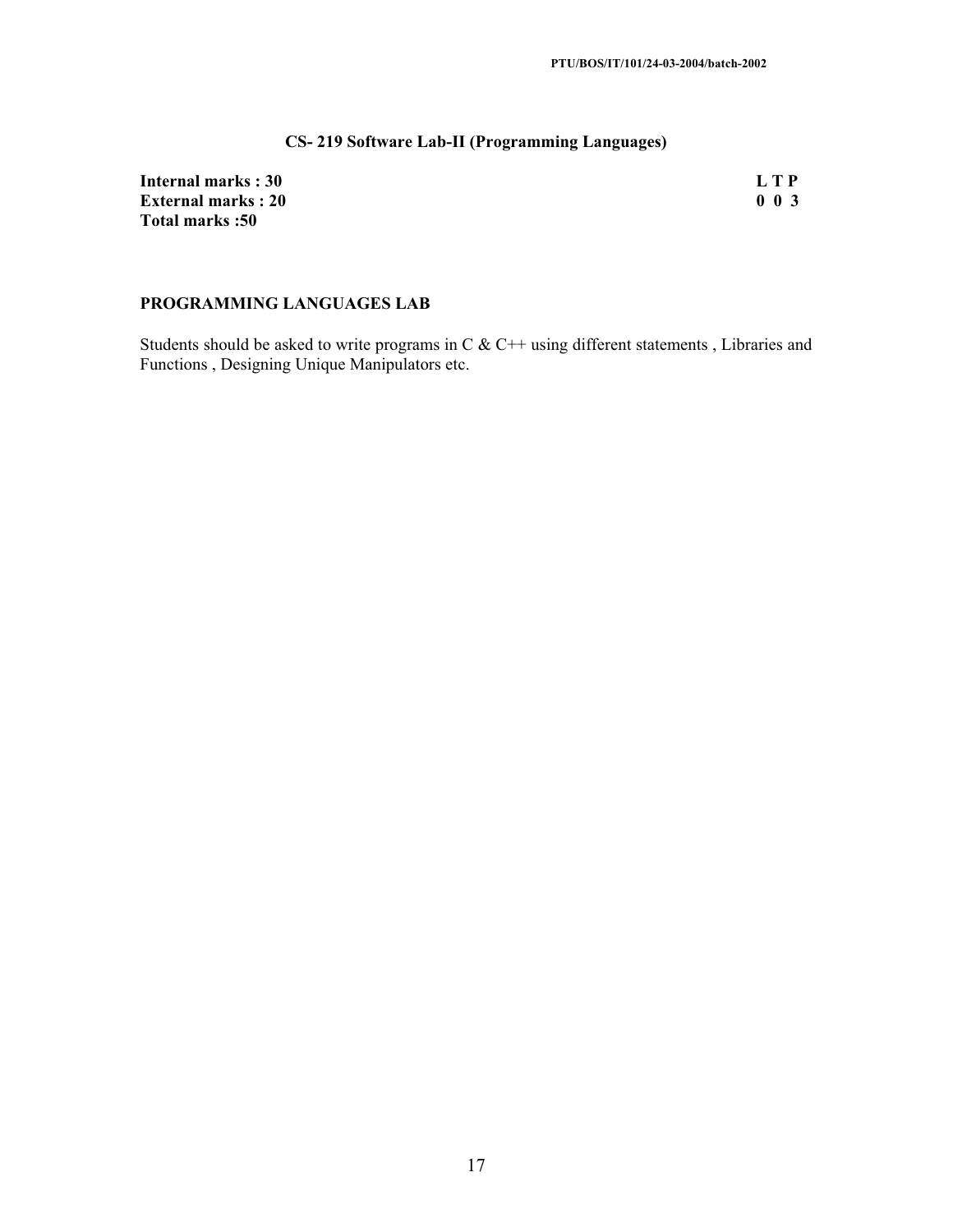## **FOURTH SEMESTER**

## **CS – 202 OPERATING SYSTEM**

**Internal marks : 40 L T P 2018 10 L T P 2018 10 L T P 2018 10 L T P 2018 10 L T P 2018 10 L T P 2018 10 2018 10 External marks · 60 Total marks :100** 

#### **PREREQUISITES:**

Computer Systems programming and Data Structures.

## **OBJECTIVES:**

Understand the overall architecture of the operating system and its main components, Functions of Kernel, file system architecture and implementation, concurrent programming and concurrency .

## **COURSE CONTENTS:**

Introduction to Operating system, computer system structure , operating system structure, process management, CPU scheduling , process synchronization, deadlocks[35%]

Memory management paging and segmentation virtual memories[20%]

I./O system and secondary storage structure [10%]

Protection and security [10%]

Introduction to multiprocessor and distributed operating systems. [20%]

Case Studies: LINUX , UNIX Operating System with SOLARIS and SCO-UNIX [15%]

## **TEXT BOOKS**

- 1. A Silberschatz and Peter B. Calvin, " Operating System Concepts" Addison Wesley Publishing Company
- 2. Dhamdhere, " Systems Programming & Operating Systems Tata McGraw Hill **REFERENCES**
- **1. Operating System by Madnick Donovan**
- 2. Operating System by Stallings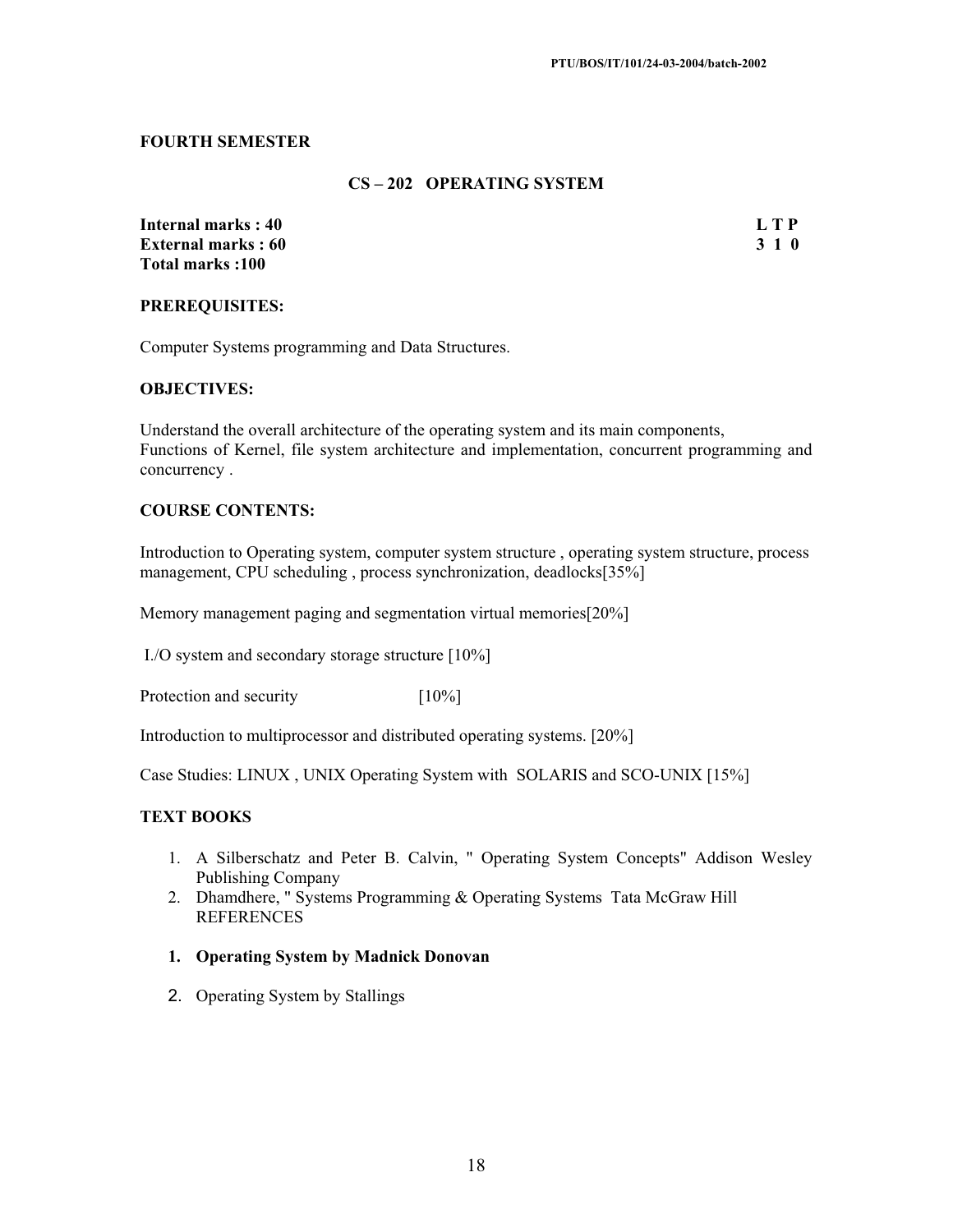#### **CS - 204 DISCRETE STRUCTURES**

**Internal marks : 40** L T P **External marks : 60 3 1 0 Total marks :100** 

## **PREREQUISITES :**

Mathematics & Data Structures

#### **OBJECTIVES**

The objective of this course is to provide the necessary back ground of discrete structures with particular reference to the relationships between discrete structures and their data structure counterparts including algorithm development.

## **COURSE CONTENTS:**

Graph Theory: Graph- Directed and undirected Eulerian chains and cycles, Hamiltonian chains and cycles Trees, Chromatic number Connectivity and other graphical parameter. Application. [20%]

Combinatorial Mathematics: Basic counting principles Permutations and combinations Inclusion and Exclusion Principle Recurrence relations, Generating Function, Application. [15%]

Sets and functions: Sets and relations functions operations equivalence relations relation of partial order partitions binary relations. [15%]

Monoids and groups: Groups Semigroups and monoids Cyclic semigraphs and submonoids, Subgroups and Cosets. Congruence relations on semigroups. Morphisms. Normal subgroups. Structure of Cyclic groups permutation groups, dihedral groups Elementary applications in coding theory. [20%]

Rings and Boolean algebra : Rings Subrings morphism of rings ideals and quotient rings. Euclidean domains Integral domains and fields Boolean Algebra direct product morphisms Boolean sub-algebra Boolean Rings Application of Boolean algebra in logic circuits and switching functions. [30%]

#### **TEXT BOOKS:**

1. Discrete Mathematics (Schaum series) by Lipschutz (Mc Graw Hill)

2. Applied Discrete Structures for Computer Science by Alan Doerr and Kenneth Levarseur. **REFERENCES:**

1. Discrete Mathematics by N Ch S n Lyengar, VM Chandrasekaran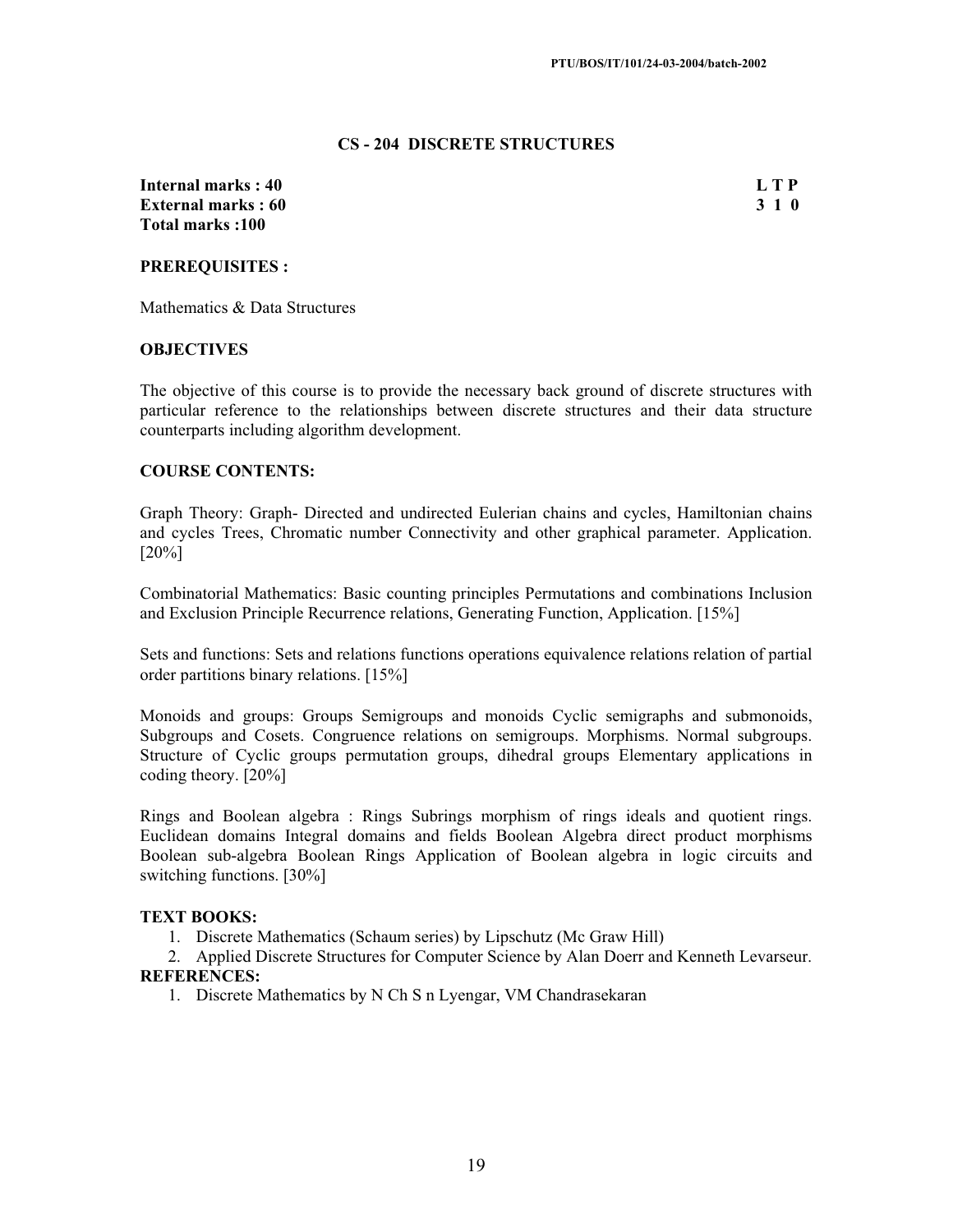#### **CS-206 DATA COMMUNICATION**

**Internal marks : 40** L T P **External marks : 60 3 1 0 Total marks :100** 

**PREREQUISTES: None** 

## **OBJECTIVES:**

This course provides knowledge about various types of Network, Network Topologies , protocols .

#### **COURSE CONTENTS:**

**Introduction:** Uses of Computer Networks, Network Hardware, Network Software, seven-layer OSI architecture of ISO, concepts of layer protocols and layer interfaces, TCP/IP reference model, comparison of OSI &TCP/IP reference models[20%]

**Physical Layer:** Transmission media , telephone system (structure, trunks , multiplexing and switching), wireless transmission , [15%]

**Data Link Layer:** Design Issues, Error detection and correction , elementary data link protocols , sliding window protocols.[20%]

**Medium Access Sub layer:** The channel allocation , IEEE standards 802 for LAN & MAN.

**Network Layer:** Design issues , routing algorithms, Congestion control Algorithims, IP protocol , IP addresses, Sub nets.[15%]

**Transport Layer:** Treansport Services, Elements of Transport protocols, TCP service Model , protocol, Header.[10%]

**Application Layer:** Network security , DNS . E-mail , world wide web, multimedia.[10%]

#### **TEXT BOOKS**

1.Computer Networks by Andrew S. Tanenbaum, Prentice Hall of India **REFERENCES**

- 1. Data Communication by Stallings
- 2. Data Communication by Miller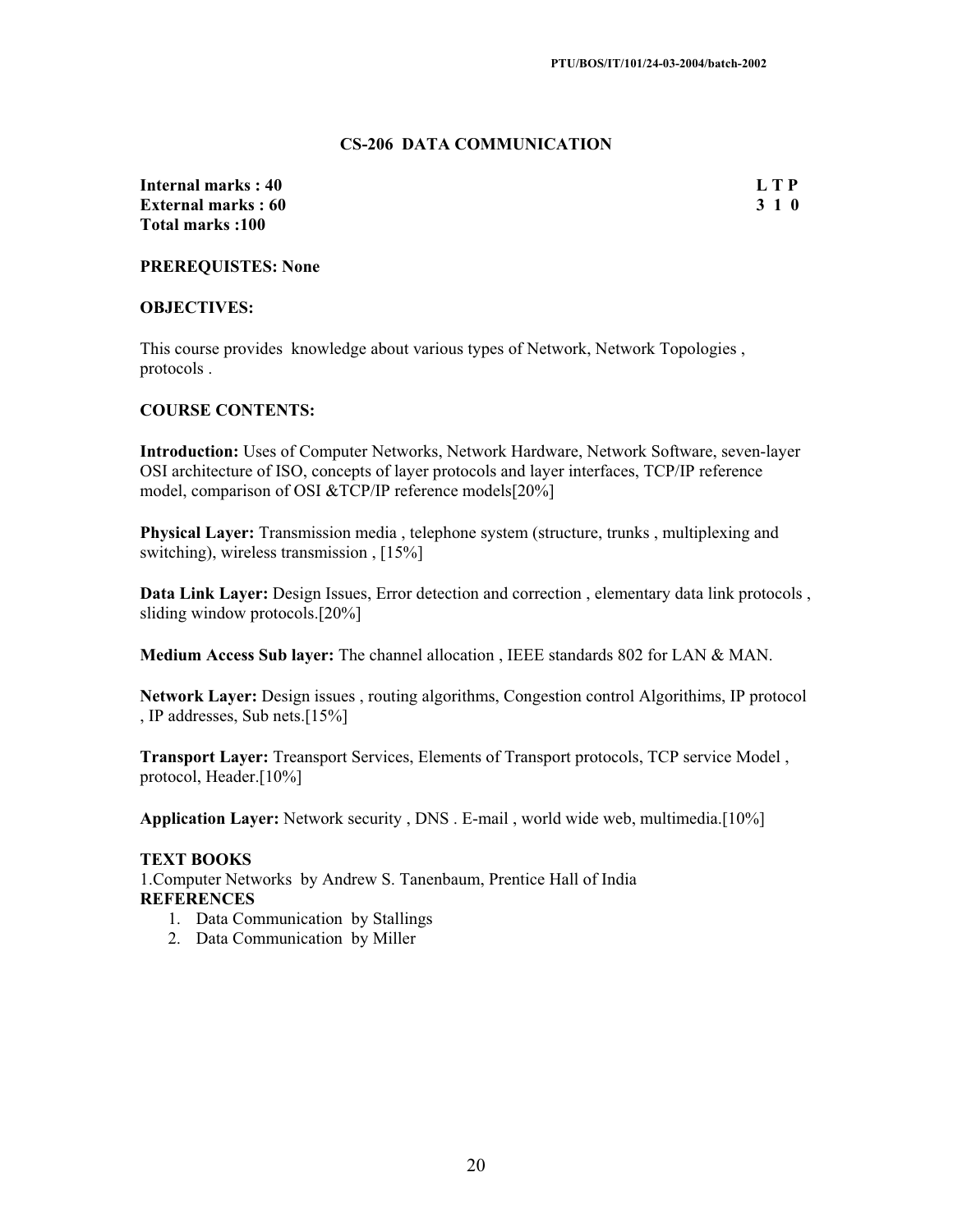#### **CS-208 MICROPROCESSORS AND ASSEMBLY LANGUAGE PROGRAMMING**

## **Internal marks : 40 L T P External marks : 60 3 1 0 Total marks :100**

## **PREREQUISITES :** Digital Circuits and Logic Design

**OBJECTIVES:** The course is intended to give students good understanding of internal architectural details and functioning of microprocessors .

#### **COURSE CONTENTS:**

#### 1.**Microprocessor Architecture**(**20%)**

Basic Computer Architecture using 8085 MP I/O, Memory & System buses ,Instruction execution sequence & Data Flow, Instruction cycle Concept of address, Bus, Data Bus Data & Control Bus Synchronous & Asynchronous buses.

#### 2. **I/O memory interface(20%)**

Programmable , interrupted initiated ,DMA transfer serial & Parallel interface,Detail study of 8251 I/O Processor.

#### 3. **Instruction set & Assembly Languages Programming (30%)**

Introduction, instruction & data formats, addressing modes, status flags, all 8085 instructions, Data transfer groups, Arthimetic group, Logical group, Branch Group.

#### **4. Microprocessor Development System**(**MDS**)(**10%)**

PROM Programming ,Emilator, ROM Simulation introduction to up kits, Study of 8051, Csingle chip microcomputer.

#### 5.**Case structure & Microprocessor application(15%)**

Up application interfacing a matrix keyboard 7- segment led display Study of trafic light system stepper motor interface

#### 6. **Basic arcitect (5%)**

Introduction to 8086, motorola 68000 **TEXT BOOKS:** 

- 1. 8085 Microprocessor by Ramesh Gaonkar,
- 2. Microprocessor by B.Ram

- 1. Daniel Tabak, Advanced Microprocessors, McGraw- Hill, Inc., Second Edition 1995.
- 2. Douglas V. Hall, Microprocessors and Interfacing: Programming and Hardware, Tata McGraw Hill Edition, 1986.
- 3. Charles M.Gilmore, Microprocessors: principles and Applications, McGraw Hill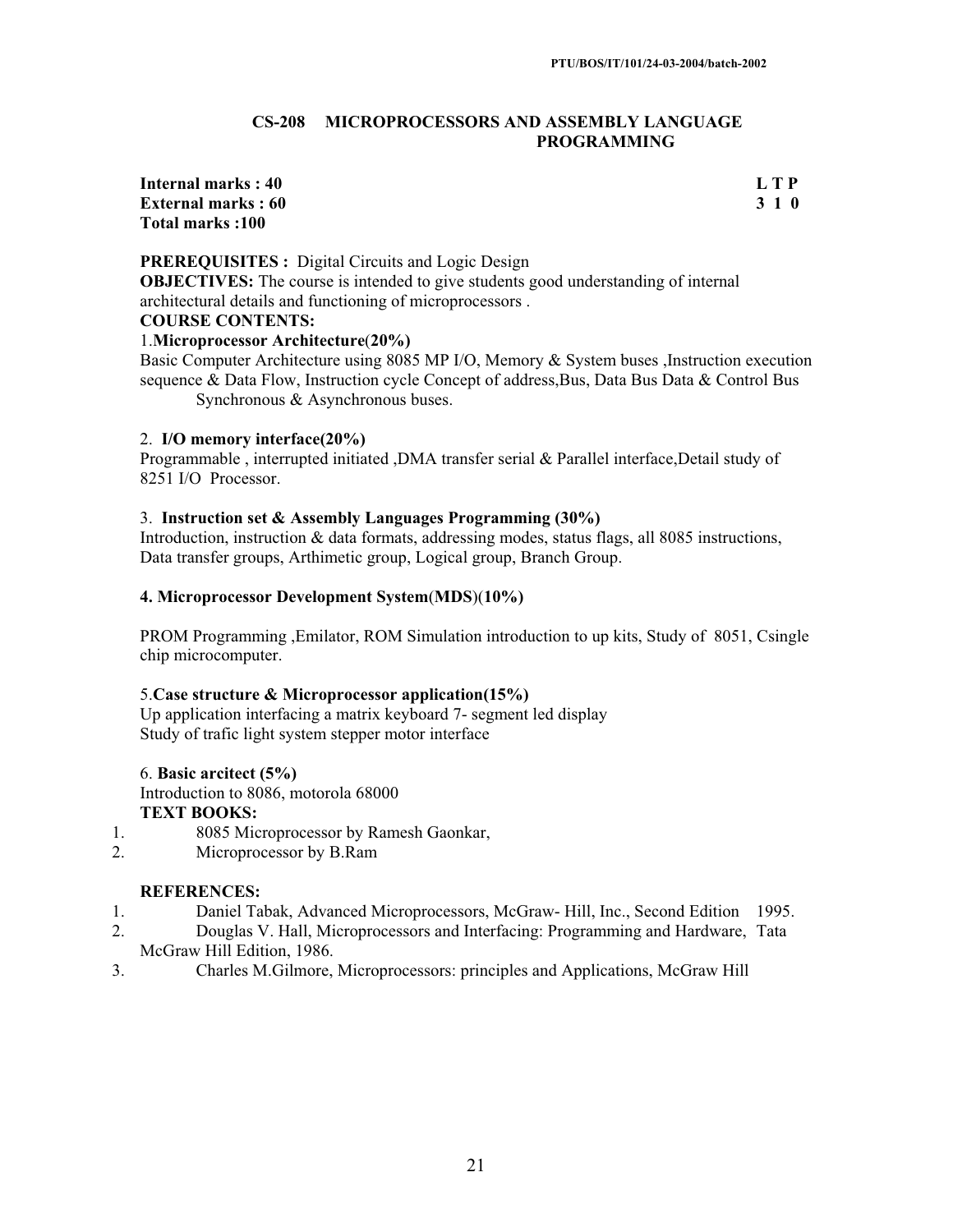## **CS - 210 SYSTEM PROGRAMMING**

| <b>Internal marks: 40</b> | <b>LTP</b> |
|---------------------------|------------|
| <b>External marks: 60</b> | 3 1 0      |
| Total marks:100           |            |

**PREREQUISITES:** One high level procedural language, knowledge to assembly language and knowledge of data structures and computer organization.

**OBJECTIVES:** This course provides knowledge to design various system programs.

#### **COURSE CONTENTS:**

Editors [5%]

- 1. Line editor, Full screen editor and multi window editor.
- 2. Case study MS-Word, DOS Editor and vi editor.

Assemblers [20%]

- 1. First pass and second pass of assembler and their algorithms.<br>2. Assemblers for CISC Machines: case study  $x85 \& x86$  machines
- Assemblers for CISC Machines: case study x85 & x86 machines.

#### Compilers [30%]

- 1. Introduction to various translators.<br>2. Various phases of compiler.
- Various phases of compiler.
- 3. Introduction to Grammars and finite automata.
- 4. Bootstrapping for compilers.
- 5. Lexical Analysis and syntax analysis.
- 6. Intermediate Code Generation.
- 7. Code optimization techniques.
- 8. Code generation
- 9. Case study :LEXX and YACC.
- 10. Design of a compiler in C++ as Prototype.

## Debuggers[5%]

- 1. Introduction to various debugging techniques.
- 2. Case study :- Debugging in Turbo C++ IDE.

Linkers and Loaders [10%]

- 1. Concept of linking.
- 2. Case study of Linker in x86 machines.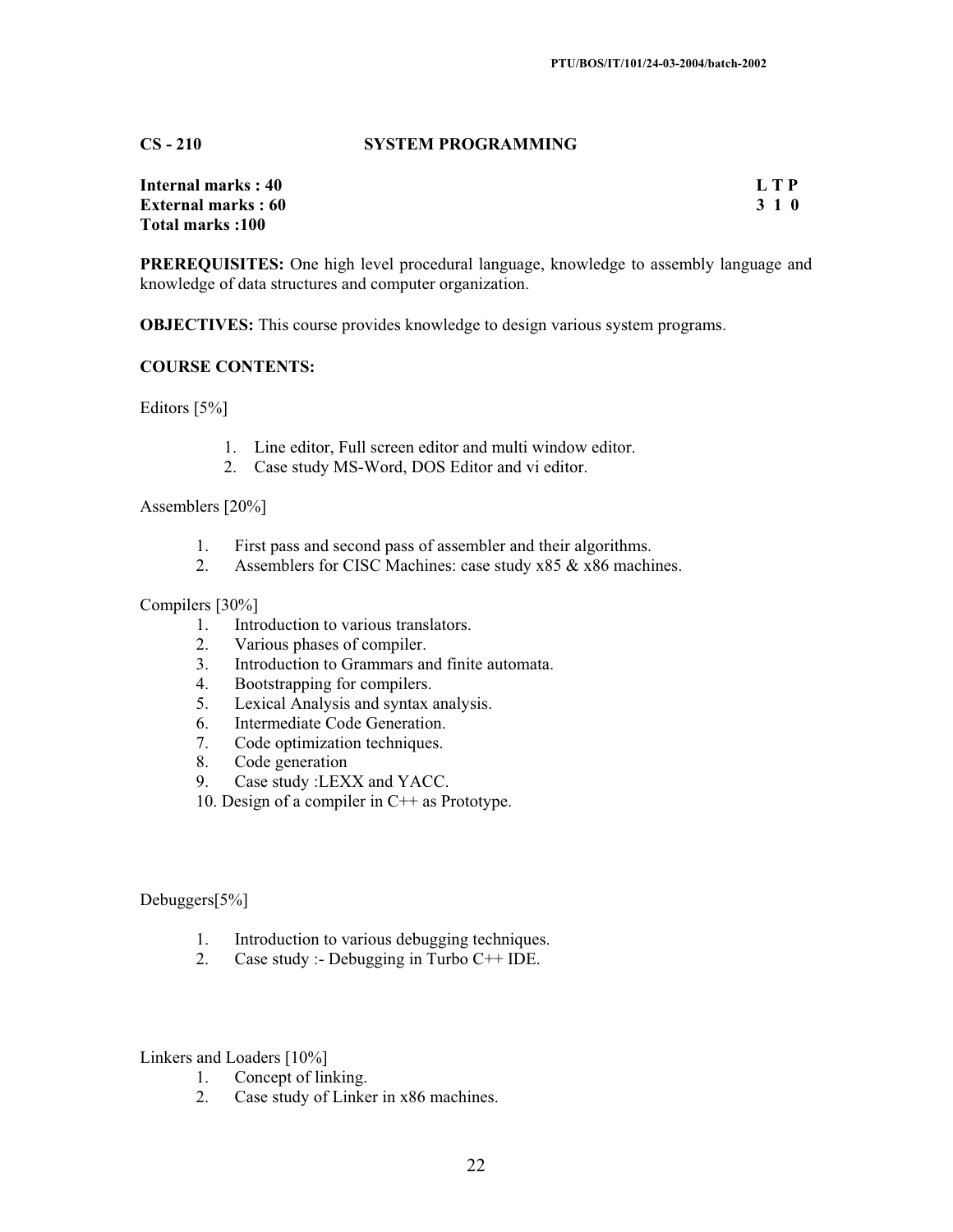3. Loading of various loading schemes.

Operating System[30%]

- 1. Booting techniques and sub-routines.
- 2. Design of kernel and various management for OS.
- 3. Design of Shell and other utilities.

## **TEXT BOOKS:**

- 1. Donovan J.J., Systems Programming , New York, Mc-Graw Hill, 1972.
- 2. Dhamdhere, D.M., Introduction to Systems Software, Tata Mc-Graw Hill 1996.

#### **REFERENCES:**

1.Aho A.V. and J.D. Ullman Principles of compiler Design Addison Wesley/ Narosa 1985.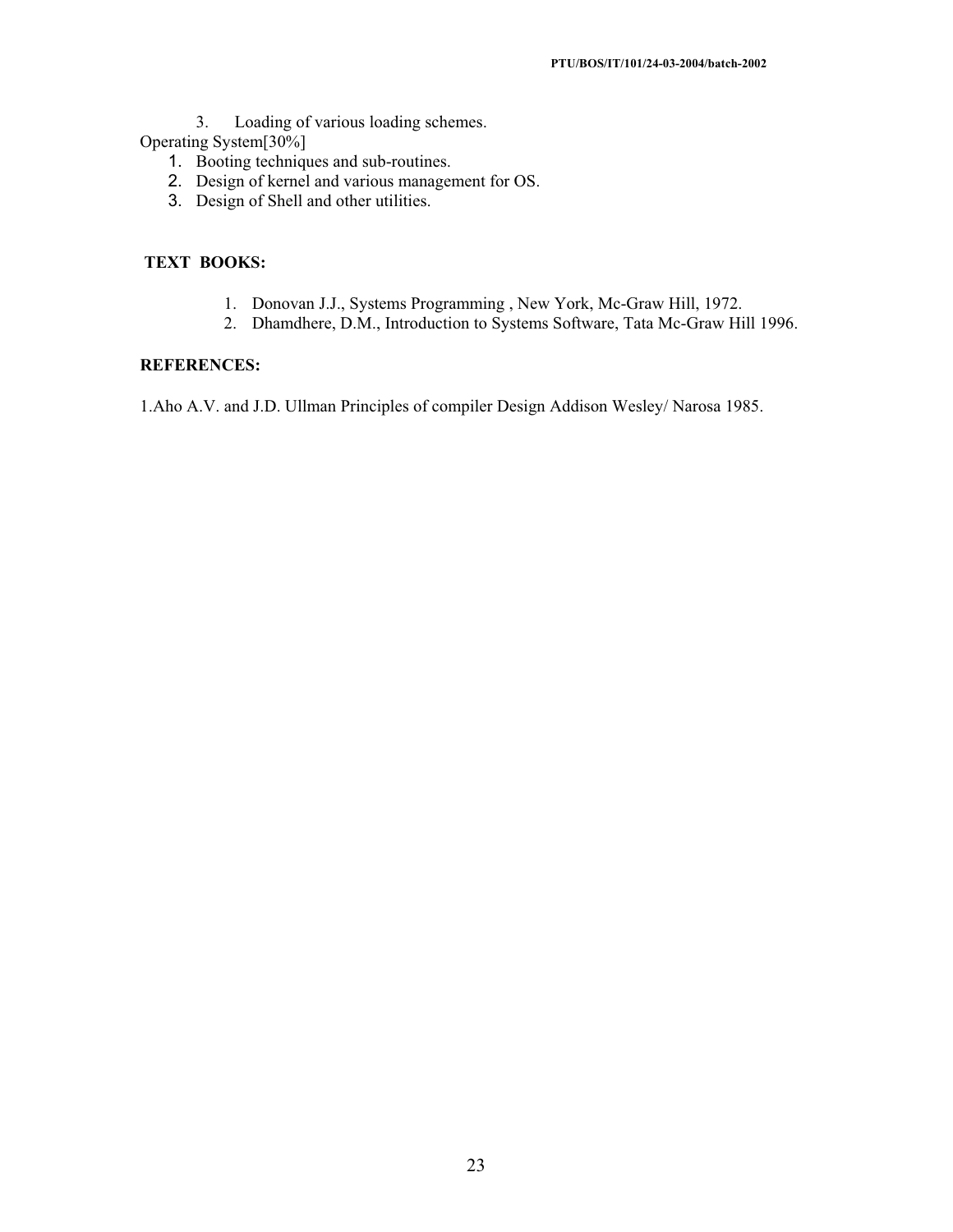## **CS - 212 SOFTWARE LAB – III (Operating System )**

| <b>Internal marks: 30</b> | LTP             |
|---------------------------|-----------------|
| <b>External marks: 20</b> | $0\quad0\quad2$ |
| <b>Total marks:50</b>     |                 |

1. Study and Implementation of various commands :

Ls, man, pwd, cd, cat, mkdir, rmdir, chmod, cp, rm, mv, file, wc, cmp, cal, who, wild cards.

2. Implementation of shell programming with various control statements and loops.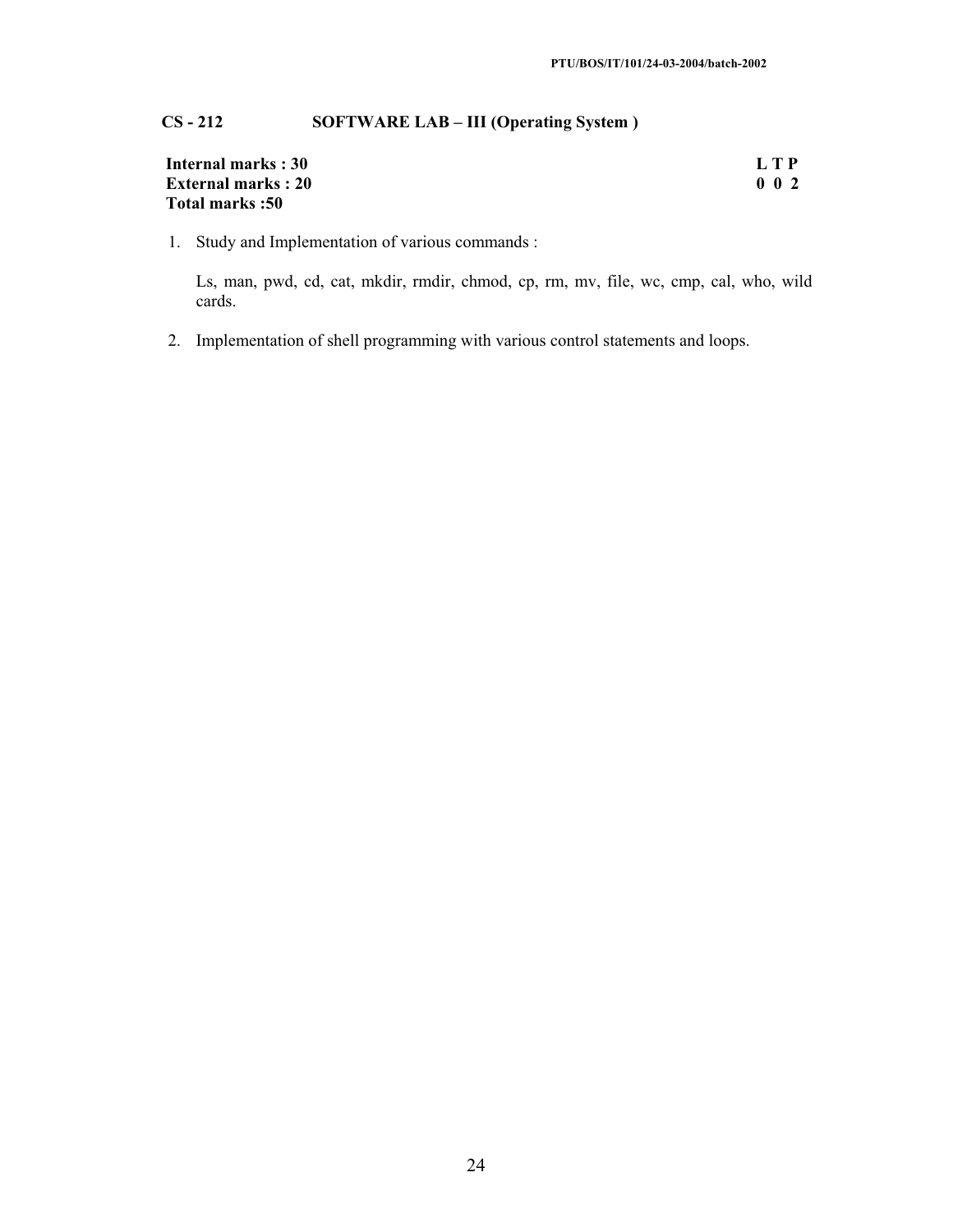## **CS - 214 HARDWARE LAB – II ( Data Communication )**

| Internal marks: 30        | L T P           |
|---------------------------|-----------------|
| <b>External marks: 20</b> | $0\quad0\quad2$ |
| Total marks :50           |                 |

- 1. Familiarization with Computer Hardware
- 2. Introduction with Network Computing
- 3. Client Server Architecture

Peer to Peer Networking Hybrid Networking Direct Cable Connection

- 4. Study of LAN (Its installation)its Components and its Topologies.
- 5. Familiarization with transmission media viz. coaxial cable, twisted pairs, optical fibre networking, wireless networking, connectors etc.
- 6. Configuring Network Neighborhood.
- 7. Implementation of Protocols and their configuration..
- 8. Sharing of resources with two connected nodes.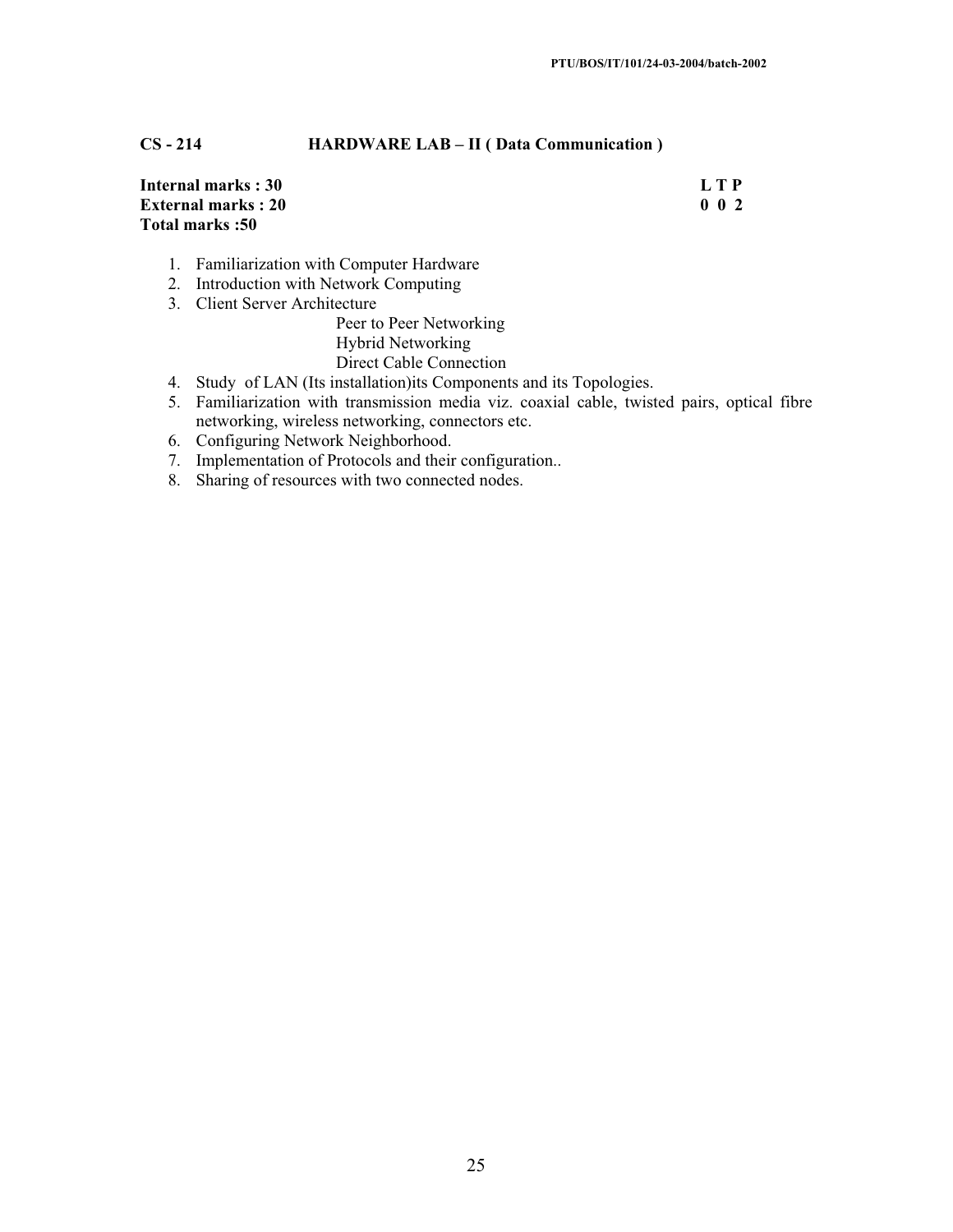## **CS - 216 HARDWARE LAB - III**

## **(Microprocessor and Assembly Language Programming)**

| <b>Internal marks: 30</b><br><b>External marks: 20</b><br>Total marks: 50 | L T P       |
|---------------------------------------------------------------------------|-------------|
|                                                                           | $0\;\;0\;2$ |
|                                                                           |             |
| 1. Introduction to 8085 kit.                                              |             |
| 2. Addition of 2-8 bit number, sum 8- bit                                 |             |
| 3. Addition of 2-8 bit number, sum 16- bit                                |             |
| 4. Subtraction of 2-8 bit number.                                         |             |
| 5 a) Find 1s complement of 8 bit number.                                  |             |
| b) Find 1s complement of 16 bit number.                                   |             |
| 6. a) Find 2s complement of 8 bit number.                                 |             |

- b) Find 2s complement of 16 bit number.
- 7. a) Shift an 8 -bit no. by one bit. b) Shift an 16 -bit no. by one bit.
- 8. Find Largest ot two 8 bit numbers.
- 9. Find Largest among an array of ten numbers(8-bit).
- 10. Sum of series of 8 bit numbers.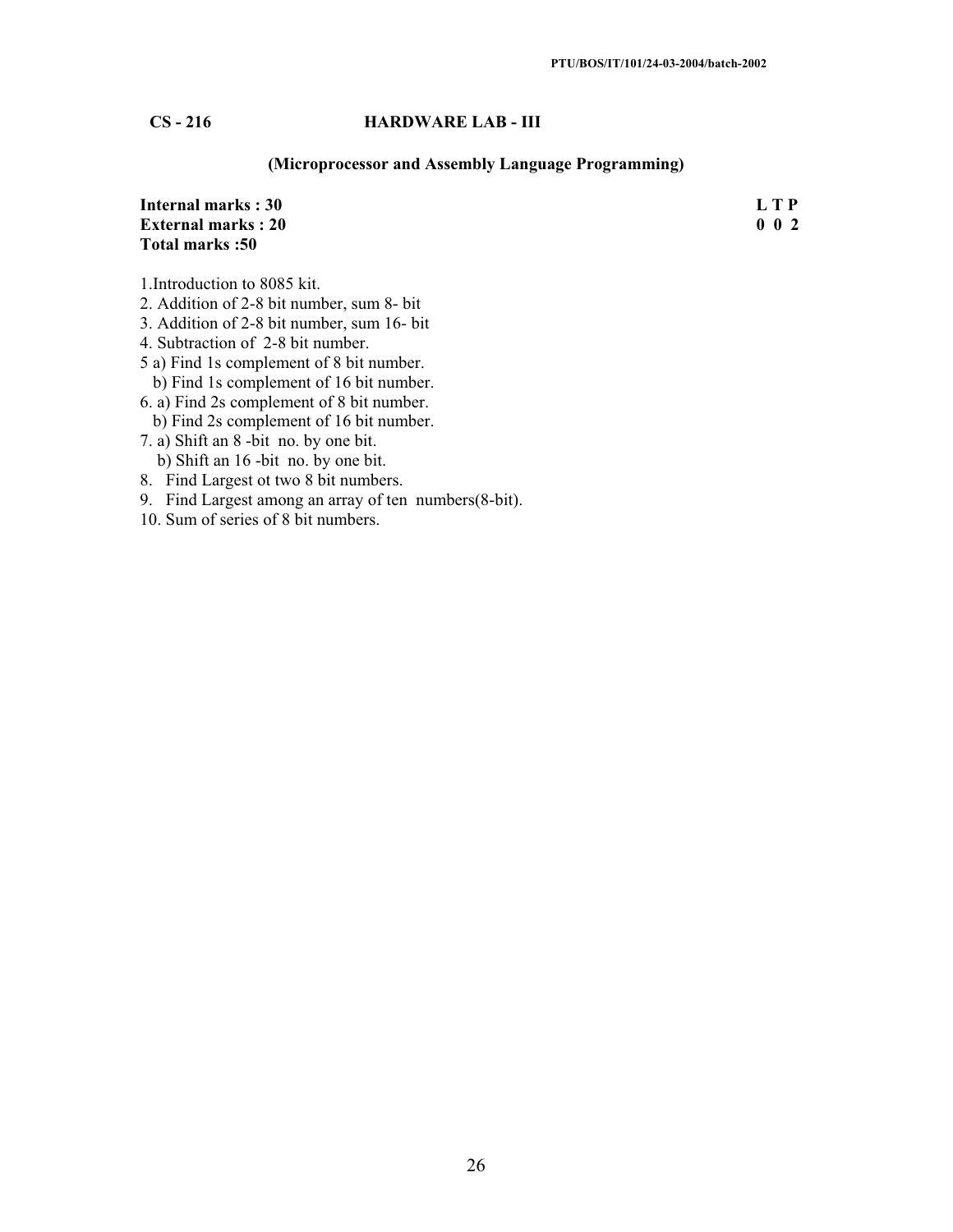#### **CS - 218 SOFTWARE LAB - IV (SP)**

| Internal marks : 30       | L T P |
|---------------------------|-------|
| <b>External marks: 20</b> | 004   |
| Total marks :50           |       |

Development of an integrated assembler macro processor direct linking loader module for a subject of assembly language and macro instructions of typical machine.

Study of direct linking loader module for a subset of assembly language and macro instructions of a typical machine. Software lab on I/O Programming, e.g. interfacing some device to a Intel 8085 microprocessor based systems through serial and parallel ports. Software lab for development of some features of editors Software lab for lexical analyzing using LEX/YACC, if available .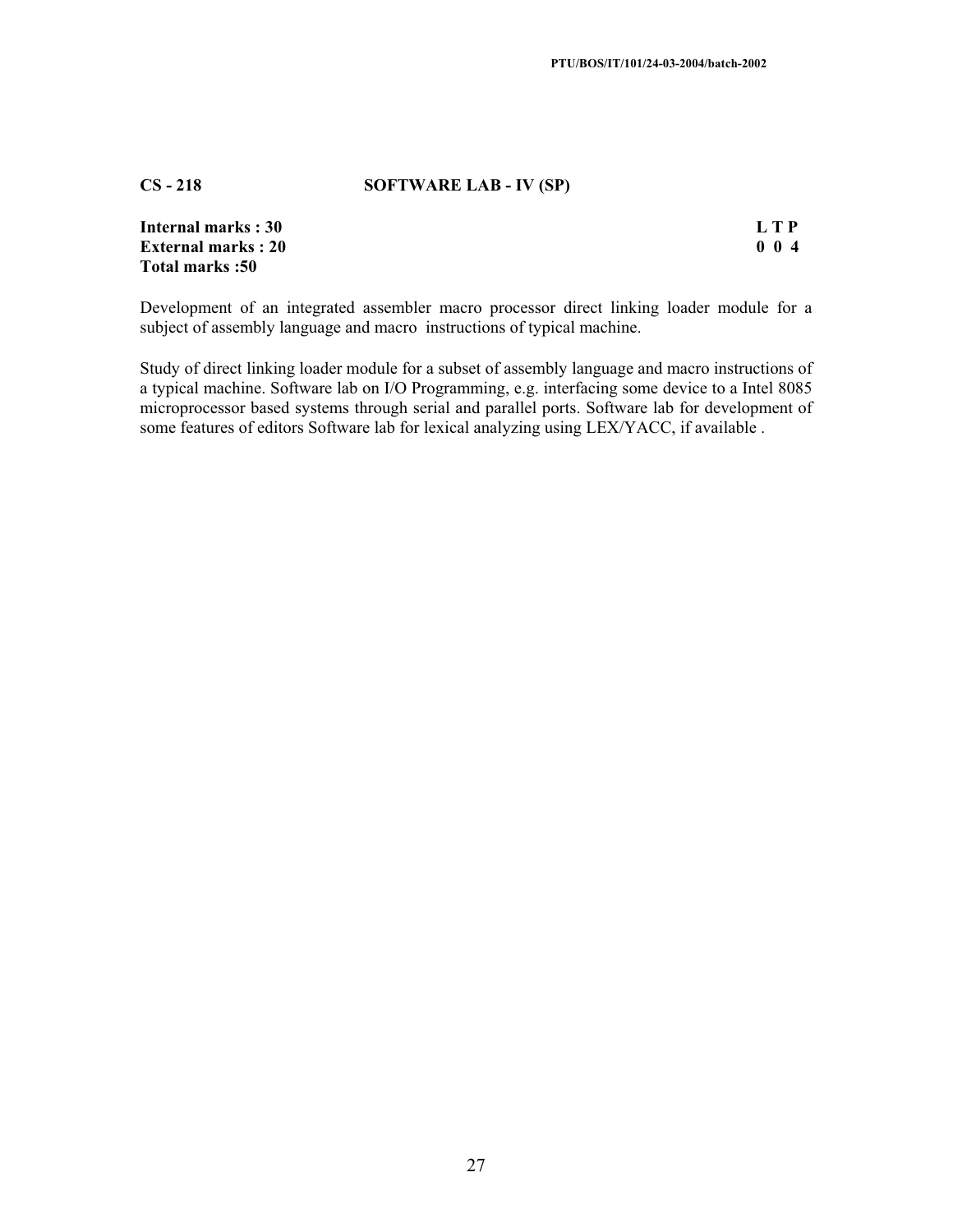#### **CS-301 SYSTEM ANALYSIS AND DESIGN**

| Internal marks : 40        | L T P |
|----------------------------|-------|
| <b>External marks : 60</b> | 3 1 0 |
| Total marks :100           |       |

**PREREQUISTES:** None

## **OBJECTIVES:**

The course has been designed to provide a solid foundation of systems principles and an understanding of how business function, while heightening students to the issues analysts face daily.

#### **COURSE CONTENTS:**

**1.Introduction [8%]**

**System definition and concepts:** Characteristics and types of system, Manual and automated systems

**Real-life Business sub-systems:** Production, Marketing, Personal, Material, Finance

**Systems models types of models: Systems** environment and boundaries, Real-time and distributed systems, Basic principles of successful systems

#### **2. Systems analyst [2%]**

Role and need of systems analyst ,Qualifications and responsibilities ,Systems Analyst as and agent of change,

**3. System Development cycle [4%]** 

 **Introduction to systems development life cycle (SDLC) :** 

 **Various phases of development :**Analysis, Design, Development,

Implementation, Maintenance

 **Systems documentation considerations:** Principles of systems documentation , Types of documentation and their importance,Enforcing documentation discipline in an organization .

## **4. System Planning [8%]**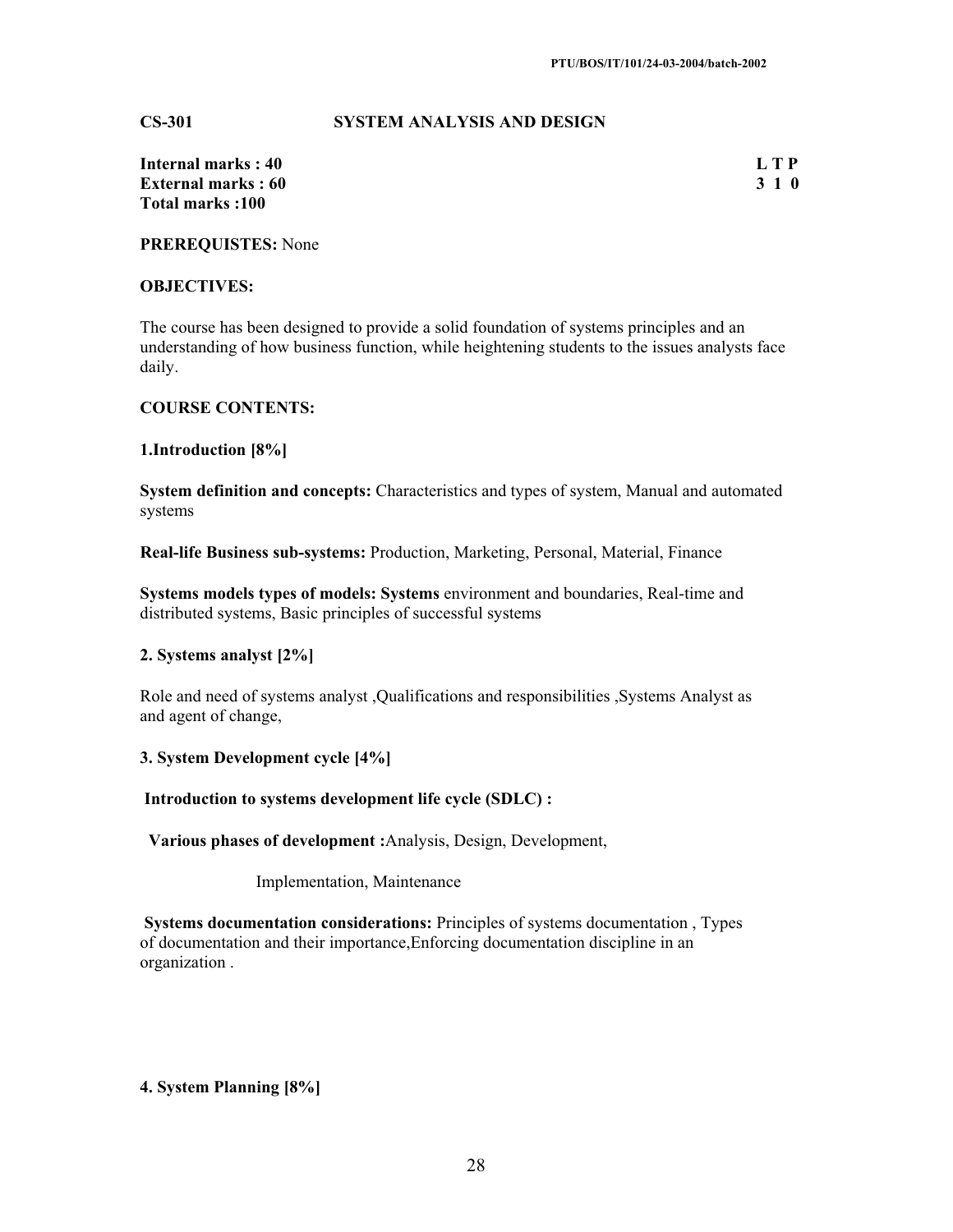Data and fact gathering techniques: Interviews, Group communication, Presentations, Site visits.

Feasibility study and its importance

Types of feasibility reports

System

.

Selection plan and proposal

Prototyping

**Cost-Benefit and analysis:** Tools and techniques

## **5. Systems Design and modeling [25%]**

 Process modeling, Logical and physical design, Design representation, Systems flowcharts and structured charts , Data flow diagrams , Common diagramming conventions and guidelines using DFD and ERD diagrams. Data Modeling and systems analysis , Designing the internals: Program and Process design ,Designing Distributed Systems .

## **6. Input and Output [4%]**

**Classification of forms:** Input/output forms design, User-interface design, Graphical interfaces

## **7. Modular and structured design [8%]**

Module specifications ,Module coupling and cohesion , Top-down and bottom-up design

## **8. System Implementation and Maintenance [5%]**

 Planning considerations, Conversion methods, producers and controls, System acceptance Criteria, System evaluation and performance, Testing and validation, Systems qualify Control and assurance, Maintenance activities and issues.

#### **9. System Audit and Security [4%]**

**Computer system as an expensive resource:** Data and Strong media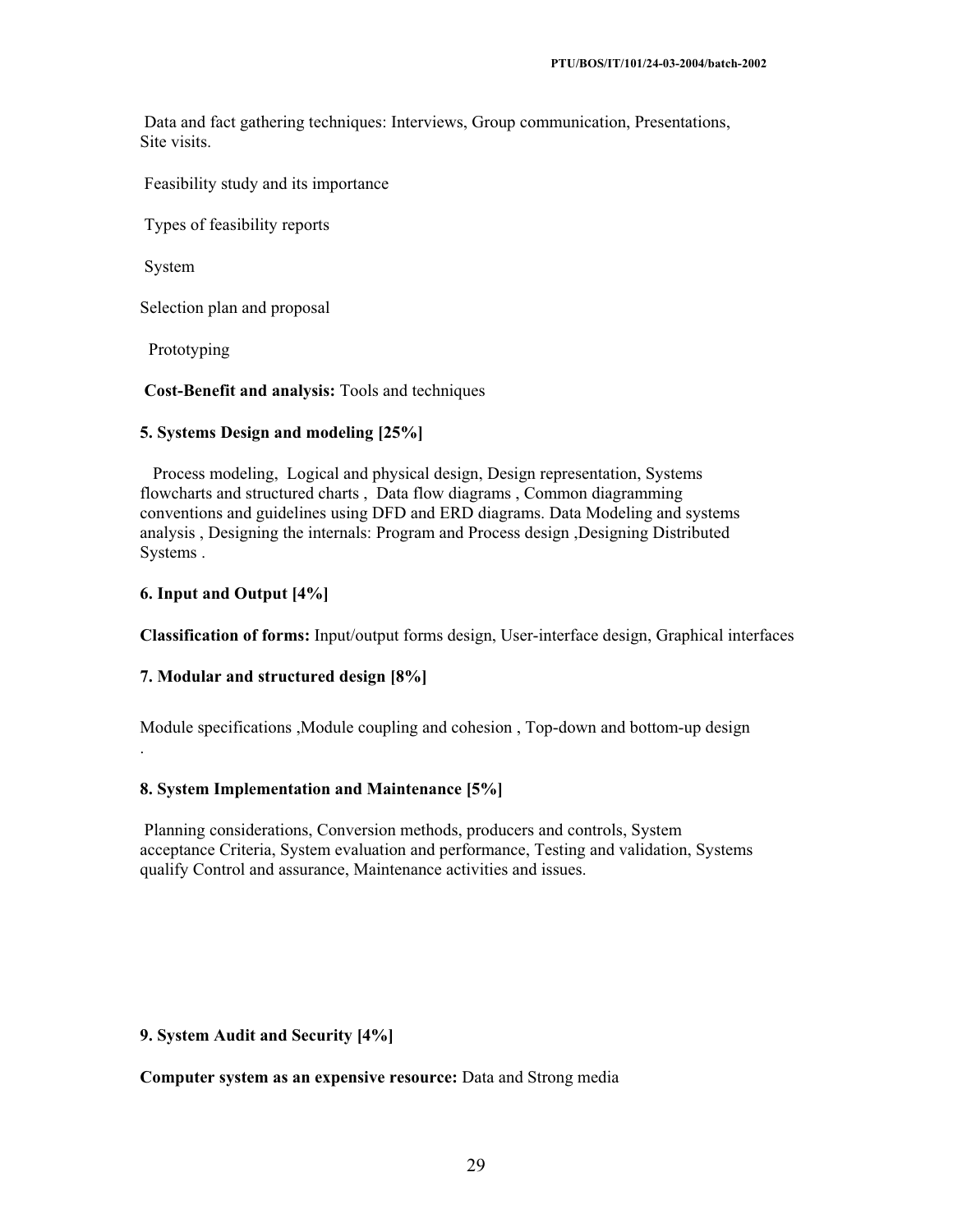Procedures and norms for utilization of computer equipment, Audit of computer system usage, Audit trails,

**Types of threats to computer system and control measures:** Threat to computer system and control measures, Disaster recovery and contingency planning

#### **10. Object Oriented Analysis and design [12%]**

Introduction to Object Oriented Analysis and design life cycle, object modeling: Class Diagrams, Dynamic modeling: state diagram, Dynamic modeling: sequence diagramming.

#### **References: -**

1. System Analysis and Design Methods, Whitten, Bentaly and Barlow, Galgotia Publication.

2. System Analysis and Design Elias M. Award, Galgotia Publication

 3. Modern System Analysis and Design, Jeffrey A. Hofer Joey F. George Joseph S. Valacich Addison Weseley.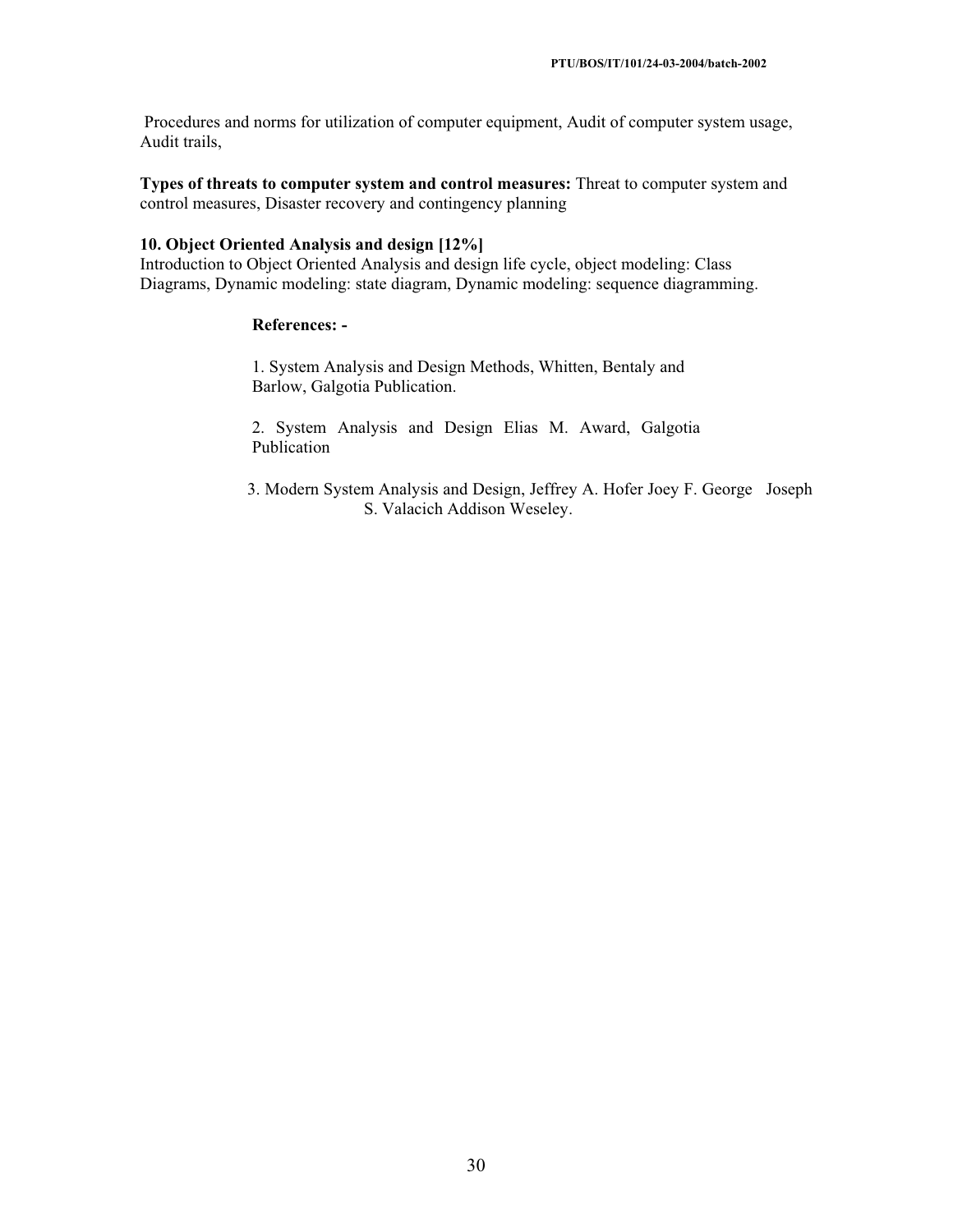#### **IT-303 Windows Programming**

**Internal marks : 40** L T P **External marks : 60 3 1 0 Total marks :100** 

**PREREQUISITES: -**Programming Languages.

**OBJECTIVES:**- Understanding Windows architecture, various resources and developing the GUI features.

## **COURSE CONTENTS**

## **1.The Window Architecture [L-4]**

The concept of handlers, The concept of window class, Registering a Window class, Style like CS HREDRAW, Instance handlers, Icon handlers, Cursor handlers, Menu name, Creating a Window, Class names - predefined and user defined, Window name, Draw styles, Width, height etc., Parent - Child Windows, The concept of windows messages, Messages Queue,

## **2. Compiling and linking for windows [L-2]**

Compiling for windows, Memory models in windows, Linking the stub file.

## **3. I/O Techniques [L-2]**

 Drawbacks of windows, Screen printing, Determining the size of window, The concept of device context, Device context handles, Releasing context handles, Text formatting, Using fonts, The concept of scroll bars, Creation of scroll bars, Setting bar range and position,

#### **4. Keyboard [L-2]**

 Keyboard messages, Virtual key codes, Parameters like repeating count, canning code etc., System, keys like Alt-Tab, Ctrl-Esc Et.

#### **5. Mouse [L-2]**

Mouse action, Mouse messages, Activating Windows, Change Mouse Cursor.

#### **6. File I/O [L-2]**

 Windows file function, Buffered file I/O, Common dialog boxes , Open filename structure.

## **7. Child Window [L-4]**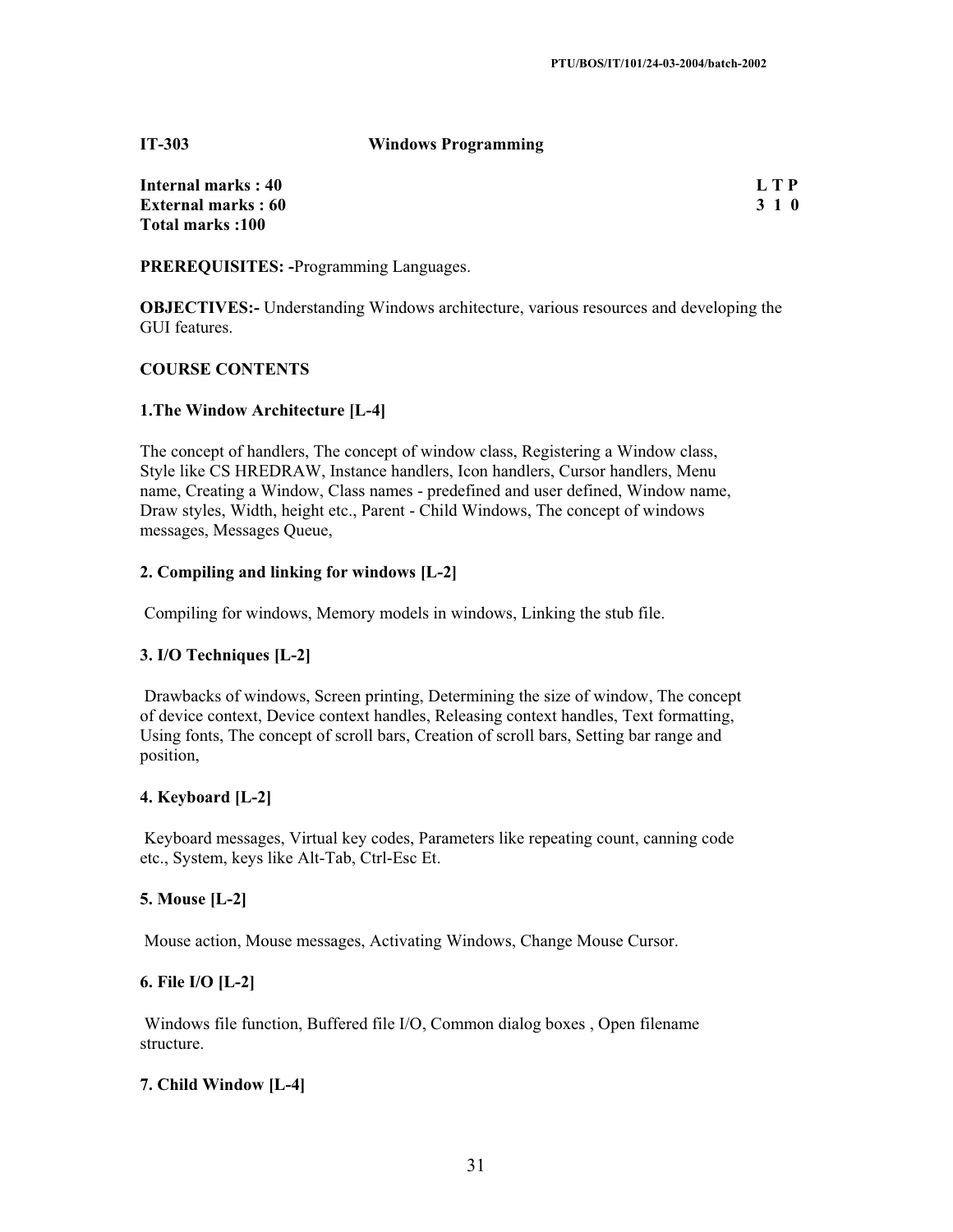The concept of child windows, Child window controls, Child window control classes, The static class, The button class, Button messages, Push buttons, Check boxes, Radio buttons, Edit class, Edit control messages, Edit styles, The List box class.

## **8. Menus [L-2]**

 Creating menus, Working of menus, Using menu inputs, Creating pop-ups and using it, Attaching pop-ups to top level, menus, Menu messages, Menu templates, Using system menu, Messages from menus.

## **9. Dialog Boxes [L-2]**

Concept, Control state, working with dialog boxes.

## **10. Printing [L-2]**

 Obtaining printer's driver content, determining the printer name, Notifying the print job, Page breaks, determining device capabilities, Printing graphics, about printer.

## **11. Graphics [L-4]**

Fonts, Portrait of a character, Types of fonts, Creating logical fonts, fonts handle.

## **12. Graphical Device Interface [L-2]**

Need, The device context, Determining device capabilities.

## **13. Memory Management [L-12]**

 Memory handles and locks, Problems or Window memory handling, Intel's segmented memory architecture, 80286 protected mode, the memory API, Kernel Macros.

## **References :-**

1. Windows Programming Primer Plus by Jim Conger Galgotia Publication

2. Programming Window 3.1 by Deepak Kumar BPB Publication Supplementary Reading

3. Window API Bible ,Gonger Galgotia Publication.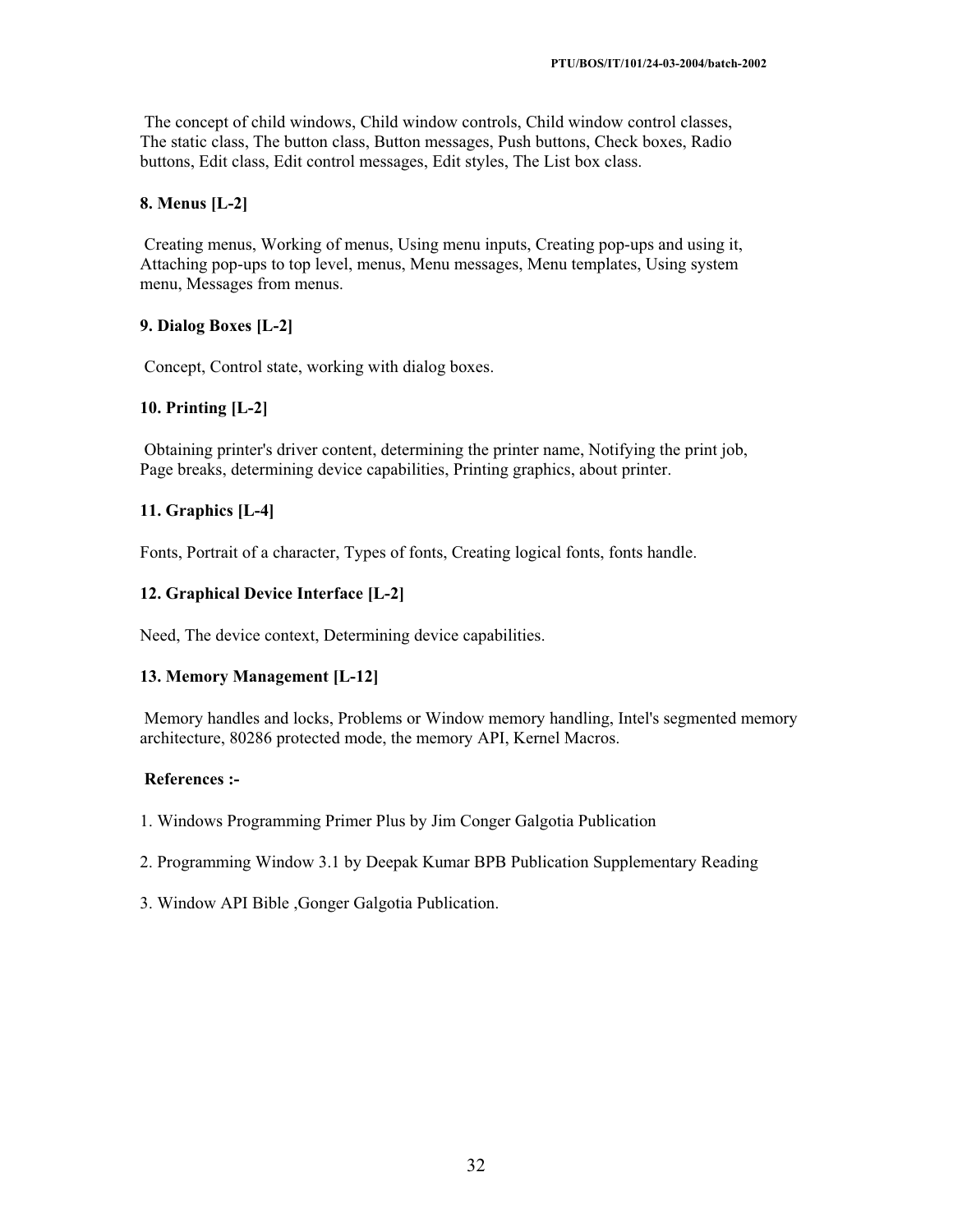#### **CS– 305 DATABASE MANAGEMENT SYSTEMS**

**Internal marks : 40** L T P **External marks : 60 3 1 0 Total marks :100** 

**PREREQUISITES:** Data Structure

**OBJECTIVES :** To learn how to use a DBMS and how to build a DBMS.

#### **COURSE CONTENTS:**

## **Part – 1 Basic Concepts**

#### **Databases And Database Users: -**

Introduction, Characteristics of Database Approach, Advantages And Disadvantages of Using  $DBMS.$  (L-2)

#### **Database System Concepts And Architecture:-**

Data Models, Schemas And Instances, DBMS Architecture And Data Independence, Database Language And Interfaces, Classification of Database Management Systems.

 $(L-3)$ 

## **Data Modeling Using The Entity Relationship Model:-**

Entity Types, Entity Sets, Attributes And Keys, Relationships, Relationship Types, Roles, And Structural Constrains, Weak Entity Types, ER Diagrams, Naming Conventions And Design Issues.  $(L-4)$ 

#### **Part – 2 Relational Model, Language And Systems**

#### **The Relational Data Model, Relational Constrains, The Relational Algebra and Relational Calculus:-**

Relational Model Concepts, Relational Constraints And Relational Database Schema, Update Operations And Dealing With Constraint Violations, Basic Relational Algebra Operations, Example of Queries in Relational Algebra, The Tupple Relational Calculus, The Domain Relational Calculus. (L-6)

#### **SQL Relational Database Standard:-**

Basic queries in SQL, More Complex SQL Queries, Insert, Delete and Update Statements in SQL, Views in SQL, Additional Features of SQL. (L-6)

#### **Part – 3 Database Design Theory and Methodology**

#### **Functional Dependencies and Normalization for Relational Databases:-**

Informal Design Guidelines for Relation Schemas, Functional Dependencies, Normal Forms Based on Primary Keys, General Definitions of Second and Third Normal Forms.(L-4)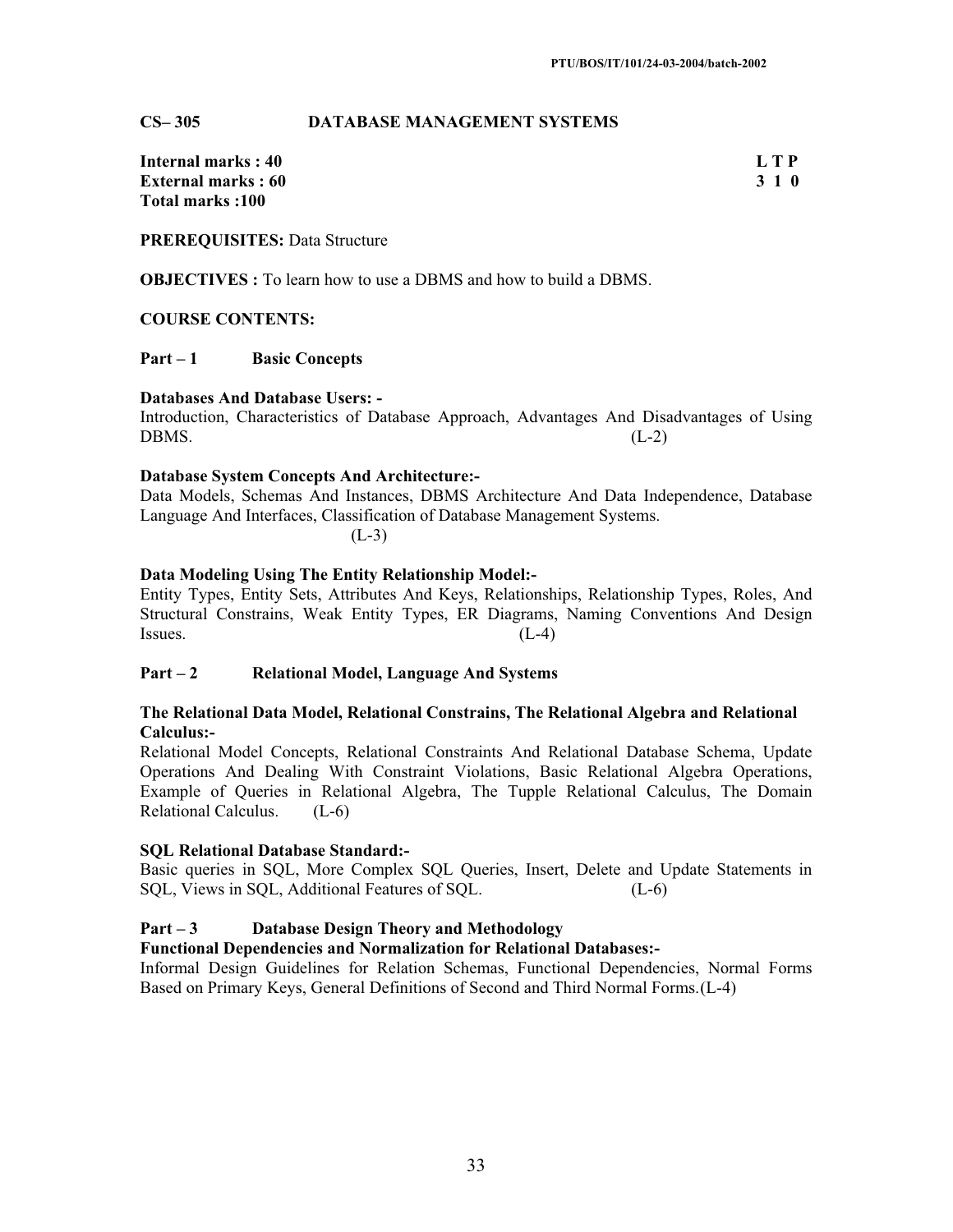## **Part – 4 System Implementation Techniques**

#### **Transaction Processing Concepts:-**

Introduction to Transaction Processing, Transaction and System Concepts, Desirable Properties of Transactions, Schedules and Recoverability, Serializability of Schedules.

 $(L-3)$ 

## **Concurrency Control Techniques:-**

Locking Techniques for Concurrency Control, Concurrency Control Based on Timestamp Ordering, Validation Concurrency Control Techniques, Granularity of Data Items and Multiple Granularity Locking. (L-3)

#### **Database Recovery Techniques:-**

Recovery Concepts, Recovery Techniques Based on Deferred Update, Recovery Techniques Based on Immediate Update, Shadow Paging. (L-4)

## **Database Security and Authorization:-**

Introduction to Database Security Issues, Discretionary Access Control Based on Granting/Revoking of Privileges, Introduction to Statistical Database Security. (L-3)

## **Text Books :**

- 1. Fundamentals of Database Systems, Third Edition, by Elmasri/Navathe
- 2. Korth and Silberschatz Abraham, Database Concepts, McGraw Hall,1991
- 3. An introduction to Database Systems by C.J.Date.

## **References :**

- 1. An introduction to Database Systems by Bipin C. Desai.
- 2. SQL,PL/SQL ,The programming language of oracle, Ivan Bayross BPB Publication.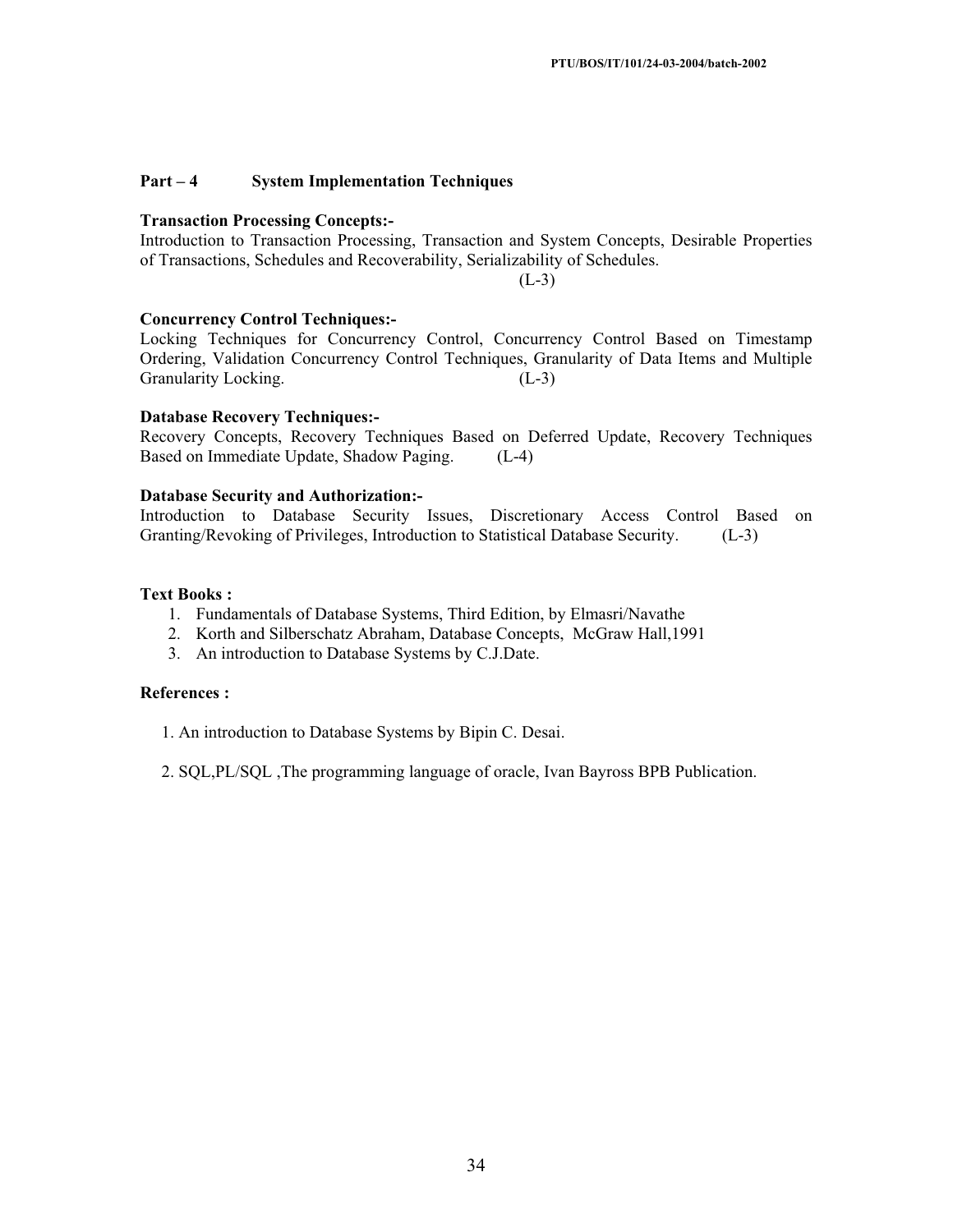**IT-307 Electronic Commerce**

| Internal marks: 40        | L T P |
|---------------------------|-------|
| <b>External marks: 60</b> | 3 1 0 |
| Total marks :100          |       |

**PREREQUISITES:-**Internet and WWW.

**OBJECTIVES:**- The course provides the knowledge about Business transactions using new technologies.

## **COURSE CONTENTS**

## **1. Introduction to Electronics Commerce [15%]**

 Defining Electronics Commerce, Forces fueling Electronics Commerce, Electronics Commerce Industry Frame work, Types of Electronics Commerce.

## **2. World Wide Web and its applications [20%]**

 Brief history and introduction of WWW, The web and the Electronics Commerce, Key concepts behind Web, Web and Database Integration, Web Software development tools (HTML, XML, UML, Java script, VB script, ASP, JSP), Multimedia Web extensions (VRML, Real Audio, Internet and Web based Technology), Directories and search engines.

## **3. Firewalls and Transaction security [15%]**

 Introduction to firewalls and network security (Types, policies and Management), Transaction Security, Encryption and Transaction Security, The comparison of encryption methods, Security in WWW (Netscape's secure socket layer, security and online web based banking)

## **4. Electronics Payment Systems [8%]**

 Overview of the Electronics payment technology, Electronics cash, Electronics checks, online credit cards based system, other emerging financial instruments.

## **5. Electronics Commerce and banking [8%]**

 Home Banking, Banking via the PC using Internet/Intranet, Banking via online services, Banking via Web.

**6. Electronics Commerce and Retailing [8%]** Changing Retail industry dynamics and technology improvements in Electronics retailing, Mercantile models from consumers perspective .

## **7. Supply chain management [8%]**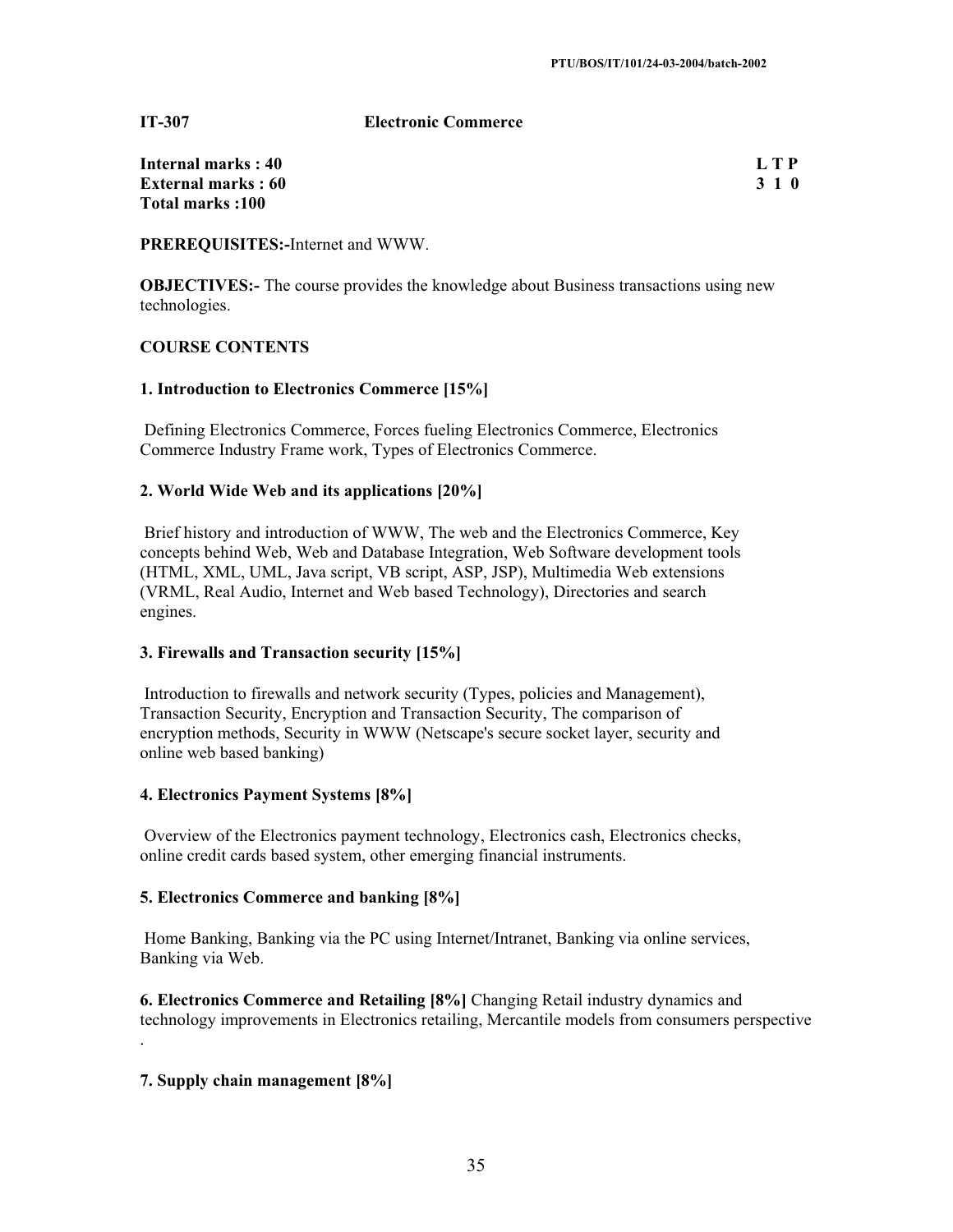Fundamentals and management of supply chains, Supply chain application software ad its future.

## **8. Roadmaps to E-Business [8%]**

Challenges and strategy creation, Roadmaps to E-Business.

## **9. Translating E-Business strategy into action [10%]**

 Beginning of a virtual factor, E-business blueprint creation, E-Business project planning checklist, an execution blueprint, Failures of E-Business Initiatives.

## **References:-**

1. E-Business - Roadmap for success by Dr Ravi Kalkota Published by Addison Wesley (Pearson Education Asia).

2.Electronic Commerce by David Kosiur Published by Microsoft Press.

3. Electronic Commerce by Ravi Kalakota and Andrew B. Whinston Published by Addison Wesley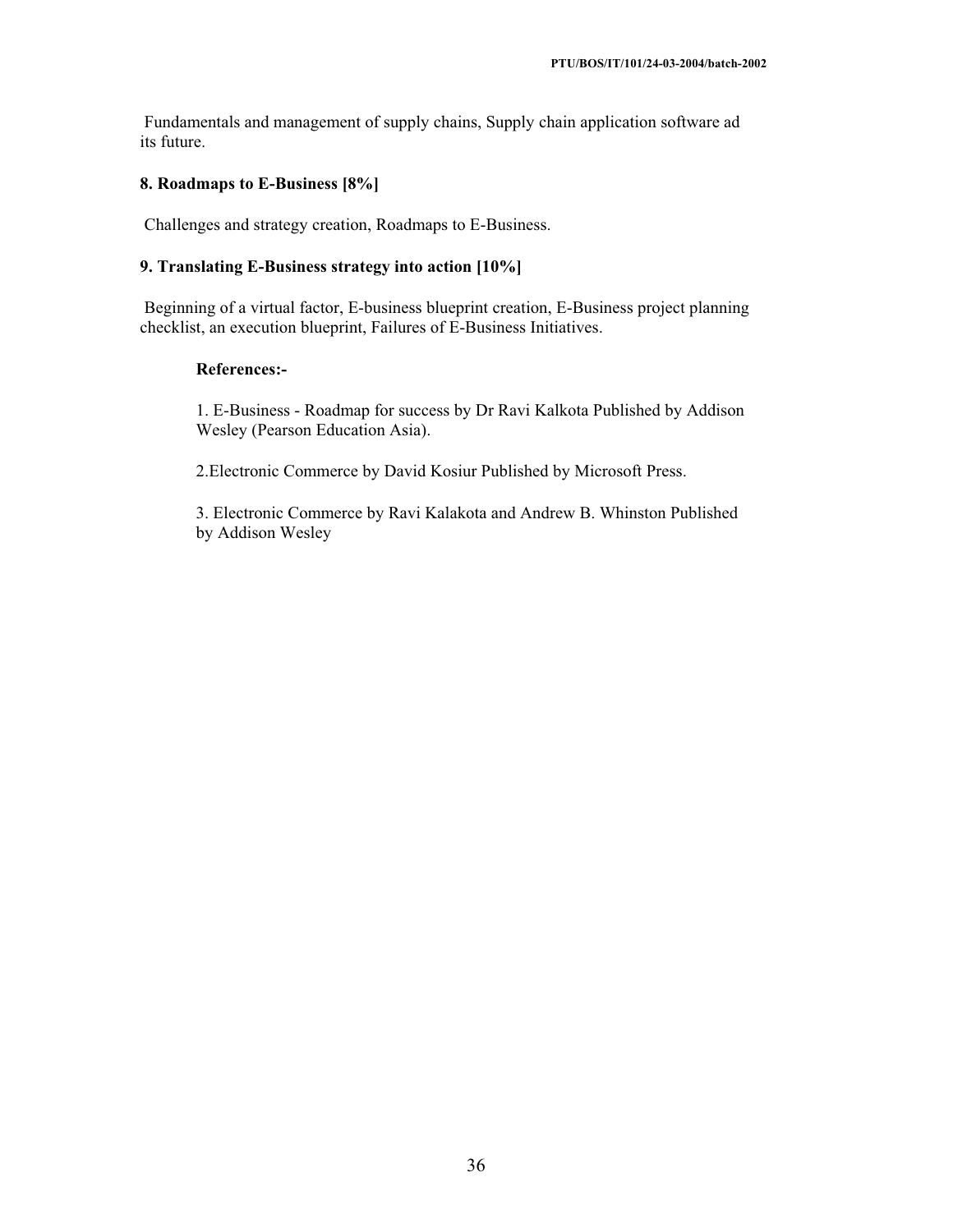## **IT-309 PARALLEL ARCHITECTURE AND COMPUTING**

| Internal marks: 40        | L T P |
|---------------------------|-------|
| <b>External marks: 60</b> | 3 1 0 |
| Total marks :100          |       |

**PREREQUISITES: -**Computer Architecture.

**OBJECTIVES:** -. This course offers a good understanding of the various functional units of a computer system and prepares the student to be in a position to design a basic computer system.

## **COURSE CONTENTS**

## **1. Introduction and Classification of Parallel Computer [8%]**

Parallel processing terminology, Flynn's and Hndler's classifications, Amdahl's law.

## **2. Pipelined and Vector Processors [12%]**

Instruction pipelining, Reservation table, Data and control hazards and methods to remove them

## **3. SIMD or Array Processors [12%]**

 Various interconnection networks, Data routing through various networks, Comparison of Various networks, Simulation of one network another.

#### **4. MIMD and Multi Processor Systems [12%]**

 Uniform and non-uniform memory access multi processors, Scheduling in multi processors systems, Load balancing in multi processors systems.

#### **5. PRAM model of Parallel Computing and Basic Algorithms [7%]**

PRAM model and its variations, Relative powers of various PRAM models.

#### **6. Parallel Algorithms for Multi Processor Systems [25%]**

 Basic construction for representing PRAM algorithm, Parallel reduction algorithm, Parallel prefix computing, Parallel list ranking, Parallel merge, Brent's theorem and cost optimal algorithm, NC class of parallel algorithms.

**7. Parallel Algorithms for SIMD and Multi Processor System [4%]** Introduction to parallel algorithms for SIMD and Multi Processor System

#### **REFERENCES: -**

1. K. Hwang and F.A. Briggs: computer Architecture and Parallel Processing, McGraw Hill New York 1984 ion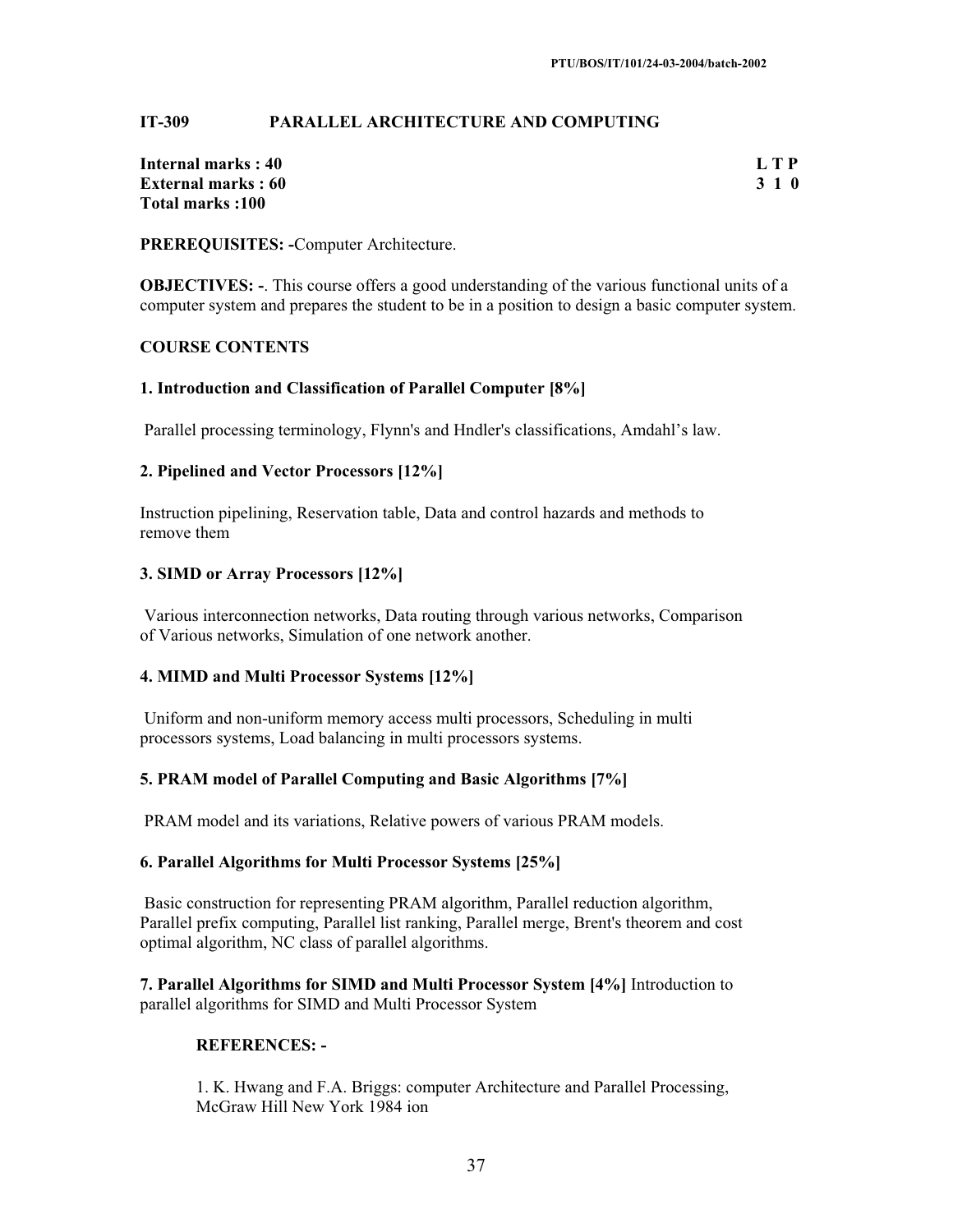2. Michael Quinn Parallel Computing Theory and Practice Mc Graw Hill International Edition, Computer Science Series, 2nd Edition 1994 Supplementary Reading

3. S. G. Akl: Design and Analysis of Parallel algorithms Prentice Hall Edglewood Cliff NJ

4. S Lakshmivarahan and S. K. Dhall: Analysis and Design of Parallel Arithmetic-Arithmetic and Matrix Problems, McGraw Hill

5. Kai Hwang: Advance Computer Architecture-Parallelism, Scalability and programmability, Mc Graw Hill International.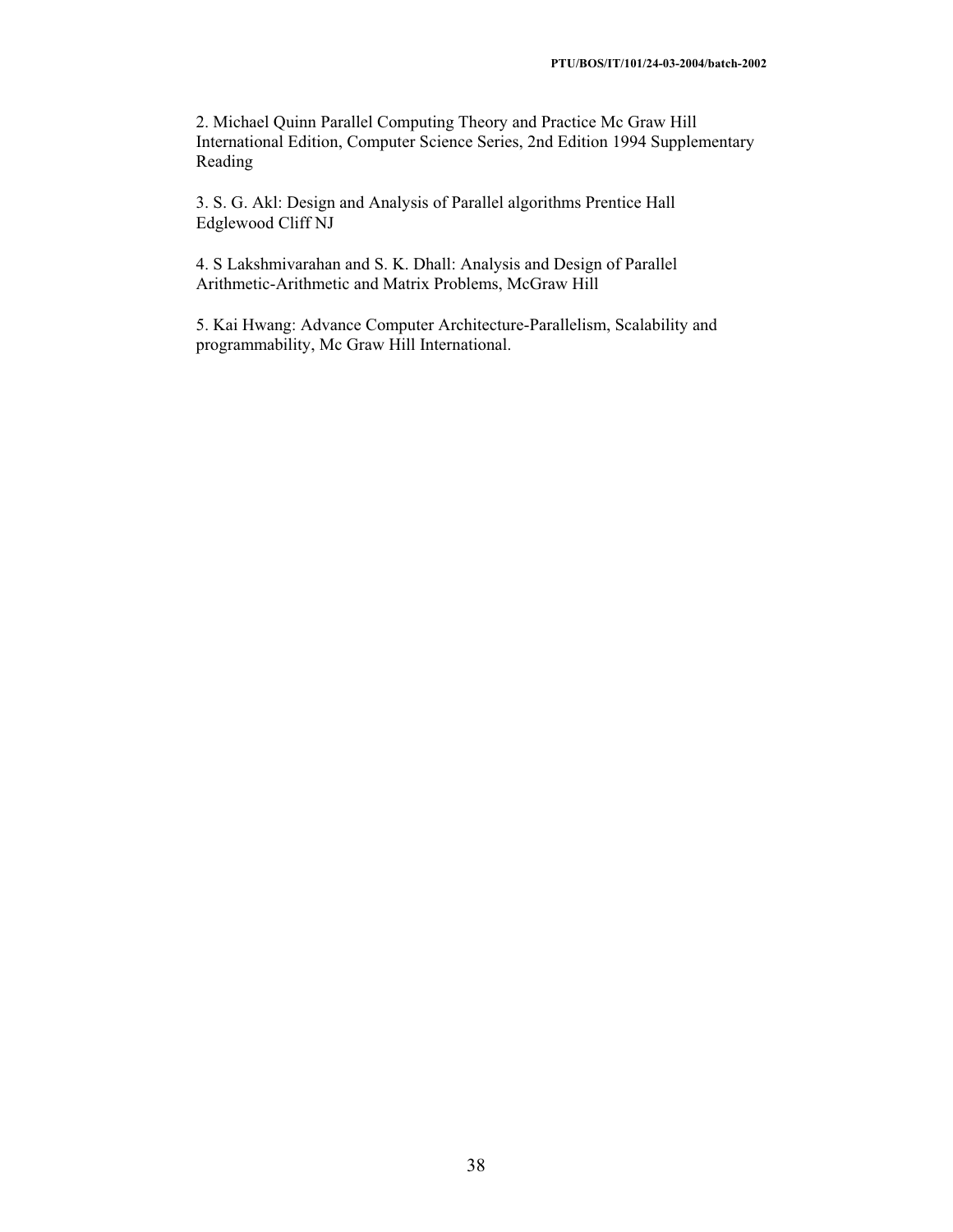## **IT-311 WINDOWS PROGRAMMING LAB**

## **Internal marks : 30 L T P**<br>**External marks : 20 0**  0 **1 External marks : 20 Total marks :50**

· Designing windows applications using c++/VC

· Mouse Handling

· Keyboard handling

· File Handling

· I/O handling · Handling various techniques like Child Windows, Dialog Boxes, Menus, Graphics, printing, Graphics Device Interface, memory Management.

## **CS-313 DATABASE MANAGEMENT SYSTEMS LAB**

**Internal marks : 30** L T P<br> **External marks : 20** 0 0 4 **External marks : 20 Total marks :50** 

Laboratory Exercise in use of SQL for

· Defining schema for application

· For populating sample database

· For making SQL query for information retrieval

· Use of host language interface embedded SQL.Programming assignments on query processing transaction management join algorithms.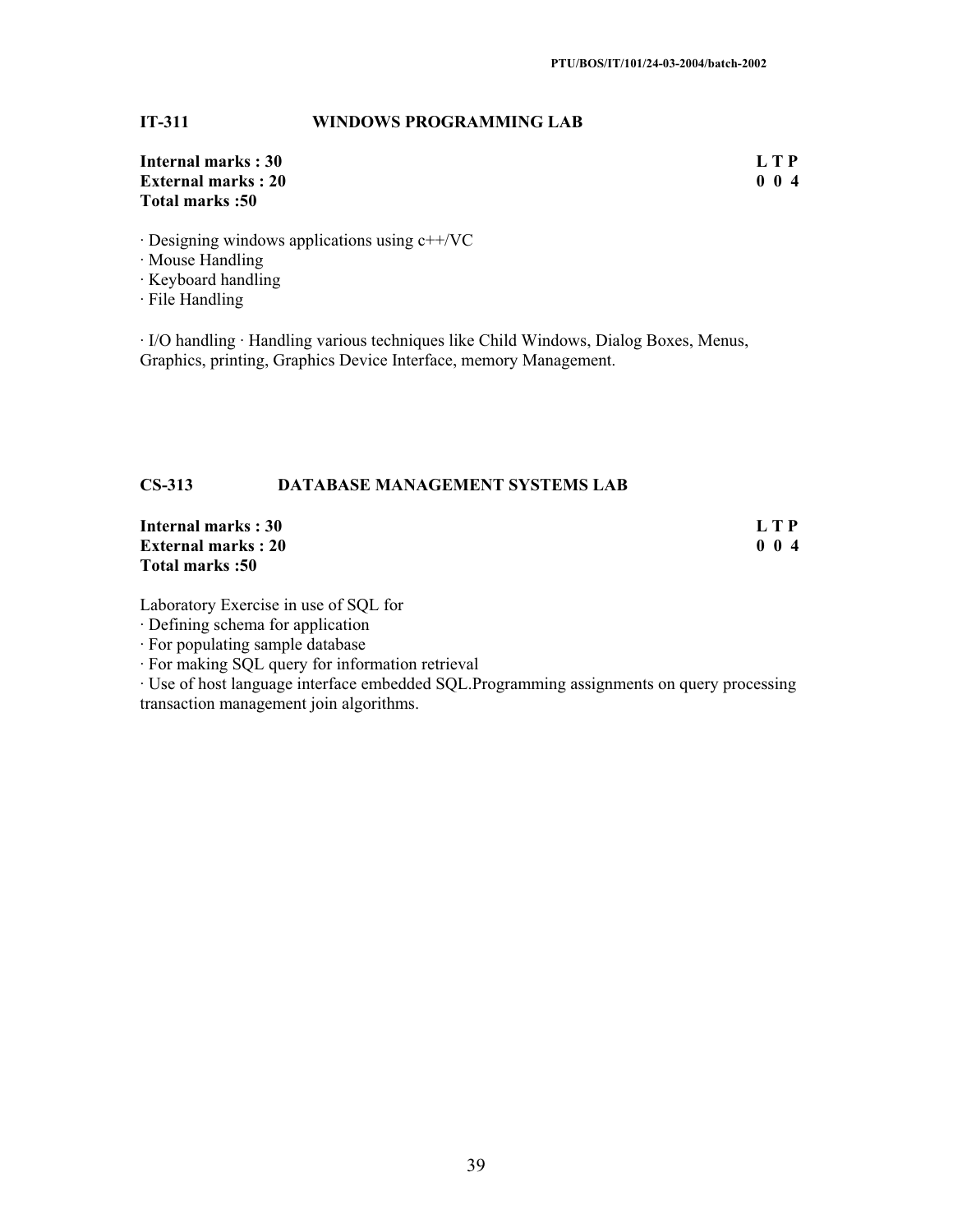## **IT 315 ELECTRONICS COMMERCE LAB**

| Internal marks: 30        | L T P           |
|---------------------------|-----------------|
| <b>External marks: 20</b> | $0\quad0\quad2$ |
| Total marks:50            |                 |

1 Introduction to html, VB Script, Java Script . 2.Development of personal web page with

-Bio-data -Contacts -Hobbies 3.Development of web site of any organization, Informative web sites.

Web site must contain

-links to home pages -features/ products of company /organisation -employee information -administration information -company polices.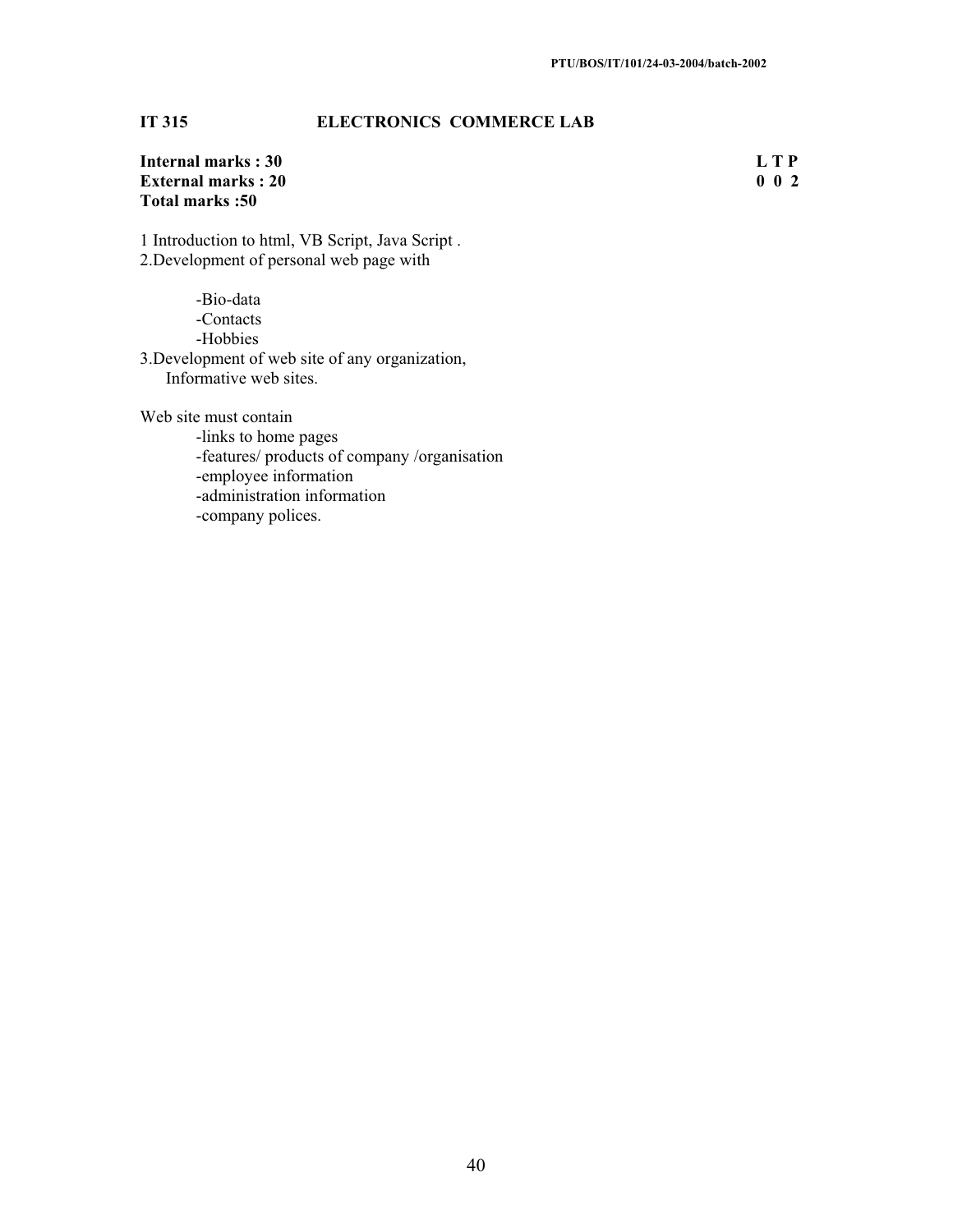#### **SIXTH SEMESTER**

## **IT-302 ADVANCED INTERNET TECHNOLOGY**

**Internal marks : 40 L T P External marks : 60 3 1 0 Total marks :100** 

**PREREQUISITES:-**Computer Networks-I.

**OBJECTIVES:-** The course provides the knowledge about various Network Protocols.

## **COURSE CONTENTS:**

#### **1. Introduction[10%]**

 Layering,TCP/IP Layering,Internet Addresses, The Domain Name System,Client-Server Model, Port Numbers, Implementations and Application, Programming interfaces.

## **2. The Link Layer Ethernet and IEEE 802 EncapsulationTrailer Encapsulation [10%]**

SLIP : Serial Line IP, Compressed SLIP, PPP : Point-to-Point Protocol .

## **3. IP : The Internet Protocol[15%]**

IP Header, IP Routing,Subnet Addressing, Subnet Mask, Special Case IP Addresses .

#### **4. Introduction to ARP [10%]**

Address Resolution Protocol and RARP : Reverse Address ResolutionProtocol,

ARP Packet Format, Proxy ARP, RARP Packet Format

## **5. ICMP [15%]**

 Internet Control Message Protocol Introduction, ICMP, Message Types, ICMP Address, Mask Request and Reply , IP Routing Routing Principles, Introduction to Dynamic Routing

## **6. UDP [5%]**

User Datagram Protocol UDP Header, UDP Checksum

#### **7. DNS :[5%]**

The Domain Name System DNS Basics, DNS Message Format, security .

## **8. TCP [15%]**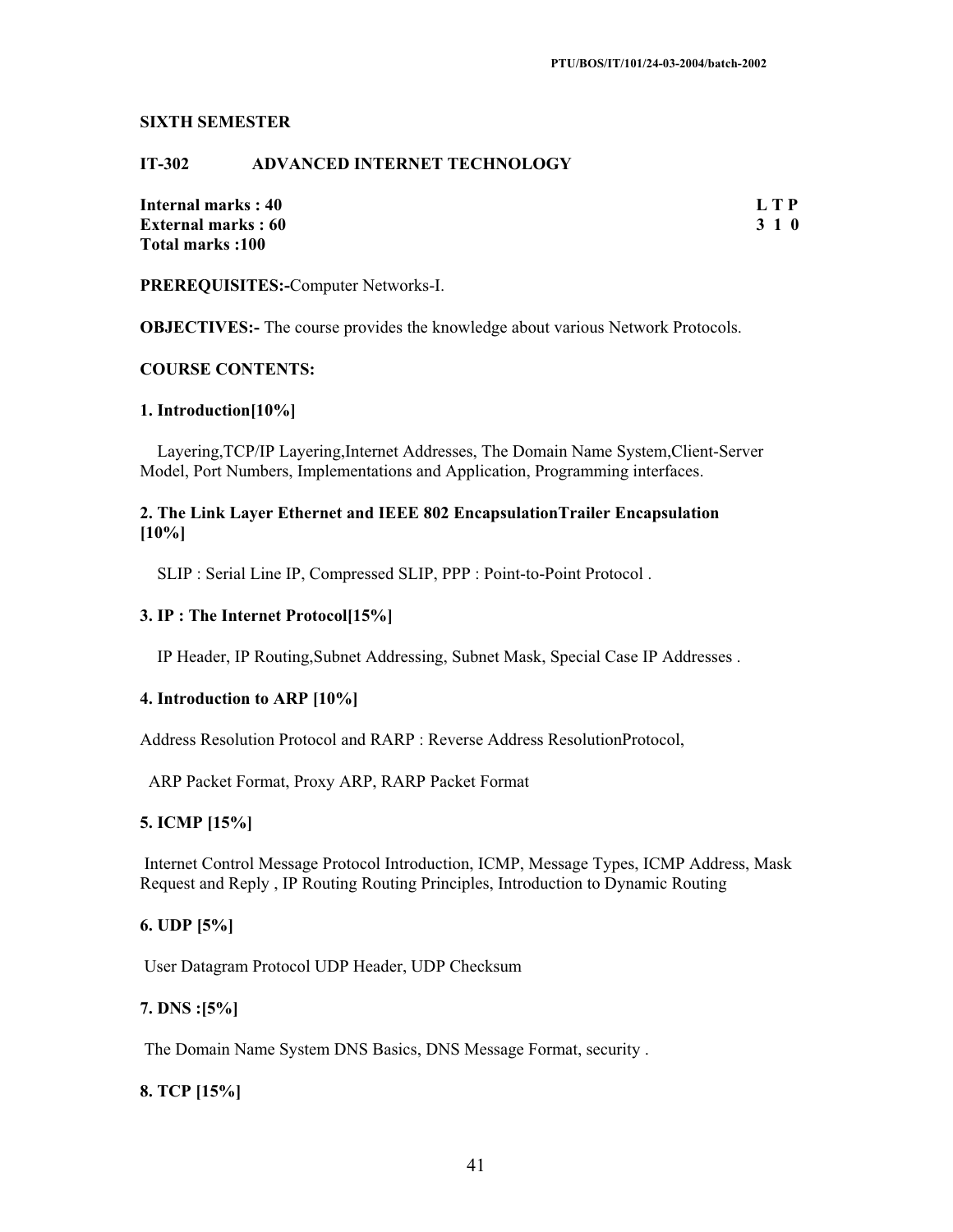Transmission Control Protocol TCP Services, TCP Header TCP Connection ,Establishment and Termination,TCP Timeout and Retransmission, Repacketization

## **9. Telnet and Rlogin[5%]**

Remote Login Rlogin Protocol, SMTP Protocol

10. FTP : File Transfer Protocol and SMTP : Simple Mail Transfer Protocol<sup>[10%]</sup>

## **REFERENCES:**

 TCP/IP Illustrated, Volume 1 : The Protocols (Addison-Wesley Professional Computing Series) by Richard Stevens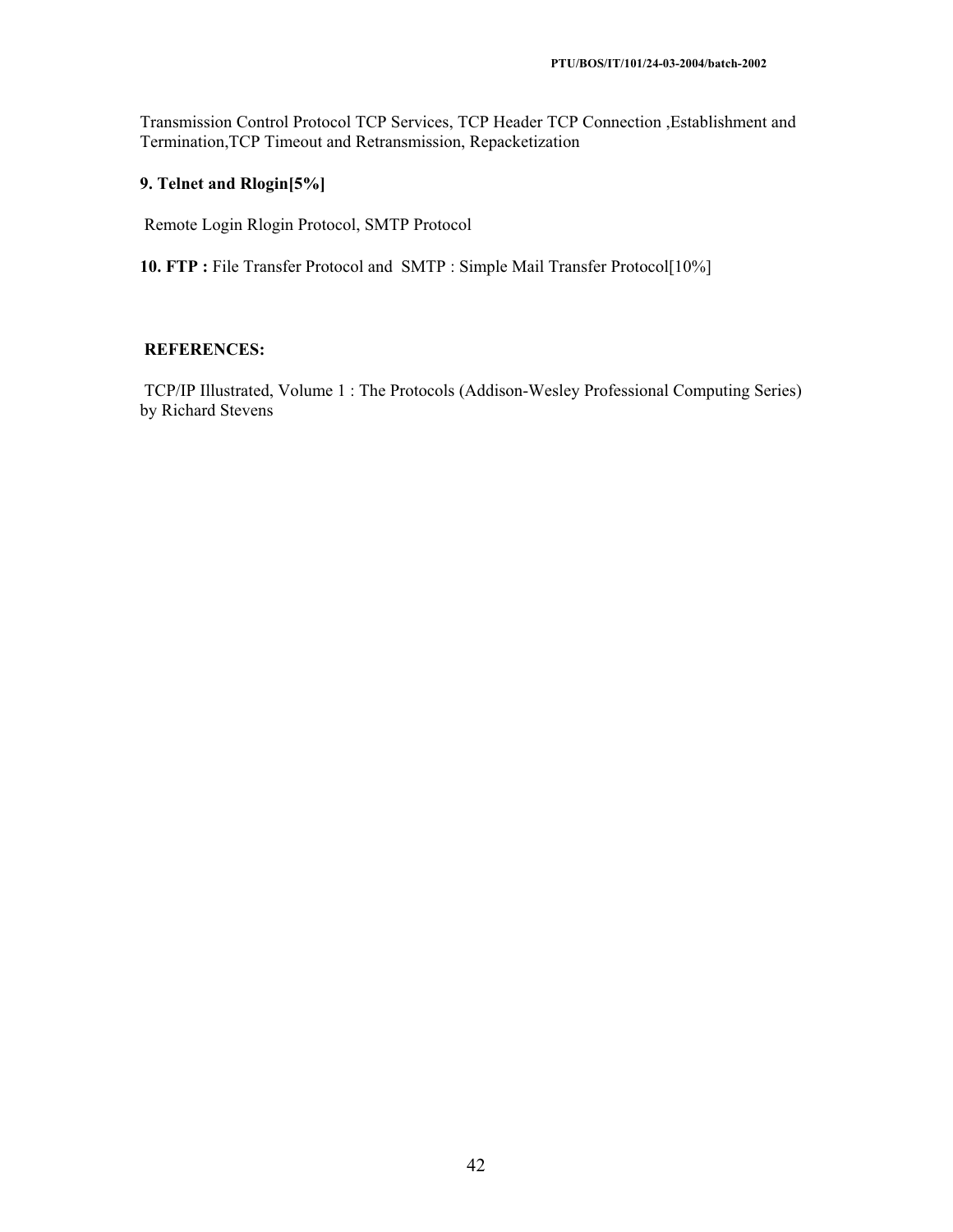#### **IT-304 MANAGEMENT INFORMATION SYSTEMS**

| Internal marks : 40        | L T P |
|----------------------------|-------|
| <b>External marks : 60</b> | 3 1 0 |
| Total marks :100           |       |

**PREREQUISITES:-**None

**OBJECTIVES:-** Understanding the planning of Information Systems.

#### **COURSE CONTENTS**

**Introduction :** Definition and significance, Evolution, MIS Support for programmed and nonprogrammed decision making Model of decision making.[10%]

**Structure of MIS :** Based on management activity and organisational function, Conceptual and physical structure of MIS[15%]

**Information concept** : Definition of information, information presentation Quality of infromation DSS (decision support system) : Characteristics of DSS, Decision support and structure of decision-making, Decision support repetitiveness of decisions, Classes of DSS, DSS users, GDSS, Characteristics of GDSS.[30%]

Organisation and Information systems of information system, data and infromation Classification of information system, Definition of organisation.[15%]

**Introduction to ERP**: Evaluation of ERP, Integrated management, Supply-chain management and Resource management, Benefits of ERP.ERP implementation, Generalised model, Role vendors, Consultants and users.Future of ERP applications, Marketing of ERP.[30%]

#### **REFERENCES:-**

MIS by Jordan Davis, 2nd Edition

MIS by James A.O. Brien, Galgotia Publication, 4th Edition

MIS by Kamna Malik MIS by C S V Murthy (Himalaya Publishing House) ERP by Vinod Kumar Garg

MIS by D P Goel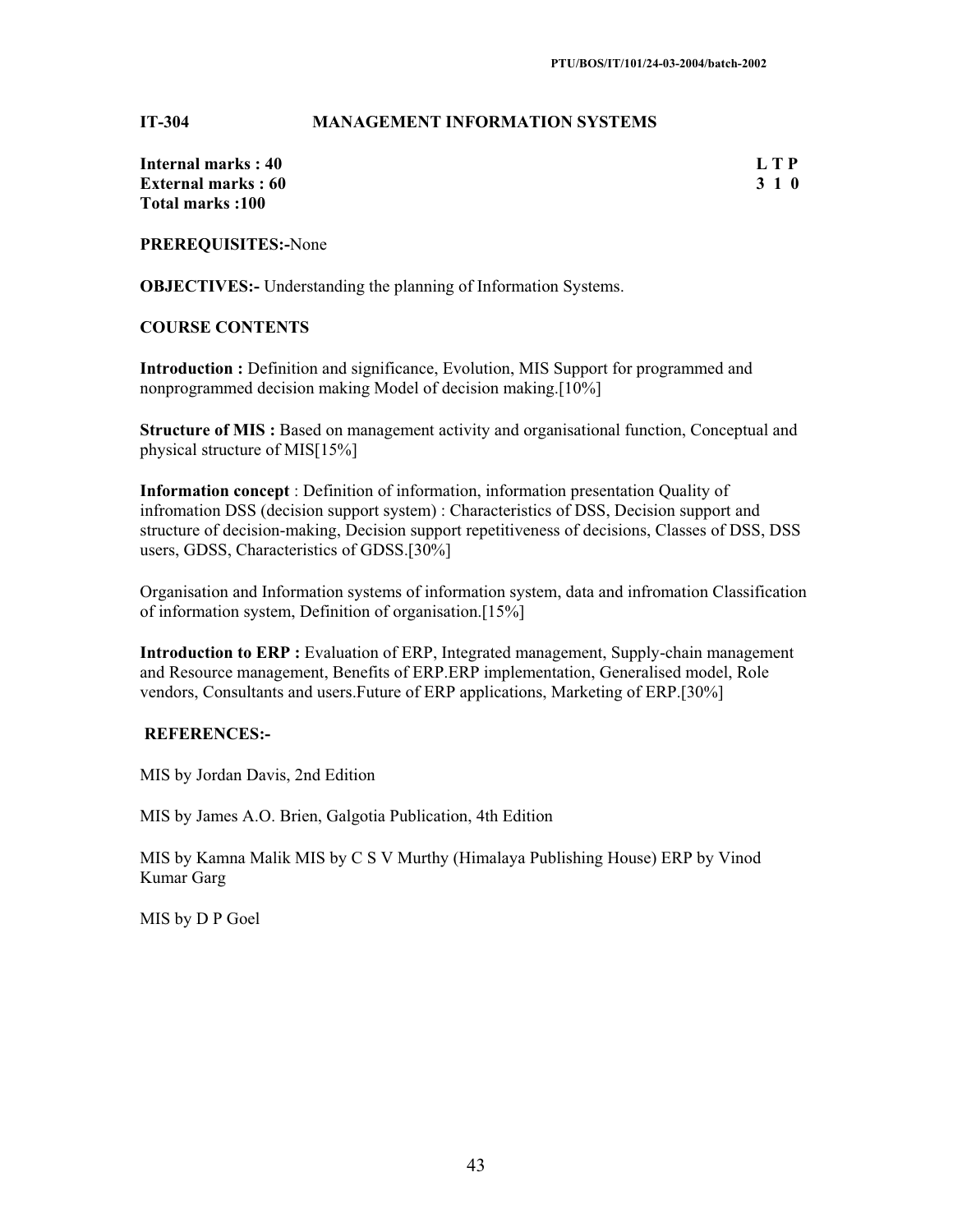**IT-306 WEB ADMINISTRATION**

| Internal marks: 40        | LTP   |
|---------------------------|-------|
| <b>External marks: 60</b> | 3 0 0 |
| Total marks :100          |       |

**PREREQUISITES:-**E-Commerce.

**OBJECTIVES:**- The course provides the knowledge in designing the web pages using different packages.

## **COURSE CONTENTS**

**HTML :-** Formatting text, hyperlinks and color in web pages creating tables and frames. Working with images, maps and forms.[25%]

**Scripting Languages :-** JavaScript- Using Operators, statements, function, handling events and working with objects. Creating frames, Processing forms, using hidden fields and cookies. Working with links and images.[15%]

**Active Server Pages (ASP) :-** ASP basic architecture, Request Object, response Object, application Object, Session Object, Server Object Database Access in ASP.[25%]

**XML :-** Creating an XML document, Using element, declaration and examination attribute declarations, using XML in an HTML document, XML on the web.[25%]

**WAP** :- Introduction to WAP. [10%]

#### **RERFERNCES:-**

Active Server pages 3 Developers Guide- Alberto Manuel Ricart, Stephen Asbury, DIG Books India.

#### HTML 4 By QUE

Teach Yourself HTML 4 With XML, DHTML and Java Script - Stephine Cottrell Bryant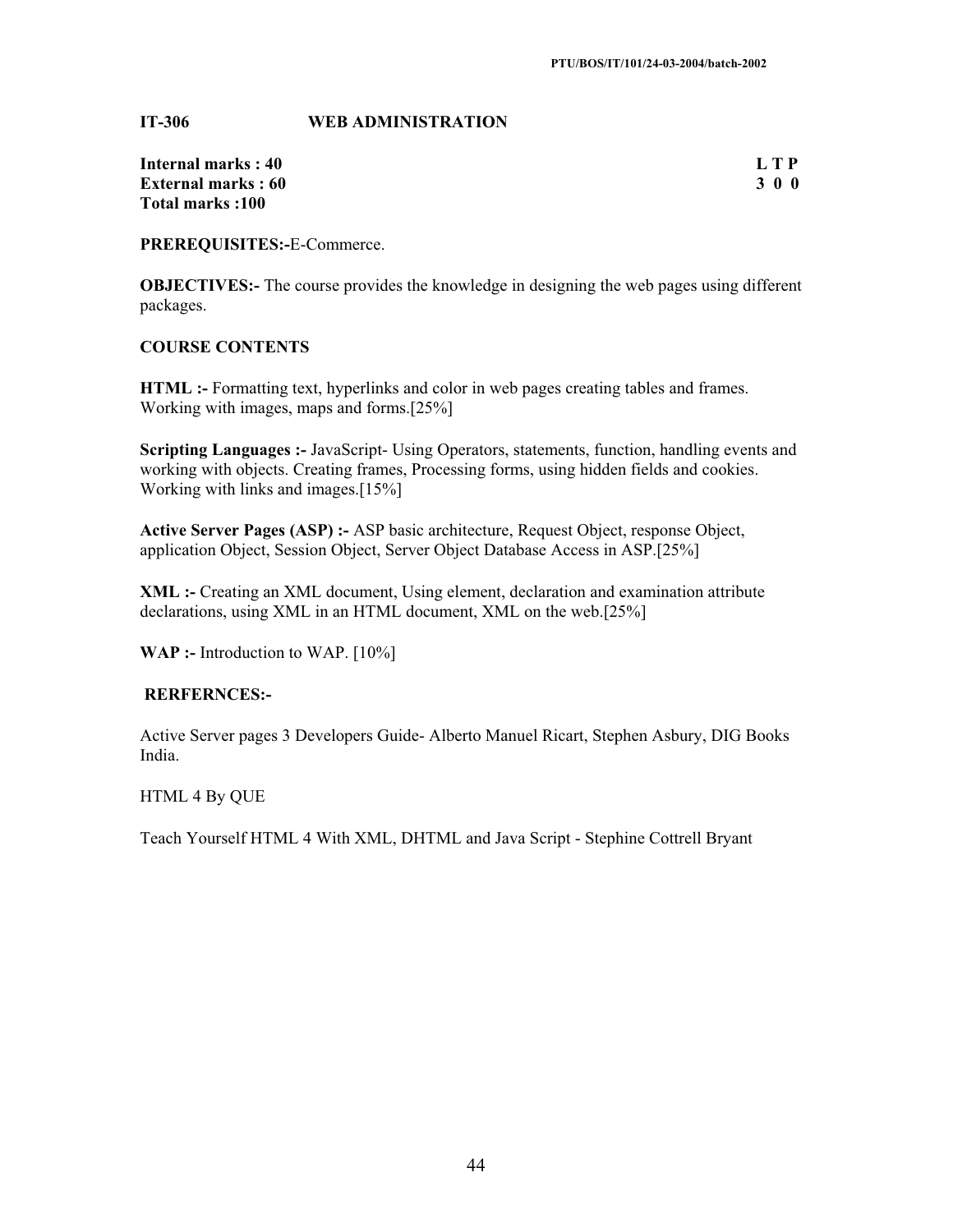## **IT-308 NETWORK OPERATING SYSTEM**

| Internal marks: 40        | L T P |
|---------------------------|-------|
| <b>External marks: 60</b> | 3 1 0 |
| Total marks: 100          |       |

**PREREQUISITES:-**Computer Network-I.

**OBJECTIVES:**- The course provides the sufficient knowledge about the threortical and practical aspects of Networks and their applications.

## **COURSE CONTENTS**

Introduction to window NT server, window NT features, hardware requirements, Planning the network, Window NT network security model, Special purpose server, Lincencing. [30%]

Planning storage strategies, Working with disk administrator and backup, Networking and networking protocol, Configuration of window NT. [15%]

Window NT services architecture and security architecture, Planning and managing groups and users accounts file services. Distributed file system, Remote administration. Remote access services, Internet and Intranet Printing and supporting networking clients, Performance  $tuning.[40\%]$ 

ATM TechnologiesComparative study of Ethernet, FDDI and ATM technologies [15%]

## **REFERENCES:-**

MCSE NT Server 4 Study Guide by Mathew Strebe, Charles Perkin and James Chellis Perkin and James Chellis Nt Server 4.0 Exam Cram Dream Tech Publisher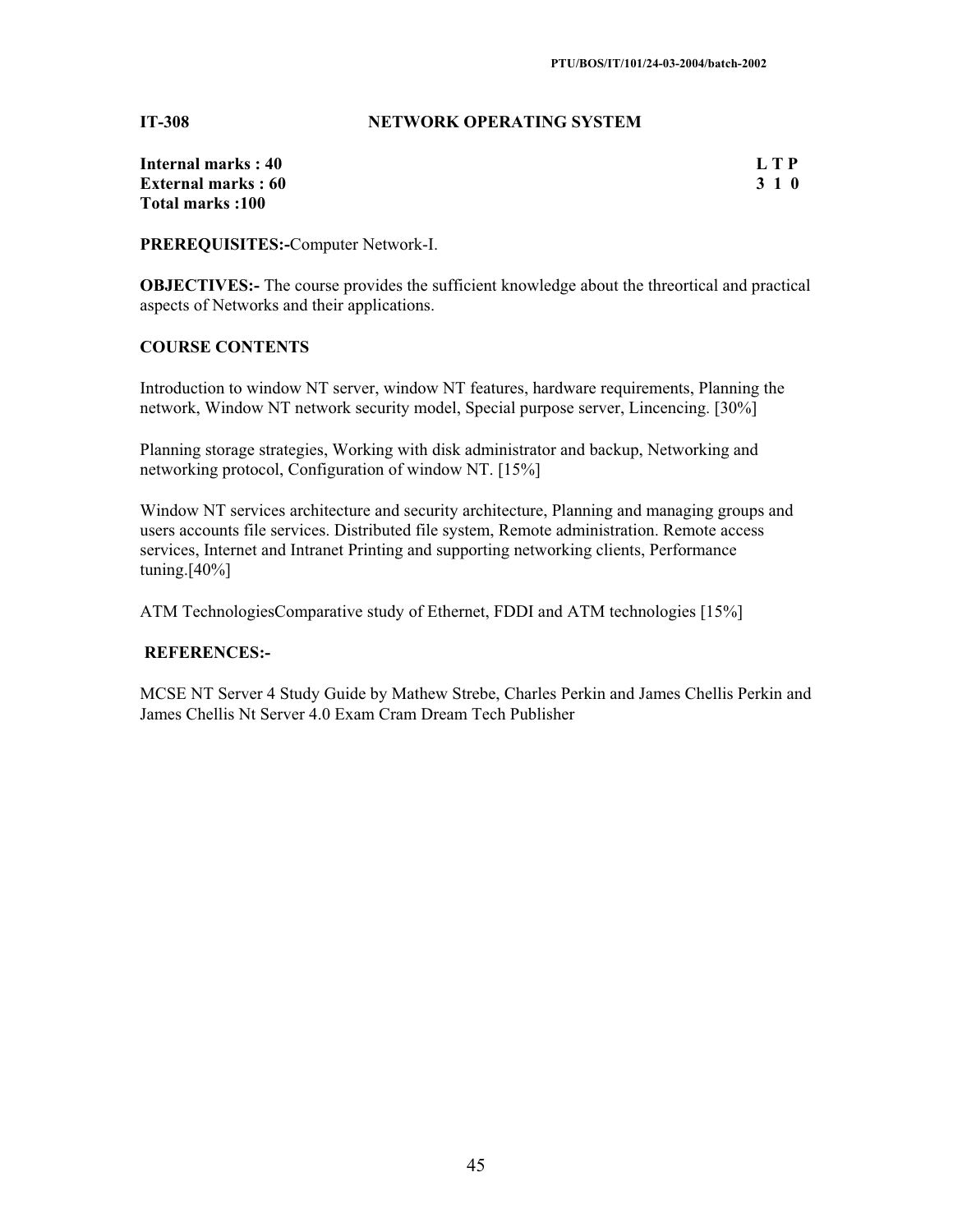#### **IT-310 OPERATION RESEARCH**

#### **(Open Elective, for other branches)**

**Internal marks : 40** L T P **External marks : 60 3 1 0 Total marks :100 PREREQUISITES:** Mathematics **OBJECTIVES:**

Importance of need to take intelligent decisions is to be emphasized. Using OR major focus should be on how to model various situations in industries and solve them.

#### **COURSE CONTENTS:**

Introduction to OR modeling approach and various real life situations. [5%] Linear programming problems & Applications, Various components of LP problem formulation. Solving Linear Programming problem using simultaneous equations and Graphical Method Simplex method  $\&$ extensions :

Sensitivity analysis

Duality theory Revised

Simplex Dual Simplex

Transportation and Assignment Problems. [30%]

Network Analysis including PERT-CPM Concepts of network the shortest path minimum spanning tree problem maximum flow problem minimum cost flow problems The network simplex method Project planning & control with PERT & CPM [20%]

Integer programming concepts, formulation solution and applications [10%]

Game Theory [10%]

Queuing Theory & Applications [10%]

Linear Goal Programming methods and applications [5%]

Simulation [10%]

- 1. Operation Research by D.S Hira.
- **2.** Operation Research by D.S Sharma.
- 3. F.S Hillier & G.J. Lieberman, Introduction to OR, Mcgraw hill Int. Series 1995
- 4. A Ravindran, Introduction to OR. John Wiley & Sons, 1993
- 5. R.Kapoor, Computer Assisted Decision Models, Tata Mcgraw Hill 1991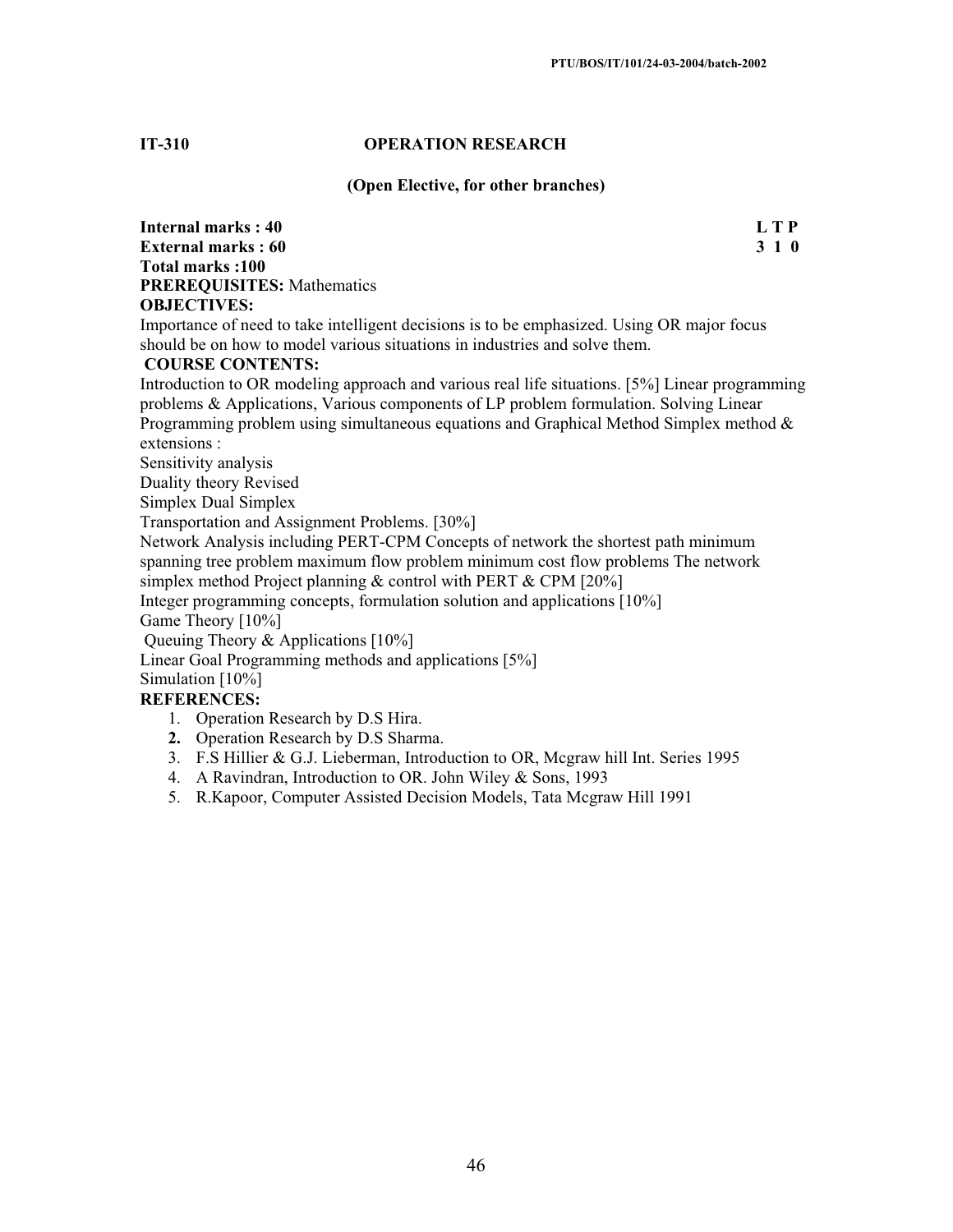#### **IT-312 EXPERT SYSTEM(Elective 1)**

**Internal marks : 40** L T P<br> **External marks : 60** 3 1 0 **External marks : 60 Total marks :100** 

## **PREREQUISITES:** None

**OBJECTIVE:** The course provides the deep knowledge about expert systems.

#### **COURSE CONTENTS:**

Expert systems, Definitions types, components, expert system development process. [15%]

Knowledge representation techniques - Logic frames, semantic Nets Etc.[15%]

Domain Exploration - knowledge eleication, Conceptualisation, battering formulizations methods of knowledge Acquisition, Interviewing sensor data capturing. [20%]

Learning planning and exploration in expert system, neural system, fuzzy expert system, and Real-time expert system. [25%]

Implementation Tools: Prolog, expert system shell expersys, etc, study of existing expert systems - RIERES, Myein & AM.[25%]

- 1. Patterson, Introduction to AI Expert System, PHI, 1993
- 2. Jackson, Building Expert System, John Wiley 1991
- 3. Introduction to Expert System Jackson Addison Wesley Expert Systems by Wichcoff
- 4. AI & expert system Patterson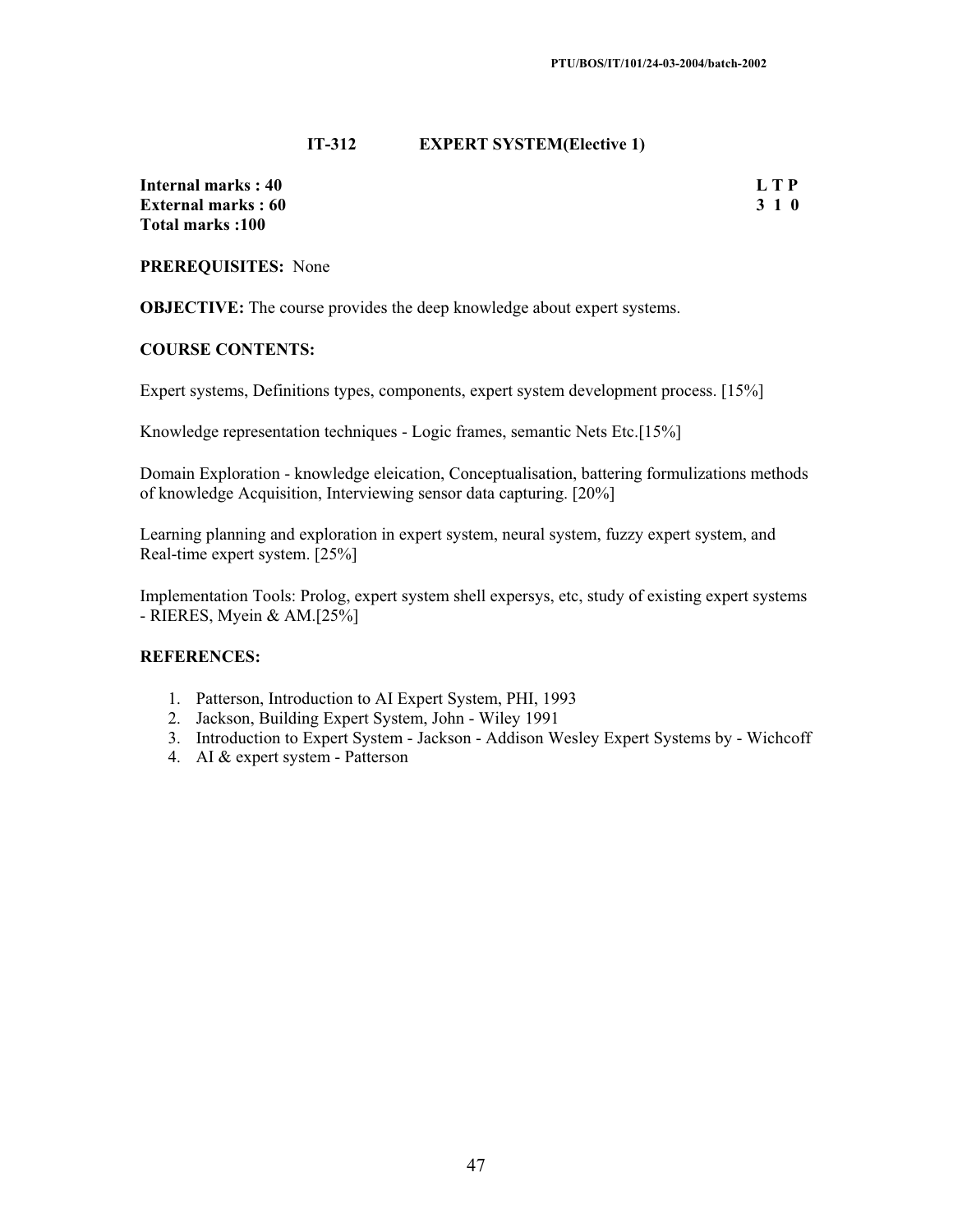#### **IT-320 NEURAL NETWORKS (ELECTIVE I)**

**Internal marks : 40** L T P **External marks : 60 3 1 0 Total marks :100** 

**PREREQUISITES:** Expert System

**OBJECTIVE:** The course provides the deep knowledge about AI.

#### **COURSE CONTENTS:**

Properties of single neuron - Representation and practical applications: the classical neuron: neuron electrical behavior time domain & space domain characteristics [15%]

Synaptic Integration & neuron models - Electrical events and effects Concept of integration, the generic neural network neuron. [15%]

Literal Inhibition and sensory Processing - Tactile receptors, Limulus. [15%]

The liner associator - background, Foundation and simulations basics. [15%]

The perception - Pattern recognition, perception architecture, perception learning, convergence theorem.  $[15\%]$ 

Applications of single associators - concepts, prototype models Exemplar models, prototype effect. Character based simulation, moving objects.[15%]

Introduction to hopfield and boltzmann machine [10%]

## **REFERENCES:**

1. Introduction to neural N/W **:** James A. Anderson PHI

2. Neural N/W **:** Freeman Publisher (Addison Wesley)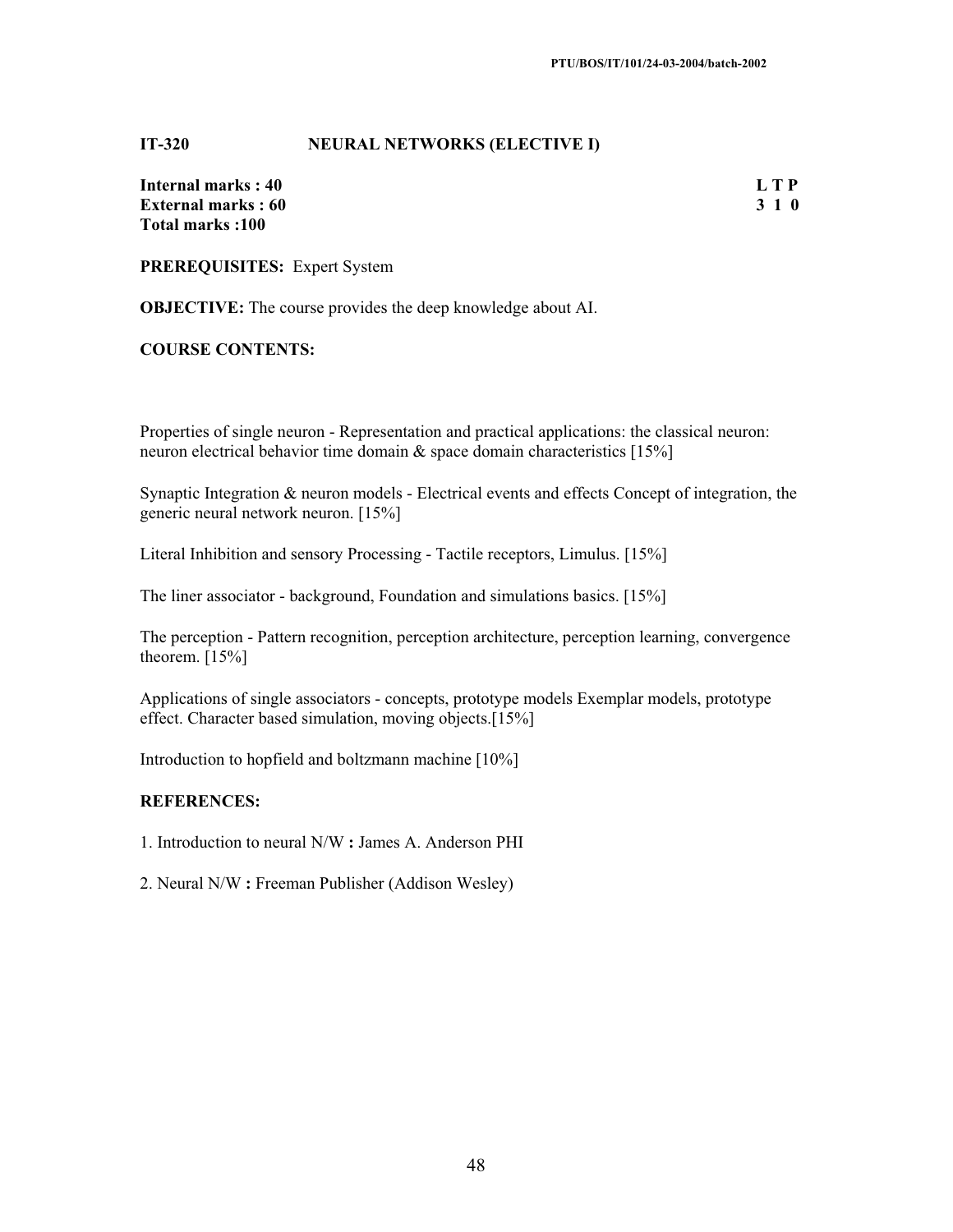#### **IT-322 Artificial Intelligence and Applications(Elective-I)**

| Internal marks: 40        | L T P |
|---------------------------|-------|
| <b>External marks: 60</b> | 3 1 0 |
| Total marks: 100          |       |

**PREREQUISITES:** None

**OBJECTIVE:** The course provides the deep knowledge about machine intelligence.

#### **COURSE CONTENTS:**

General Issues and Overview of AI [5%]

The AI problems, what is an AI technique, Characteristics of AI applications [5%]

Problem Solving, Search and Control Strategies [5%]

General problem solving, production systems, Control strategies: Forward and backward chaining, Exhaustive searches: Depth first Breadth first search. [10%]

Heuristic Search Techniques, Hill climbing, Branch and bound technique, And/OR graphs [10%]

Game Playing [10%]

Minimax search procedure, Knowledge Representation [10%]

Knowledge Representation using predicate logic [10%]

Resolution theorem and Unification AI Programming Languages [10%]

Expert System [5%]

Introduction to Expert System, Characteristics of Expert System and application of Expert System. [10%]

- 1. Artificial intelligence by Rich & Knight
- 2. AI & expert system by Patterson
- 3. Introduction to LISP- Rajiv Sangal Tata McGraw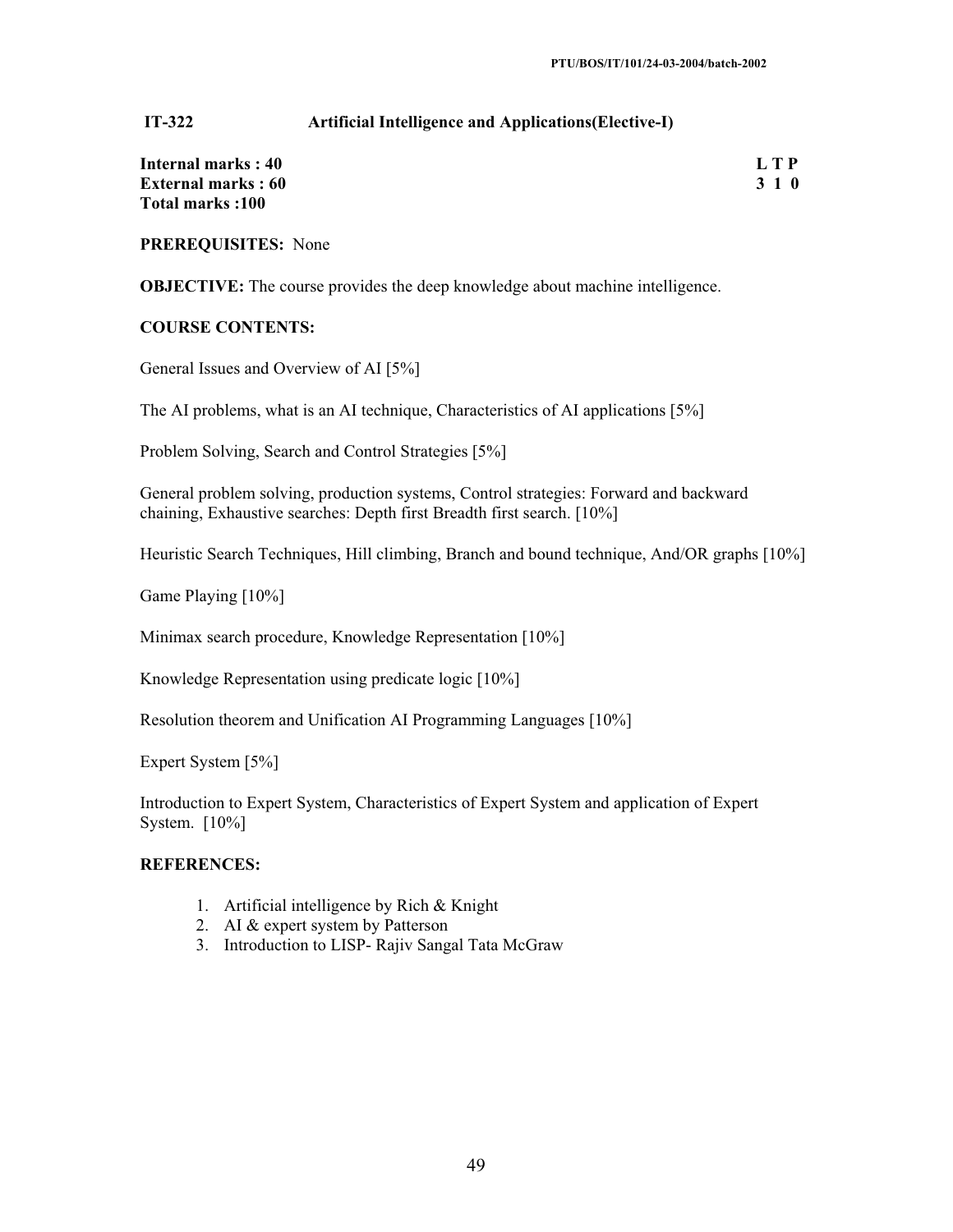## **IT-314 MIS Lab**

**Internal marks : 30** L T P<br> **External marks : 20** 0 0 2 **External marks : 20 Total marks :50** 

Students have to perform case studies for the following

- 1. MIS and its functional subsystems
- 2. Study of physical and conceptual structure of MIS
- 3. Study of DSS, its users and characteristics
- 4. Study of information system and its types
- 5. Study of GDSS and its possible configurations
- 6. Study of ERP and its applications
- 7. Study of information parameters (age, quality and value)
- 8. Study of ERP marketing and implementation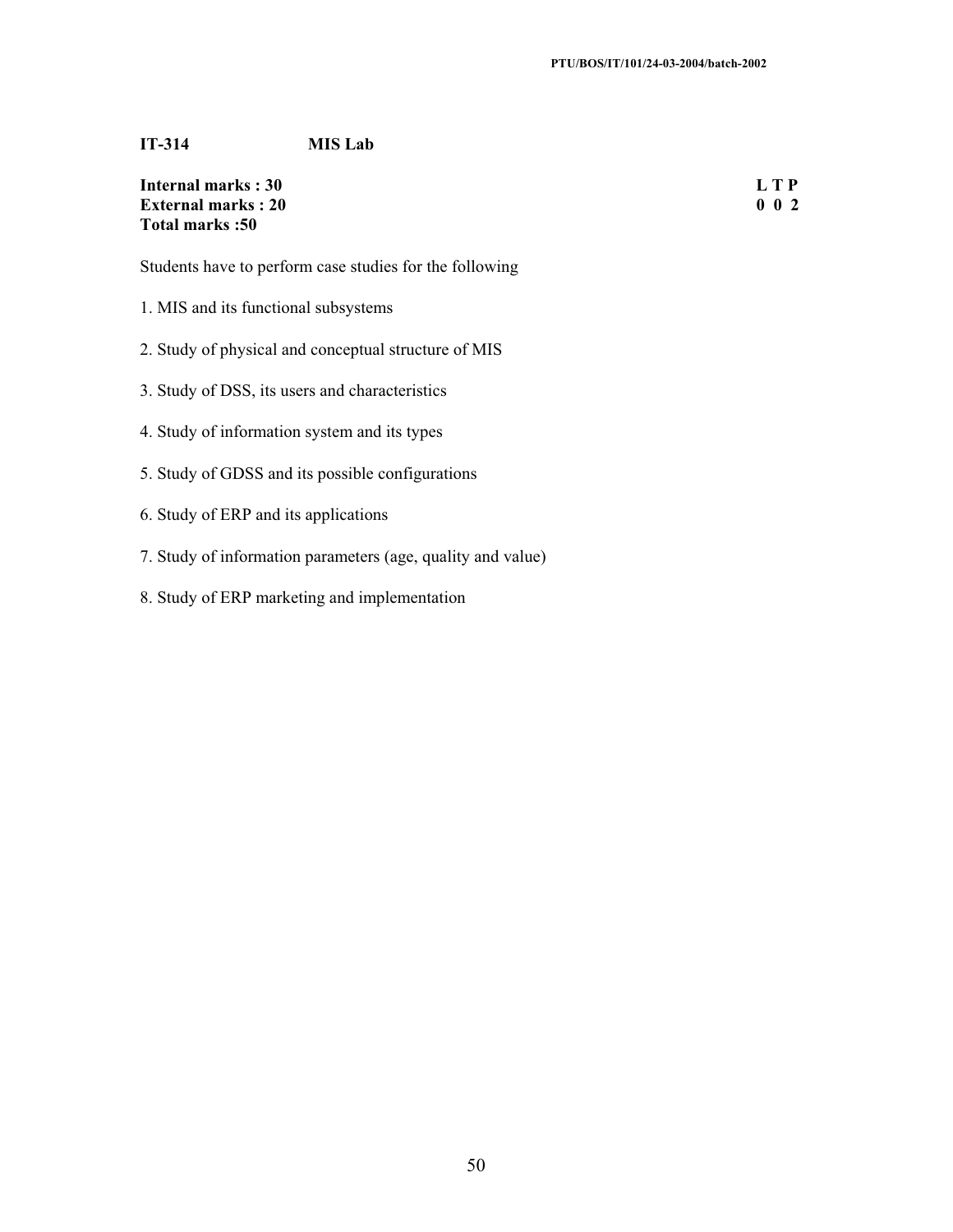## **IT-316 WEB ADMINISTRATION LAB**

## **Internal marks : 30 L T P External marks : 20 0 0 4 Total marks :50**

Students are required to write code snippets, which covers the following objectives 1. Design Simple Web Pages using standard HTML tags like, HEAD, TITLE, BODY

2. Design HTML web pages, which make use of

INPUT, META, SCRIPT, FORM, APPLET, BGSOUND, MAP

3. Working with various attributes of standard HTML elements

4. Using Java Script's Window and document objects and their properties and various methods like alert (), evaI (), Parselnt () etc. methods to give the dynamic functionality to HTML web pages

5. Writing Java Script snippet which make use of Java Script's inbulit as well as user defined objects like navigator, Date Array, Event, Number etc.

6. Write code which does the form validation in various INPUT elements like TextFiled, Text Area, Password, Selection list etc.

7. Writing Server side programs for web pages using ASP's Request, Response, and Application objects.

8. Writing ASP programs which make usage of Session, Server Objects

9. Using Database Access in ASP

10. Writing XML web Documents which make use of XML Declaration, Element Declaration, Attribute Decelaration.

11. Usage of Internal DTD, External DTD, Entity Declaration.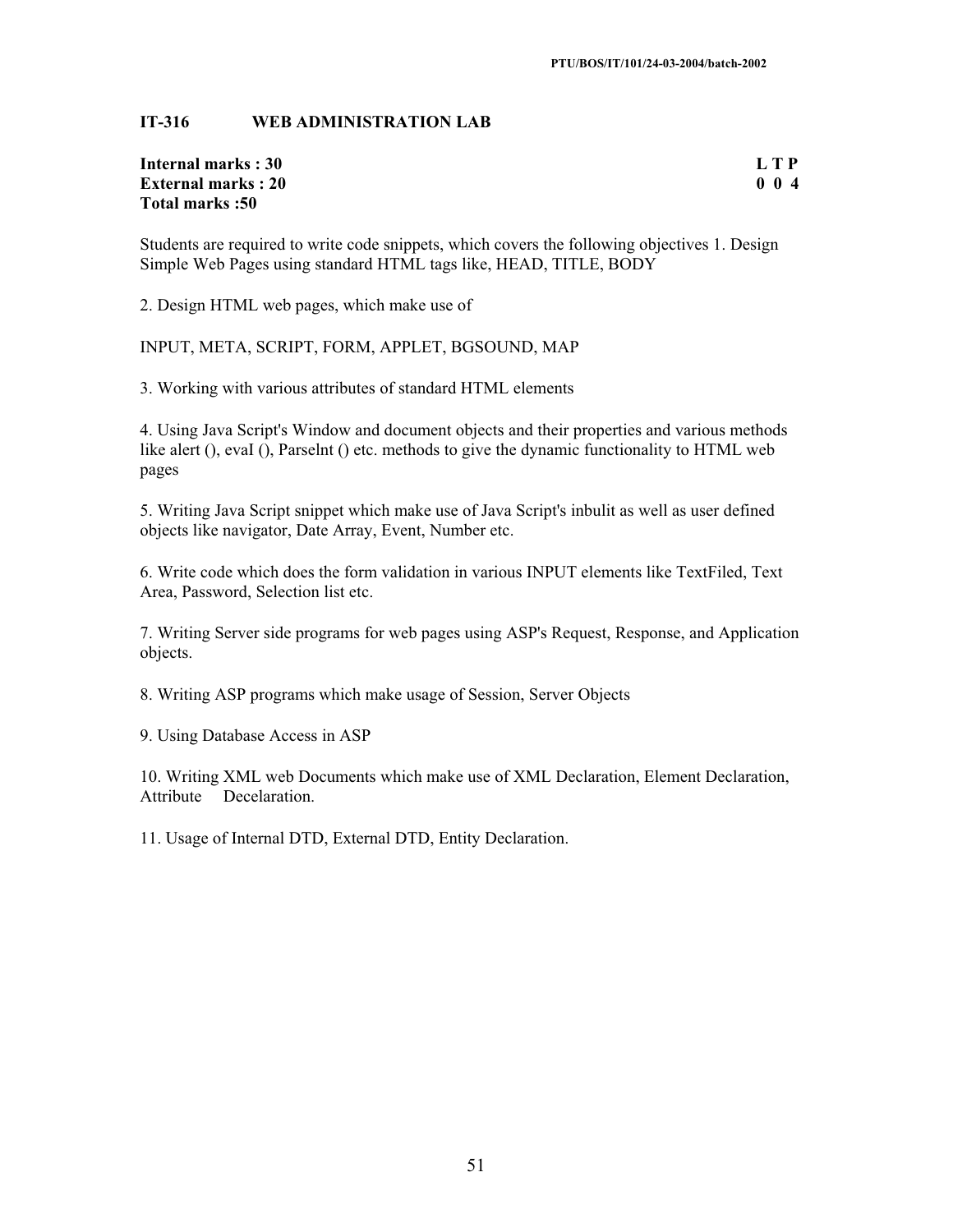## **IT-318 NETWORK OPERATING SYSTEM LAB**

**Internal marks : 30** L T P<br> **External marks : 20** 0 0 4 **External marks : 20 Total marks :50** 

Students are required to perform following list of practical

- 1. Installation of windows NT 4.0 with different options
- 2. Unattended installation of windows NT 4.0 with different options
- 3. Create user accounts and to apply different account policies
- 4. Using disk administrator to create partitions, volumes and strip sets etc.

5. Formatting the partition with NTFS file system or to convert the file system from fat to NTFS

6. Assigning different rights to user and determining the effective rights of user in different situations

- 7. Creating and managing shares
- 8. Exploring various options in windows NT backup
- 9. Configuring and maintaining the printing in windows NT network
- 10. Configuring windows NT server 4.0
- 11. Connecting windows NT clients
- 12. Study of windows NT 4.0 RAS service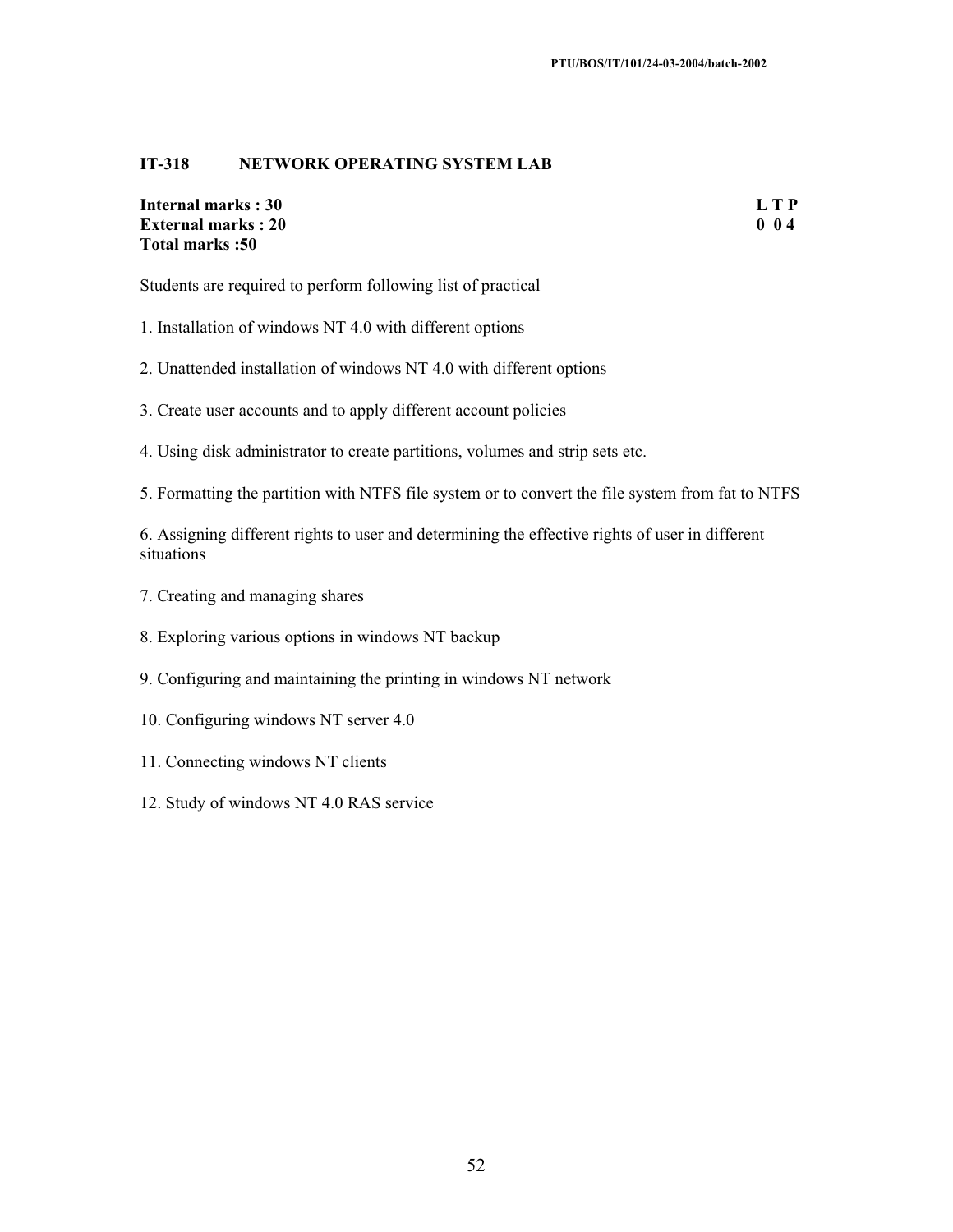## **SEVENTH SEMESTER INDUSTRIAL TRAINING**

#### **EIGHTH SEMESTER**

#### **IT-402 INTRODUCTION TO JAVA**

**Internal marks : 40 L T P External marks : 60 3 1 0 Total marks :100 PREREQUISITES:-**OOPS Using C++  **OBJECTIVES: -**To Provide the advanced Knowledge about OOPS. **COURSE CONTENTS**

#### **An overview of Java:**

Object oriented programming, Two paradigms, abstraction, the, OOP principles, Java class libraries [5%]

**Date types, variables and arrays:-**Integers, floating-point types, characters, Boolean, Iterates, Variable, Data types and casting, automatic type promotion in expressions arrays. **Operators: -** Arithmetic operators, bit wise operators, relational operators, Boolean logical assignment operators, the? Operator, operator precedence **Control statements: -**Java's selection statements, iteration statements, jump statements [15%]

**Introduction to classes: Class** fundamentals, declaring object reference variable, Introducing methods, constructors, the key word, garbage collection, the finalize () method. **Methods and Classes :-**Overloading methods, using objects as parameters, recursion [15%]

**Inheritance:** Inheritance basics, using super, method overriding, dynamic method dispatch, using abstract Classes, Using final with inheritance, Package and Interfaces, Package asses protection, importing packages [10%]

**Exception handling:** Exception handling fundamentals., Exception types, Uncaught Exceptions Using try and catch, multiple catch clauses, nested try statements throw, finally Java built in exception creating your own exception sub classes, using exceptions. [5%]

**Multithreaded Programming:** The Java thread model, the main thread, creating thread, creating multiple thread, using is alive () and join (). Thread priorities, synchronization, Inter thread communications, suspending resuming and stopping thread using multithreading [15%]

**String handling:** The string constructor, string length, special string operator character extraction, string comparison, searching string, modifying string, data conversion, changing the case of characters, string buffer. [10%]

**Networking:** Networking basics, Java and the Internet Address, TCP/IP client Sockets URL, URL connection, TCP/IP server Sockets The Applet Class [15%]

**The Applet Class:** its architecture displays methods. The HTML APPLET. Passing parameters to Applet. The get Documentation Base () and get Code Base () methods Applet Context And Show Document  $() [10\%]$ 

- 1. Java 2 Computer Reference (Tata McGraw Hill)
- 2. Core Java-I (Addison Wesley) horstmann
- 3. Core Java II (Addison Wesley)
- 4. Thinking in Java (Bruce Eckel)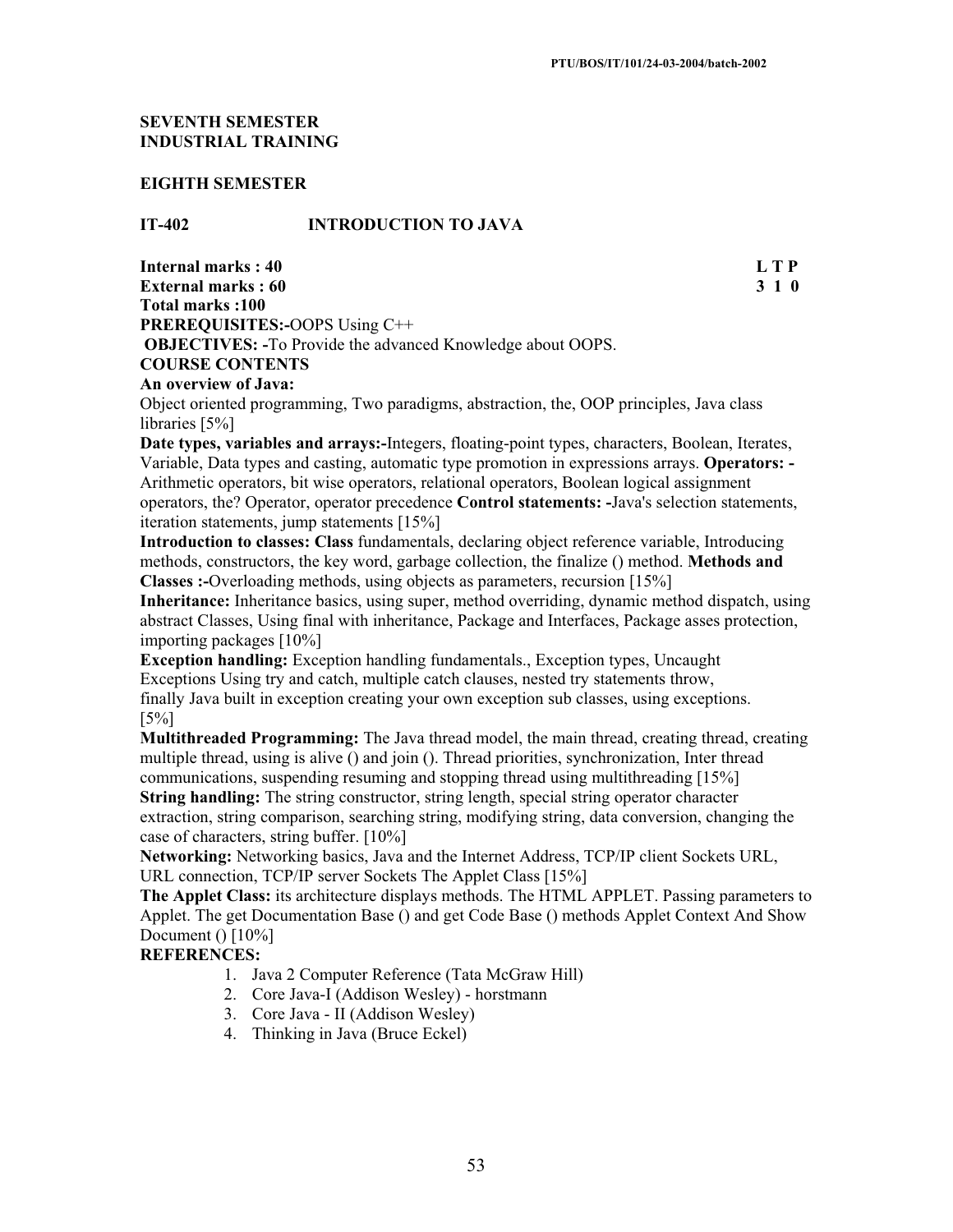## **IT-404 E-SERVICES**

**Internal marks : 40 L T P External marks : 60 3 1 0 3 2 3 3 4 6 3 3 4 6 3 3 4 6 3 4 7 4 7 7 8 4 7 7 7 8 7 7 8 7 7 8 7 7 8 7 7 8 7 7 8 7 7 8 7 7 8 7 7 8 7 7 8 7 7 8 7 7 8 7 7 8 7 7 8 7 7 8 7 7 8 7 7 8 7 7 8 7 7 8 7 7 8 7 7 8 7 7 8 7 7 8 7 7 8 7 7 8 Total marks :100 PREREQUISITES: -**Knowledge of Internet. **OBJECTIVES: -** Understanding the Applications of Information Technology **COURSE CONTENTS (1) E-Financial Transaction [50%] i. Introduction to accounting -** accounting as an information system concepts, conventions and principles of accounting role of an accountant in an organization, Branches of accounting financial, cost and management accounting and their interrelationships. **ii. Accounting cycles:** preparation of financial statements of an organization (with - adjustment) **iii. Electronic payment systems iv. E-banking:** E-financial transaction and E-currency **v. Trading on Internet:** online stock, bonds, mutual funds, shares, study service assessment and risk management. **vi. Legal issues in E-transaction (through case studies) vii. E-business solution to ROI:** financial modeling etc., Robertson model, Altman's model. ETHBSAI model and other important models, Horigan's modeldevelopment of new models. **(2) E-marketing and Advertising [50%] i.Insurance ii.Budgeting iii.Security:**signature coding **iv. Introduction to marketing v. Marketing concepts and orientation, marketing tasks and marketing in modern context . vi. Marketing planning and marketing process:** marketing systems and environment . **vii. Consumer behaviour:** factors influencing buying process **viii. Market segmentation and targeting ix. Marketing REFERENCES:** 1. E-Marketing by Philip Kotler 2. E-Business by Kalakota - Robinson 3. E-Business Revolution - Amor 4. E-Business with Netcommerce - Shurety (Addison Wesley)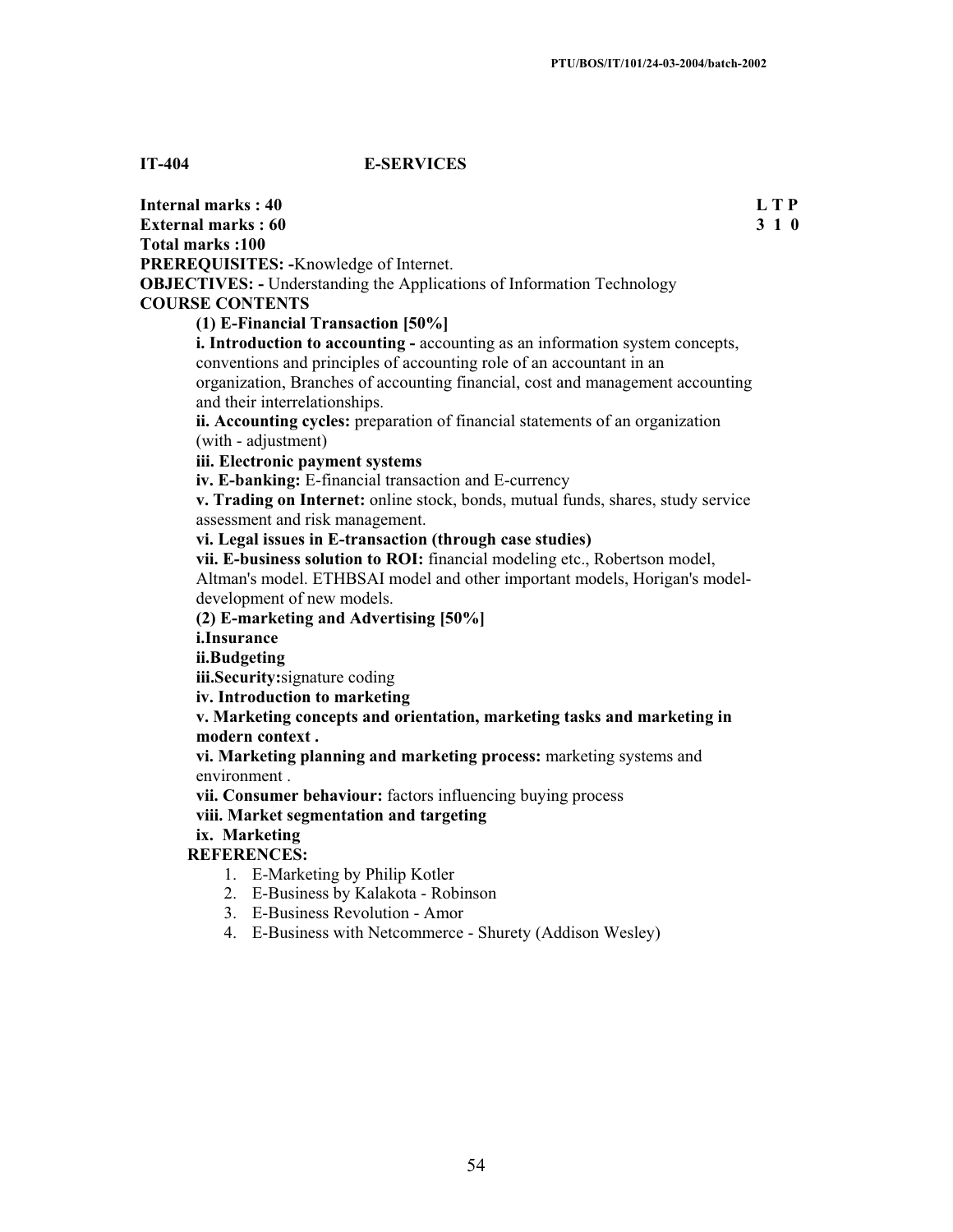#### **CE-216 ENVIRONMENTAL SCIENCE**

## **Internal marks : 40 L T P External marks : 60 3 1 0 3 2 3 4 4 5 3 4 6 3 4 5 4 5 4 6 4 7 6 4 7 6 4 7 6 7 7 8 7 7 8 7 7 8 7 7 8 7 7 8 7 7 8 7 7 8 7 7 8 7 7 8 7 7 8 7 7 8 7 7 8 7 7 8 7 7 8 7 7 8 7 7 8 7 7 8 7 7 8 7 7 8 7 7 8 7 7 8 7 7 8 7 7 8 7 7 8 7 Total marks :100**

Unit 1: The Multidisciplinary nature of environmental studies

Definition, scope and importance

Need for public awareness.

#### **Unit 2 : Natural Resources :**

#### **Renewable and non-renewable resources :**

Natural resources and associated problems.

- a) Forest resources : Use and over-exploitation, deforestation, case studies. Timber extraction, mining, dams and their effects on forests and tribal people.
- b) Water resources : Use and over-Utilization of surface and ground water, floods, drought, conflicts and water, dams-benefits and problems.
- c) Mineral resources : Use and exploitation, environmental effects of extracting and using mineral resources, case studies.
- d) Food resources : World food problems, changes caused by agriculture and overgrazing, effects of modern agriculture, fertilizer-pesticide problems, water logging, salinity, case studies.
- e) Energy resources : Growing energy needs, renewable and non renewable energy sources, use of alternate energy sources. Case studies.
- f) Land resources : Land as a resource, land degradation, man induced landslides, soil erosion and desertification.
	- Role of an individual in conservation of natural resources.
	- Equitable use of resources for sustainable lifestyles.

#### Unit 3 : Ecosystems

• Concept of an ecosystem.

(2 Lectures)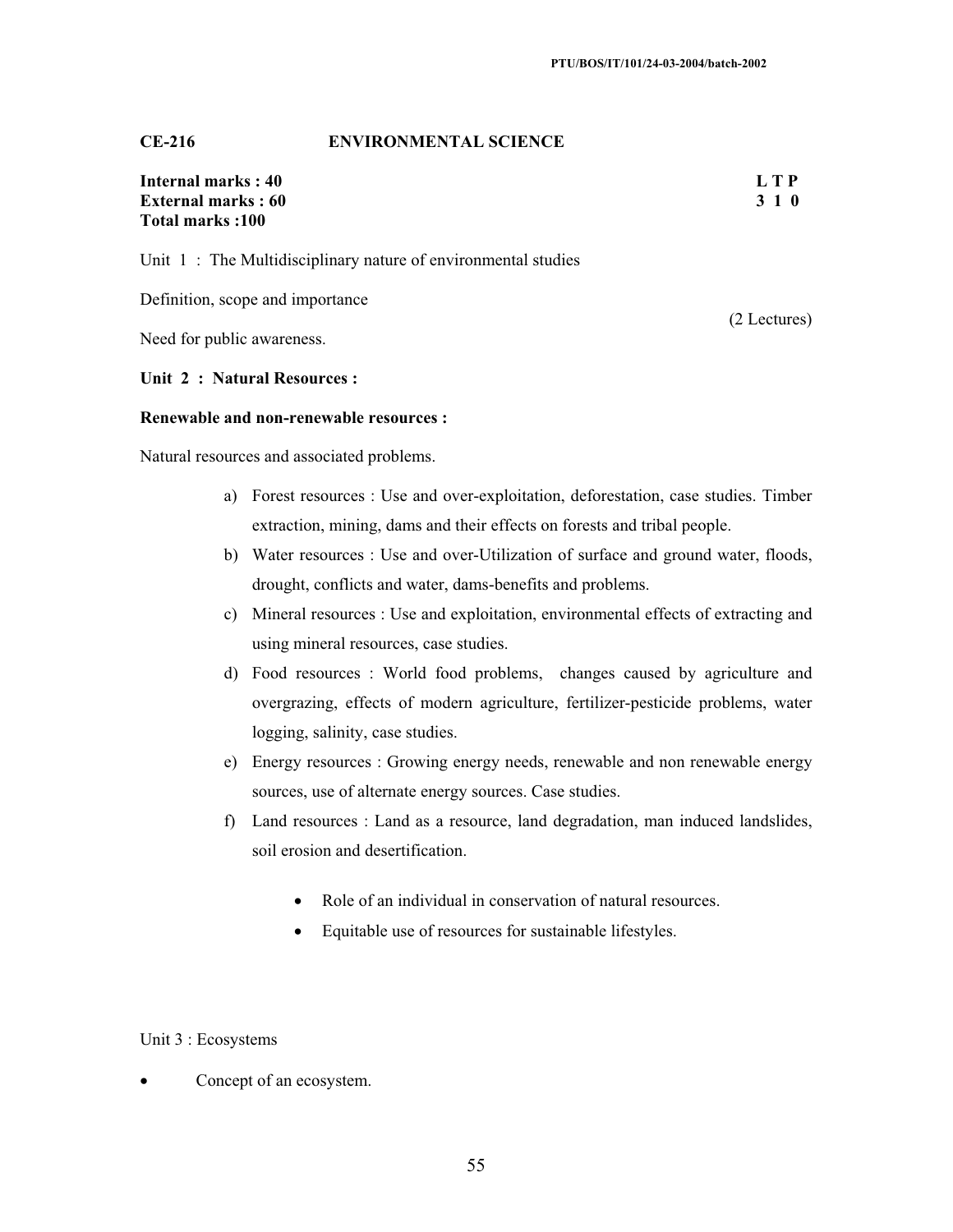- Structure and function of an ecosystem.
- Producers, consumers and decomposers.
- Energy flow in the ecosystem.
- Ecological succession.
- Food chains, food webs and ecological pyramids.
- Introduction, types, characteristic features, structure and function of the following ecosystem :-

- a. Forest ecosystem
- b. Grassland ecosystem
- c. Desert ecosystem
- d. Aquatic ecosystems (ponds, streams, lakes, rivers, oceans, estuaries)

(6 lectures)

Unit 4 : Biodiversity and its conservation

- $\bullet$  Introduction Definition : genetic, species and ecosystem diversity.
- Biogeographical classification of India
- Value of biodiversity : consumptive use, productive use, social, ethical, aesthetic and option values
- Biodiversity at global, National and local levels.
- $\bullet$  India as a mega-diversity nation
- $\bullet$  Hot-spots of biodiversity.
- Threats to biodiversity : habitat loass, poaching of wildlife, man-wildlife conflicts.
- Endangered and endemic species of India
- Conservation of biodiversity : In-situ conservation of biodiversity.

## Unit 5 : Environmental Pollution

## Definition

- Causes, effects and control measures of :
	- a. Air pollution
	- b. Water pollution
	- c. Soil pollution
	- d. Marine pollution
	- e. Noise pollution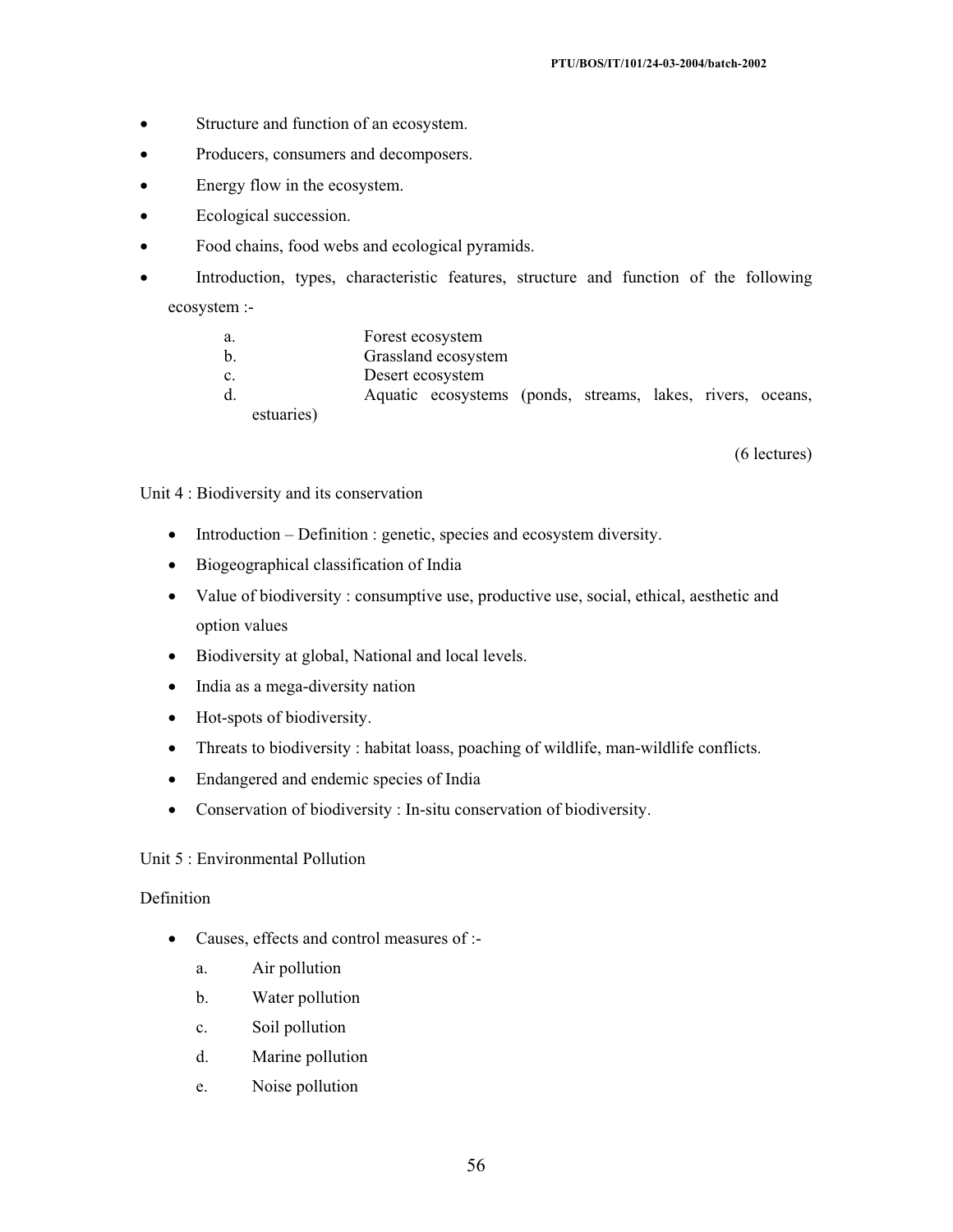- f. Thermal pollution
- g. Nuclear hazards
- Solid waste Management : Causes, effects and control measures of urban and industrial wastes.
- Role of an individual in prevention of pollution.
- Pollution case studies.
- Disaster management : floods, earthquake, cyclone and landslides.

(8 lectures)

Unit 6 : Social Issues and the Environment

- From Unsustainable to Sustainable development
- Urban problems related to energy
- Water conservation, rain water harvesting, watershed management
- Resettlement and rahabilitation of people ; its problems and concerns. Case studies.
- Environmental ethics : Issues and possible solutions.
- Climate change, global warming, acid rain, ozone layer depletion, nuclear accidents and holocaust. Case studies.
- Wasteland reclamation.
- Consumerism and waste products.
- Environment Protection Act.
- Air (Preventation and Control of Pollution) Act.
- Water (Prevention and control of Pollution) Act
- Wildlife Protection Act
- Forest Conservation Act
- Issues involved in enforcement of environmental legislation.
- Public awareness.

#### Unit 7 : Human Population and the Environment

- Population growth, variation among nations.
- Population explosion Family Welfare Programme.
- $\bullet$  Environment and human health.

(7 lectures)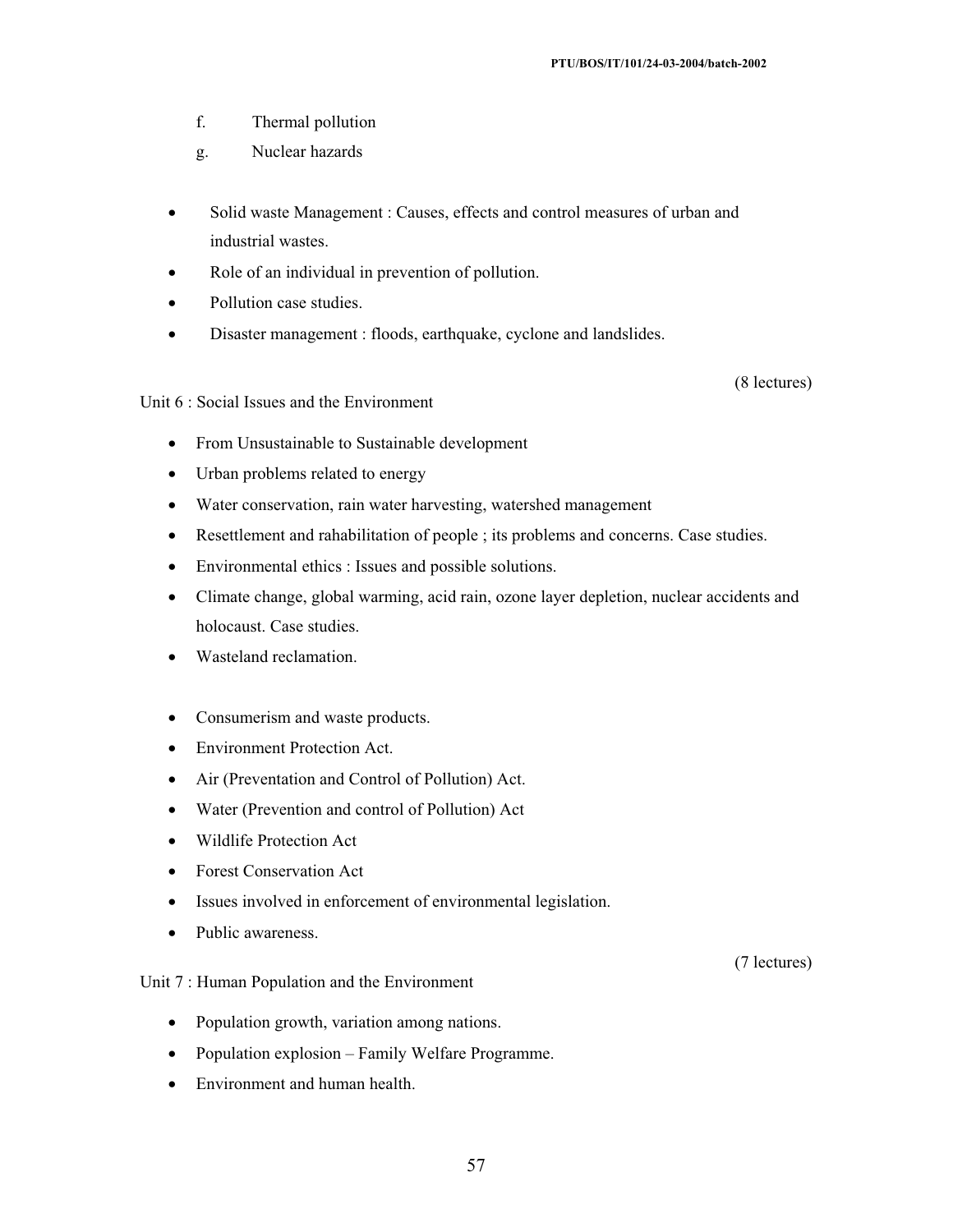- Human Rights.
- Value Education.
- $\bullet$  HIV / AIDS
- Women and Child Welfare.
- Role of Information Technology in Environment and human health.
- Case Studies.

## Unit 8 : Field work

- Visit to a local area to document environmental and river forest grassland hill mountain.
- $\bullet$  Visit to a local polluted site Urban / Rural / Industrial / Agricultural
- Study of common plants, insects, birds.
- Study of simple ecosystems-pond, river, hill slopes, etc. (Field work Equal to 5 lecture hours)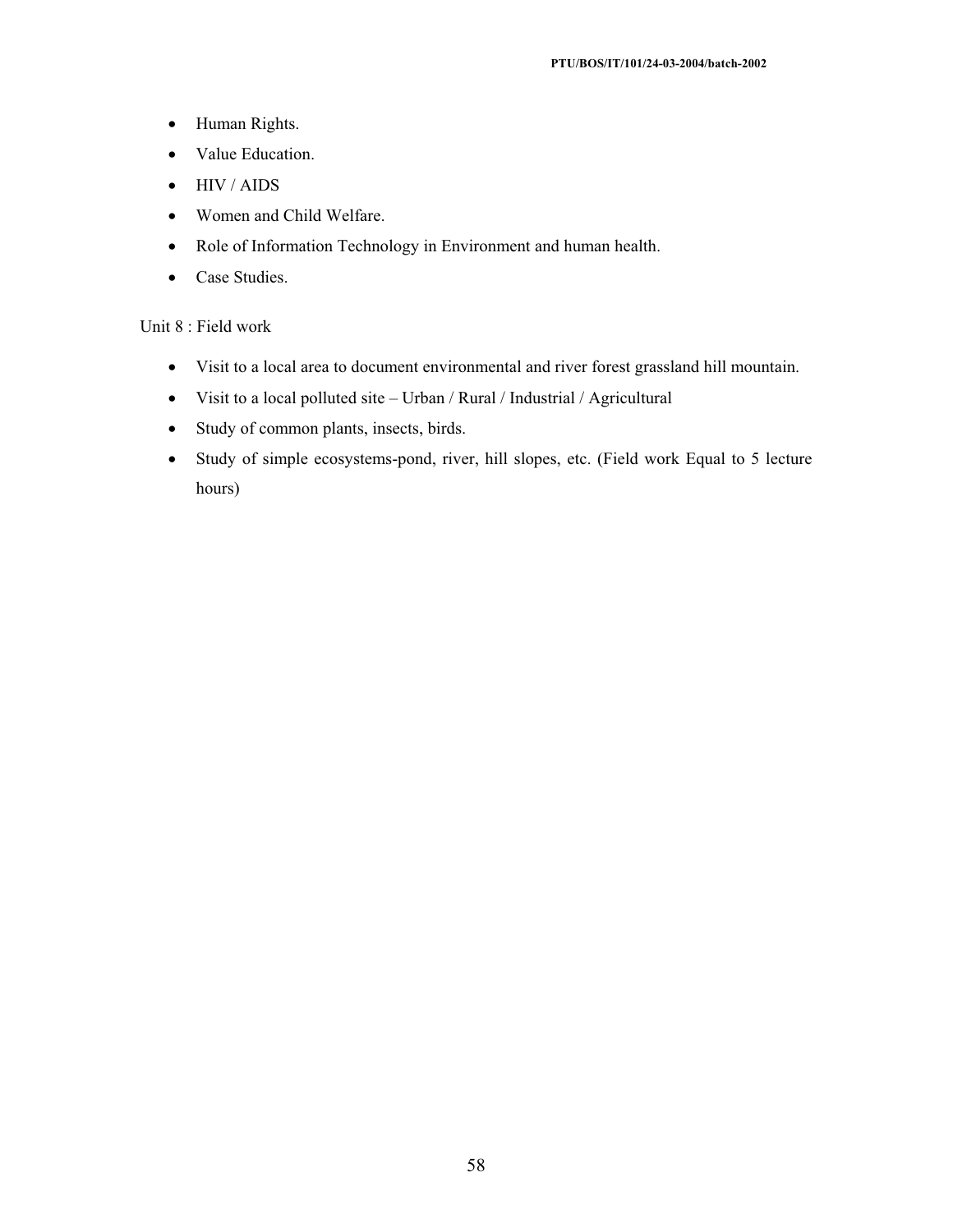## **IT-406 MULTIMEDIA AND APPLICATION (ELECTIVE - I)**

| Internal marks : 40        | L T P |
|----------------------------|-------|
| <b>External marks : 60</b> | 3 1 0 |
| Total marks :100           |       |

**PREREQUISITES: -**Knowledge of I/O devices.

**OBJECTIVES:**-Understanding the various multimedia Technologies and their uses.

#### **COURSE CONTENTS**

Introduction to multimedia technology **-** computers, communication and entertainment framework for multimedia system, M/M devices, presentation devices and the user interface, M/M presentation and authoring. [15%]

Digital representation of sound and transmission, brief survey of speech recognition and generation, digital video and image compression, JPEG image compression standard, MPEG motion video compression, DVI technology, timbered media representation and delivery. [20%]

M/M software environments, limitations of workstation operating systems, M/M system services, OS support for continuous media applications, media stream protocol, M/M file system and information representation system, and data models for M/M and hypermedia information. [20%]

Application of M/M, intelligent M/M system [15%]

Desktop VR, virtual reality OS, distributed virtual environment system, virtual environmental displays and orientation tracking, visually coupled systems requirements, intelligent VR software systems.[20%]

Applications of environments in various fields such as medical entertainment, manufacturing, business, education etc.[10%]

- 1. Multimedia on the Web Stephen McGloughlim PHI
- 2. Multimedia production, planning & Delivery Villamil-Casanova & Nolina PHI
- 3. Multimedia sound & video Lozano PHI
- 4. Multimedia in Practice Tech & application J. Jeefcoate.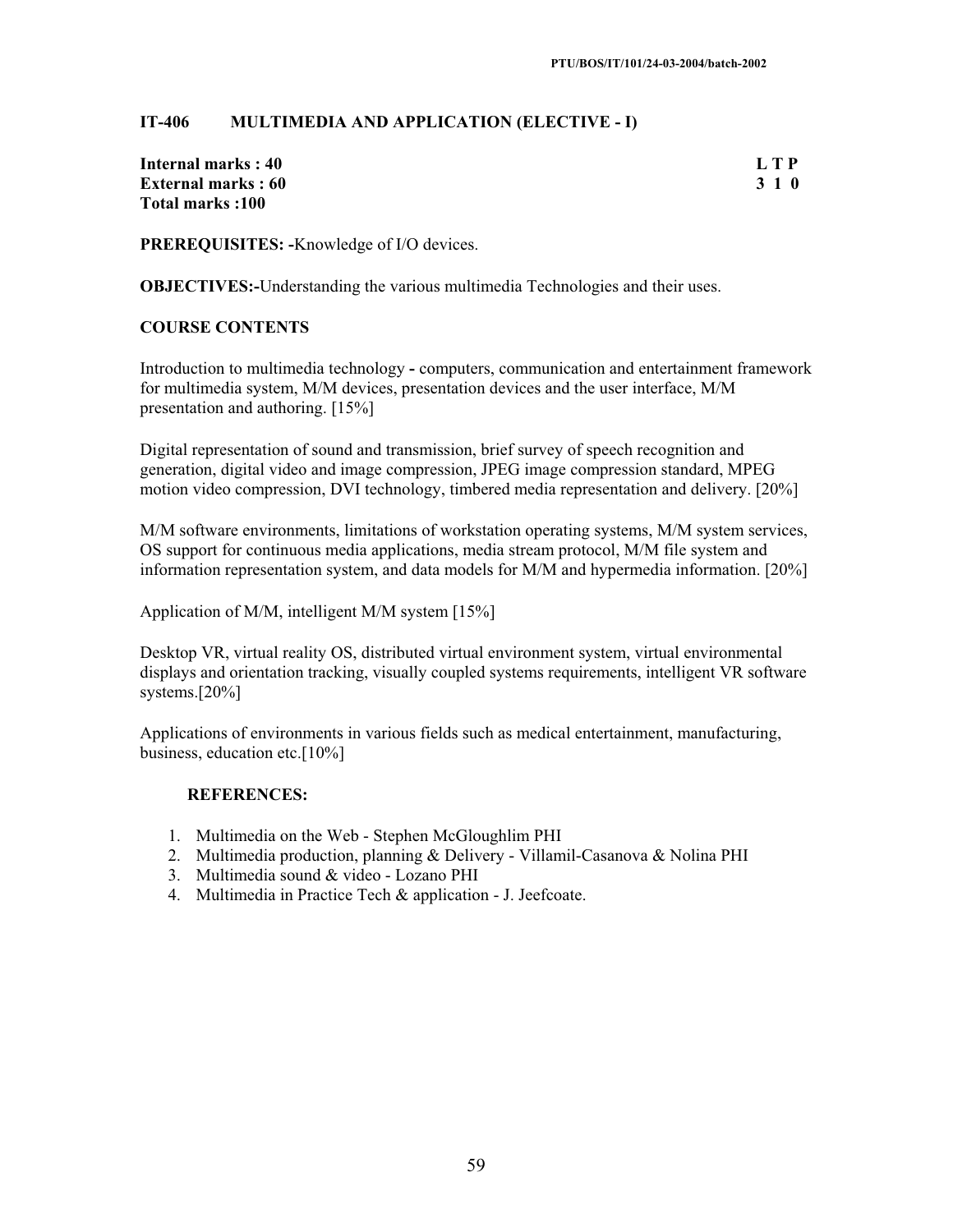## **IT-414 DATA WAREHOUSING AND MINING ELECTIVE-I**

| Internal marks: 40        | L T P |
|---------------------------|-------|
| <b>External marks: 60</b> | 3 1 0 |
| Total marks: 100          |       |

**PREREQUISITES: -**System Analysis And Design.

**OBJECTIVES:-** To Inspect, Control and Secure Information.

## **COURSE CONTENTS**

**Data ware housing**: warehouse environment, architecture of a data warehouse

Methodology, analysis, design, construction and administration.[40%]

**Data mining:** extraction model and patterns from large database, data mining techniques,

Classification, regression, clustering summarization, dependency modeling, link analysis,

Sequence analysis, mining scientific and business data.[60%]

- 1. A Guide to Data Warehousing Hocht
- 2. High Performance Data Mining Robert Grossman
- 3. Data Mining using Grammar based Genetic Programming Man Leungwong · App 2
- 4. Data Warehousing in Real World Anahory
- 5. Data Mining Addsiaans (Addison Wesley)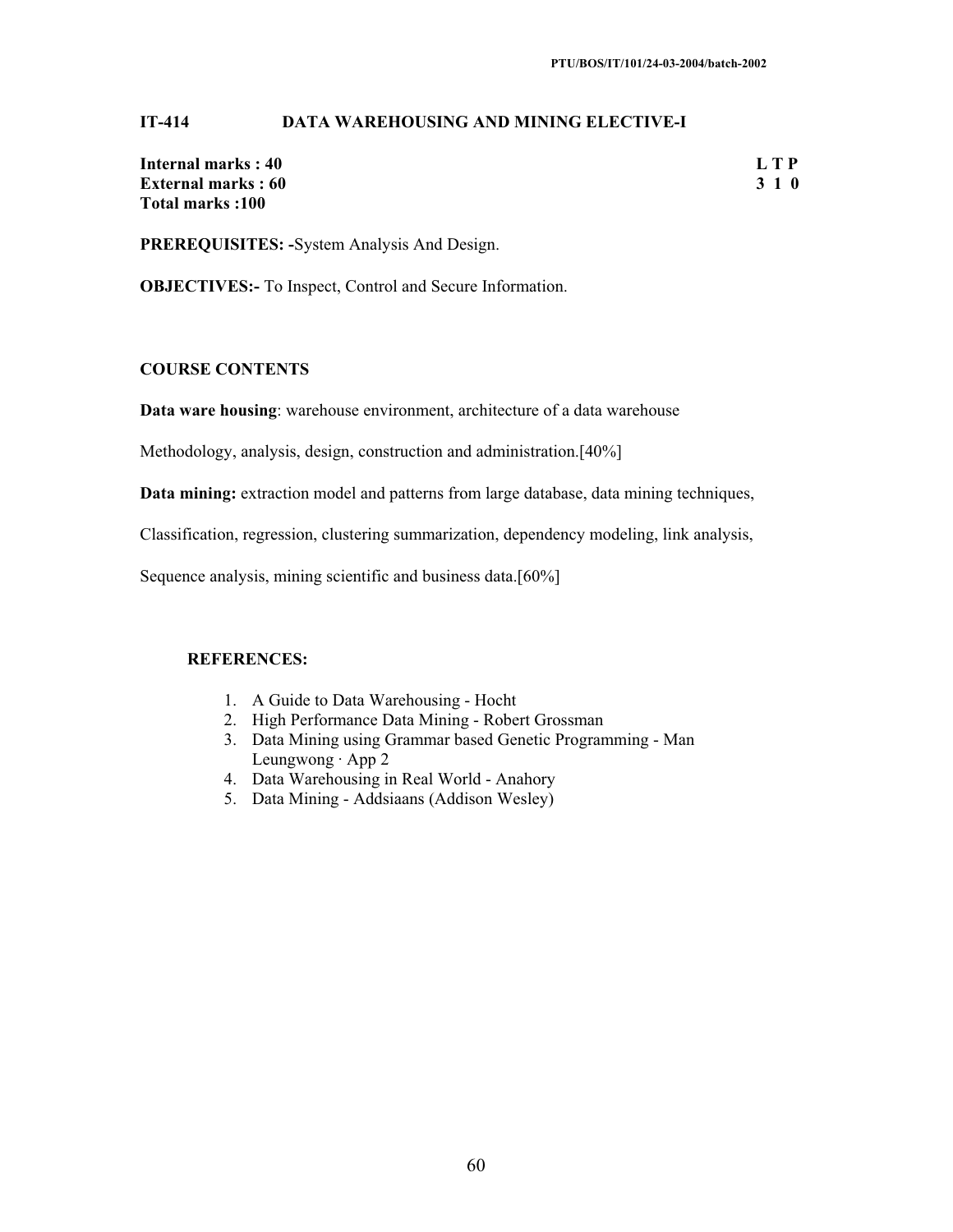## **IT-416 MODELLING AND SIMULATION (ELECTIVE II )**

| Internal marks : 40        | L T P |
|----------------------------|-------|
| <b>External marks : 60</b> | 3 1 0 |
| Total marks :100           |       |

**PREREQUISITES: -**Mathematics and C

**OBJECTIVES:** - The course provides the sufficient knowledge to simulate various working systems.

#### **COURSE CONTENTS:**

Definition of A system, Types of System - Continuous, Discrete and Hybrid. [15%]

Modelling Process and Definition of a Model, computer workload and preparation of its model, verification and validation modeling procedures.[15%]

Comparing Model Data with real system data, differential and partial differential equation models, combining discrete event and continuous models. (Example of a computer system should be used for illustration and discussion purposes) [25%]

Simulation Process use of simulation, discrete and continuous simulation procedures, simulation of a time-sharing computer system. [15%]

Simulation language, a brief introduction to important discrete and continuous simulation language, study and use of one language in detail. [20%]

Use of database and AI techniques in area of modelling and simulation. [10%]

- 1. System Simulation G. Gorden
- 2. System Simulation & Modelling Narsingh Deo PHJ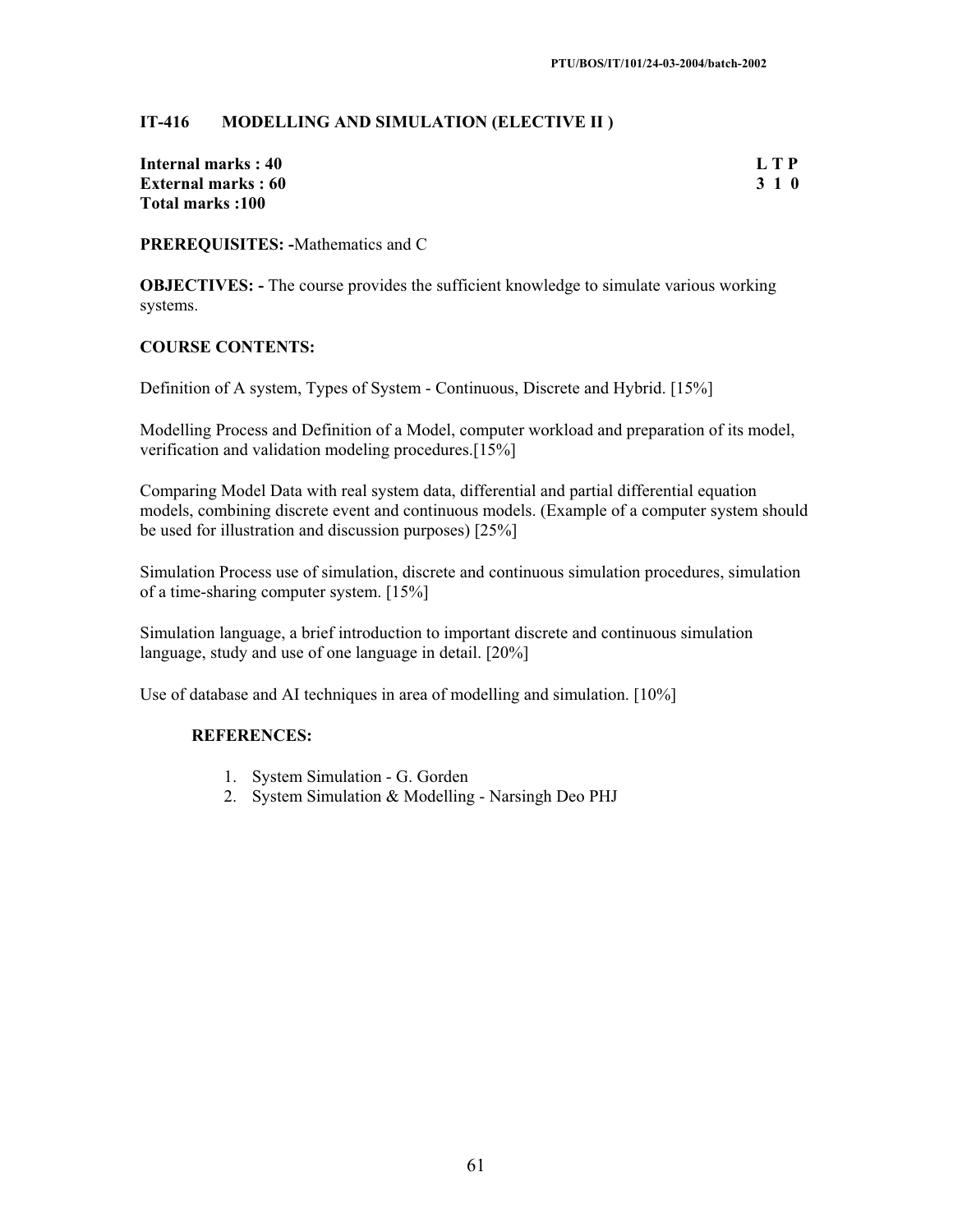## **IT-408 SOFTWARE PROJECT MANAGEMENT (ELECTIVE – II)**

| Internal marks : 40        | L T P |
|----------------------------|-------|
| <b>External marks : 60</b> | 3 1 0 |
| Total marks :100           |       |

## **PREREQUISITES: -**System Analysis and Design

**OBJECTIVES:** -. The course should seek to equip the student with a repertoire of principles, tools and techniques and make him/her appreciate that software engineering is an exercise in making compromises. .

## **COURSE CONTENTS**

## **1. The software Engineering Problem [5%]**

 The software engineering problem and software products, All of the software engineering activities, The concept of software product like cycle model

## **2. Software evolution [5%]**

 The concept of a software like cycle, The various forms of a software product-form initial conception through development and operation to retirement, Controlling activities and disciplines to support evolution, Planned and unplanned events that affect software evolution, The role changing technology.

## **3. Technical Communication [5%]**

 Fundamentals of technical communication Oral and Written communications, preparing oral presentation and supporting material, Software project documentation of all kinds, ISO/Other, e.g. IEEE .

#### **4. Software Configuration management [15%]**

 Concept of configuration management, Its role in controlling software evolution, Maintaining Product integrity, Changing control and version control, Organization structure for configuration

## **5. Software Quality Assurance [20%]**

 Software quality assurance as a controlling discipline, Organizational structures for quality assurance, Independent verification and validation teams, Test and evaluation teams , Software technical reviews , Software quality assurance plans : ISO 9000, ANSI/IEEE

#### **6. Standards [15%]**

Introduction to standards - ISO 9002 and ISO 9003 - Quality system development, SO 9000 standard for software, Understanding ISO 900-3 clauses, SEI model - capability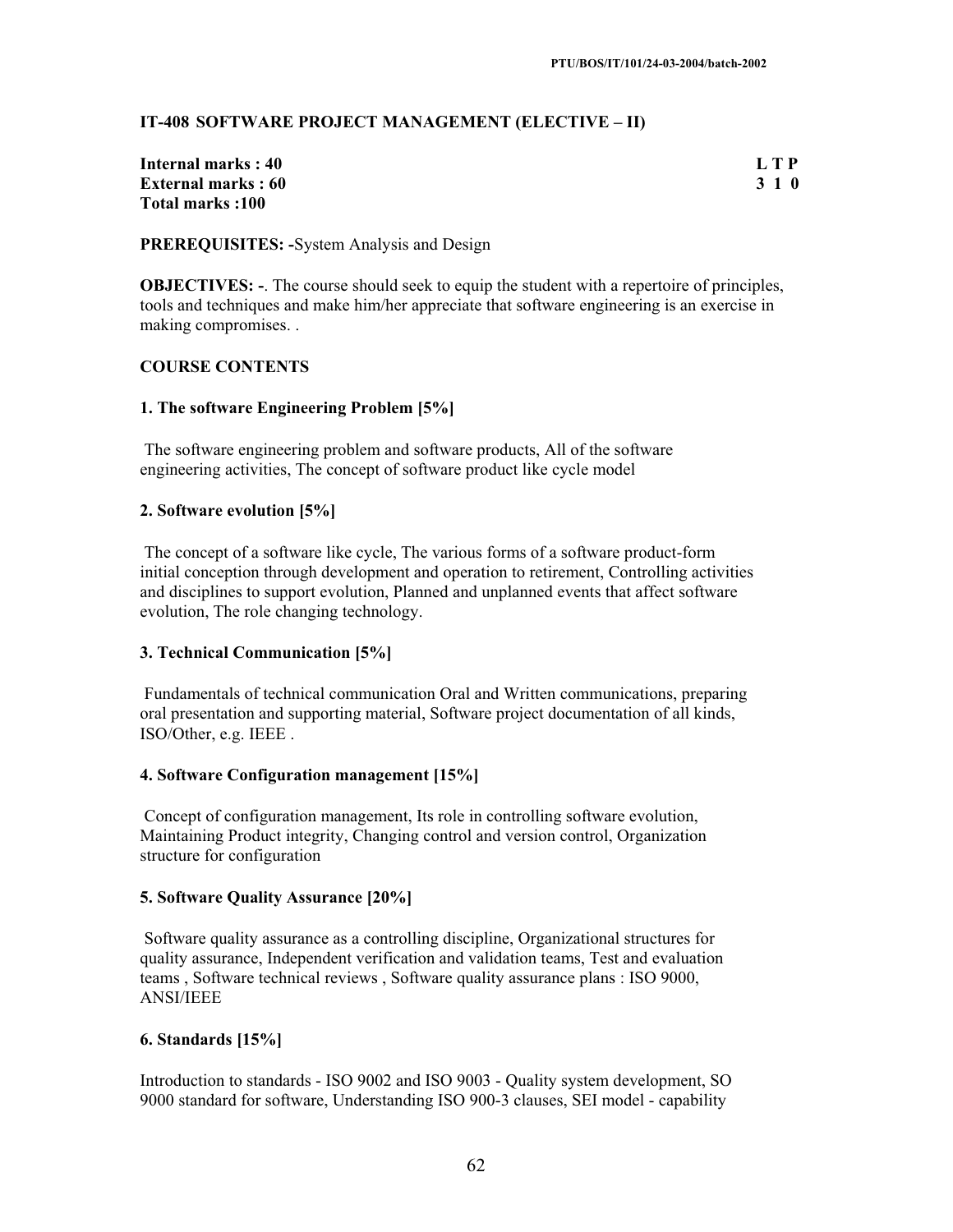Maturity model - Five levels Bootstrap method, Implementing ISO 9000, Analysis the Quality system, Documenting & Auditing quality system, ISO 9000 registration process & Accreditation System, Total Quality Management

## **7. Software Project organizational and management issues [20%]**

 Staffing - development, organizations, quality assurance teams , project planning choice of process model, project scheduling and milestones, resource allocation

#### **8. Software project economics [15%]**

Cost estimation, risk analysis for software projects, factors that affect cost.

- 1. S/W Engineering Somerville (Addison Wesley) .
- 2. S/W Engineering-Pressmen.
- 3. S/W Engineering -Jalota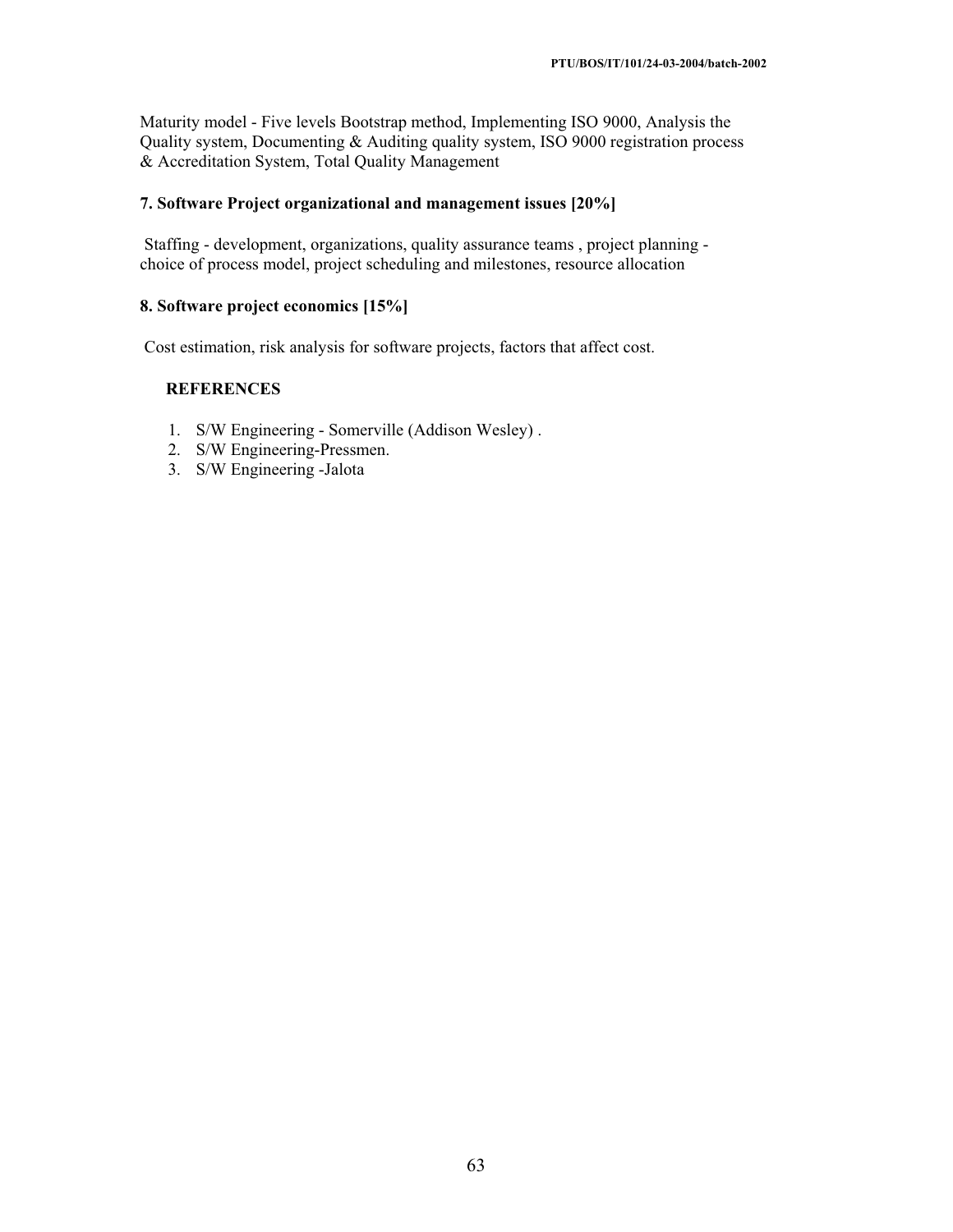#### **IT-410 MAJOR PROJECT**

| Internal marks: 100       | L T P |
|---------------------------|-------|
| <b>External marks:100</b> | 008   |
| <b>Total marks:200</b>    |       |

- 1. Project should include following phases
	- System analysis and design
	- Coding Implementation
	- Testing
- 2. Should be a working project
- 3. Must have a future perspective
- 4. It may be a
	- Database
	- Application software
	- System software
	- Multimedia
	- Web Related

5. A complete project report must be submitted along with softcopy of project. Project report may include requirements of project, Flow Chart, DFDs, coding and test results.